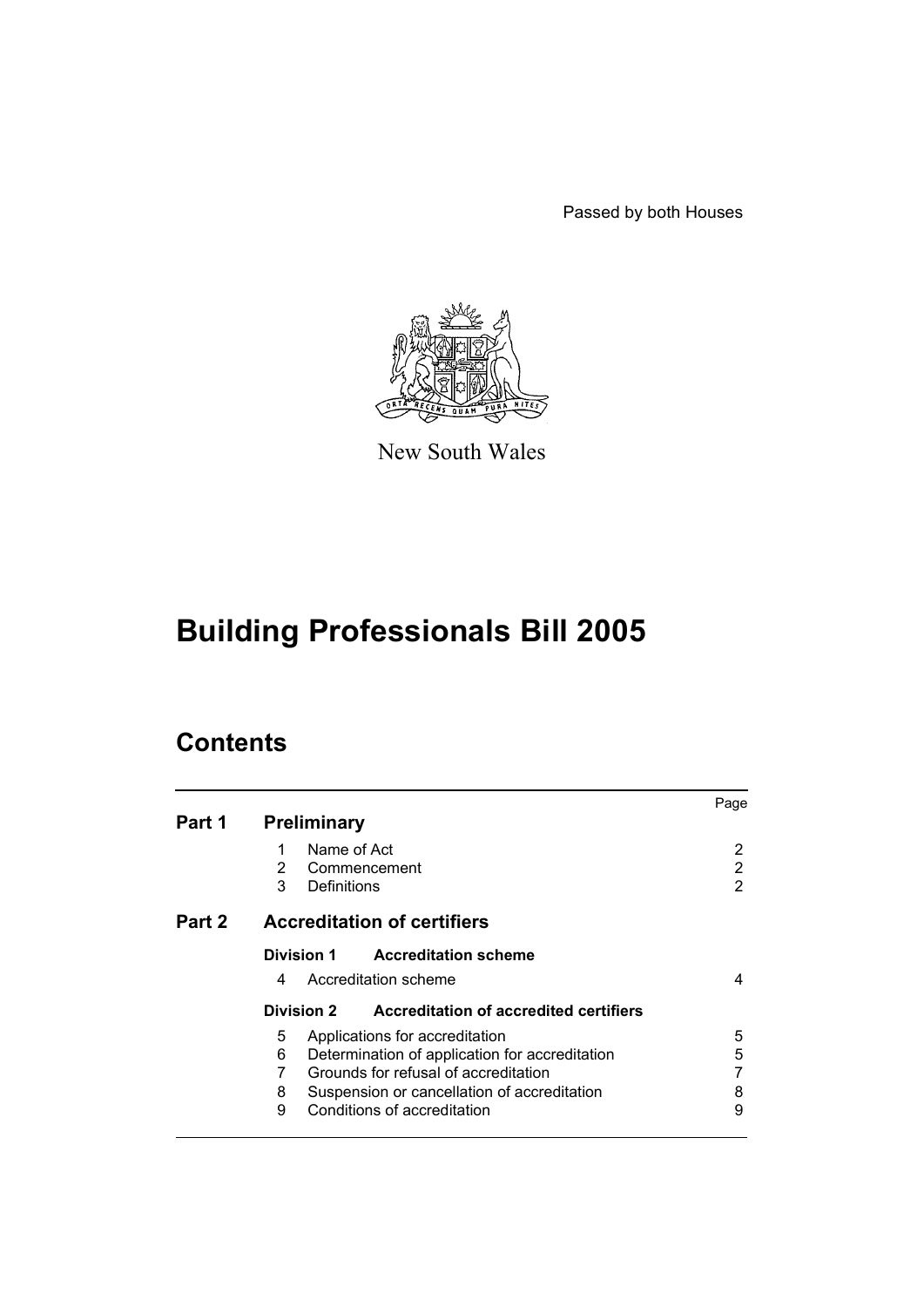Contents

|        |                                  |                    |                                                                                                                                                                                                                                                           | Page                             |  |  |
|--------|----------------------------------|--------------------|-----------------------------------------------------------------------------------------------------------------------------------------------------------------------------------------------------------------------------------------------------------|----------------------------------|--|--|
|        | 10<br>11                         | Register           | Duration of accreditation                                                                                                                                                                                                                                 | 10<br>10                         |  |  |
|        |                                  | <b>Division 3</b>  | Powers of the Board for the protection of the<br>public                                                                                                                                                                                                   |                                  |  |  |
|        | 12<br>13<br>14<br>15<br>16<br>17 | protect the public | Suspension of accreditation or imposition of conditions to<br>Power to remove or alter conditions<br>Matter to be treated as complaint<br>Extension of suspension<br>Expiration of suspension<br>Duration of conditions-complaint matters                 | 11<br>12<br>12<br>12<br>12<br>13 |  |  |
|        |                                  | Division 4         | <b>General provisions</b>                                                                                                                                                                                                                                 |                                  |  |  |
|        | 18                               |                    | Review of decisions of Board under this Part                                                                                                                                                                                                              | 13                               |  |  |
| Part 3 |                                  |                    | <b>Disciplinary proceedings</b>                                                                                                                                                                                                                           |                                  |  |  |
|        |                                  | <b>Division 1</b>  | Preliminary                                                                                                                                                                                                                                               |                                  |  |  |
|        | 19<br>20                         | Definitions        | General provisions concerning disciplinary proceedings                                                                                                                                                                                                    | 14<br>15                         |  |  |
|        |                                  | <b>Division 2</b>  | Making of complaints and preliminary<br>procedures                                                                                                                                                                                                        |                                  |  |  |
|        | 21<br>22<br>23<br>24<br>25<br>26 | investigation      | Procedure for making complaint<br>Initial assessment of complaints by Board<br>Dismissal of complaints<br>Conciliation of complaints<br>Reference of complaint to another person or body for<br>Withdrawal of complaint                                   | 16<br>16<br>17<br>17<br>18<br>18 |  |  |
|        |                                  | <b>Division 3</b>  | <b>Investigation of complaints</b>                                                                                                                                                                                                                        |                                  |  |  |
|        | 27<br>28                         |                    | Investigation by Board of complaints<br>Investigation into complaint to be conducted expeditiously                                                                                                                                                        | 18<br>19                         |  |  |
|        |                                  | <b>Division 4</b>  | Procedure after investigation of complaint                                                                                                                                                                                                                |                                  |  |  |
|        | 29<br>30<br>31<br>32<br>33       | finding of Board   | Report of investigation to be given to accredited certifier<br>Conduct of meeting dealing with complaint<br>Decision after investigation of complaint<br>Board to give statement of decision<br>Person may apply to Tribunal for a review of disciplinary | 19<br>20<br>20<br>21<br>23       |  |  |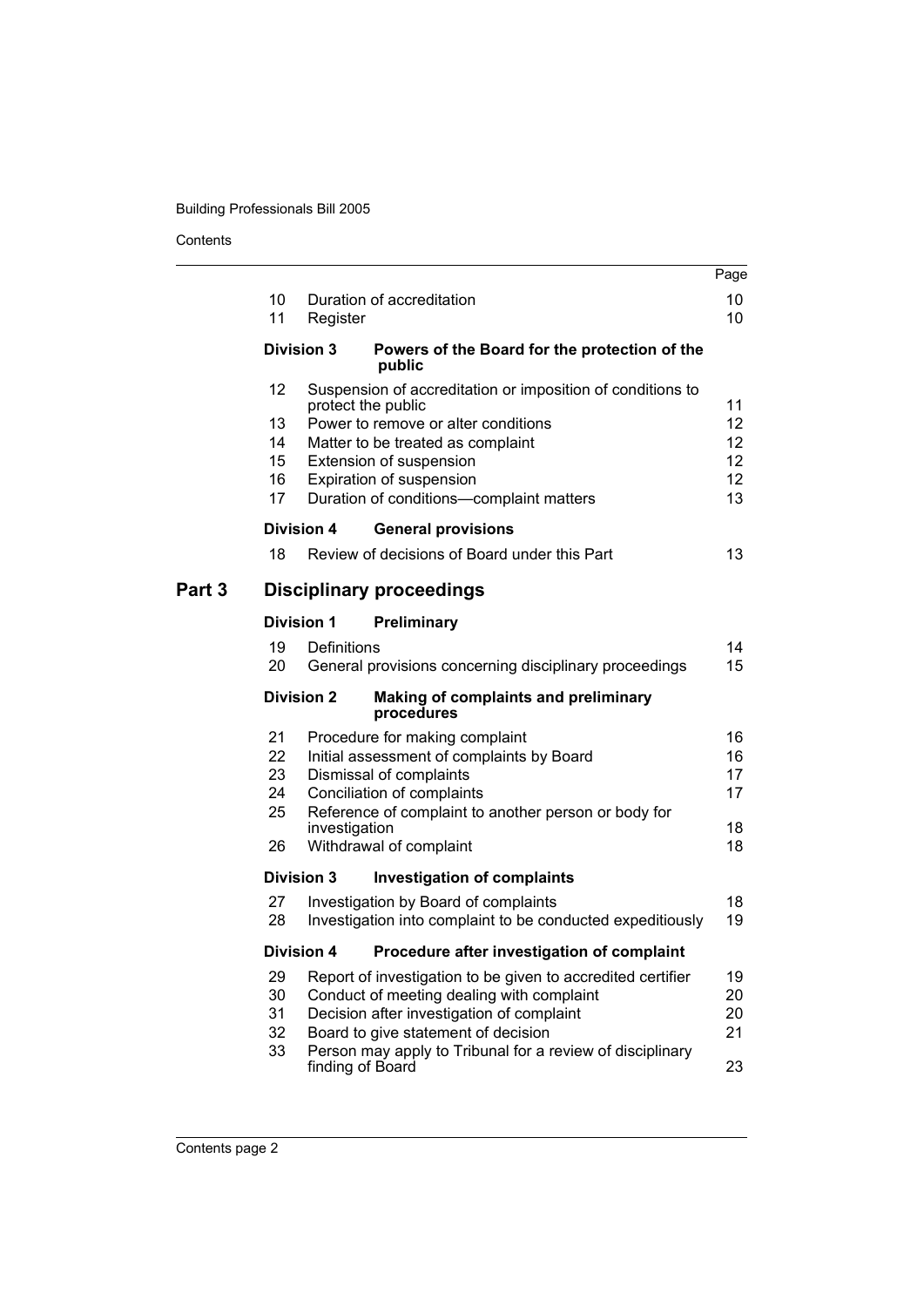Contents

|        |                                                    |                                                                                       |                                                                                                                                                                         | Page                                               |
|--------|----------------------------------------------------|---------------------------------------------------------------------------------------|-------------------------------------------------------------------------------------------------------------------------------------------------------------------------|----------------------------------------------------|
|        |                                                    | <b>Division 5</b>                                                                     | Role of Tribunal in complaints process                                                                                                                                  |                                                    |
|        | 34<br>35                                           |                                                                                       | Tribunal may make certain disciplinary findings<br>Tribunal may award costs                                                                                             | 23<br>24                                           |
|        | 36                                                 | of the Tribunal                                                                       | Appeals to Appeal Panel against decisions and orders                                                                                                                    | 24                                                 |
|        | 37                                                 |                                                                                       | Confidential information in statement of reasons                                                                                                                        | 24                                                 |
|        |                                                    | <b>Division 6</b>                                                                     | <b>Publicising disciplinary action</b>                                                                                                                                  |                                                    |
|        | 38<br>39<br>40<br>41<br>42<br>43                   | Definitions<br>General                                                                | Publicising disciplinary action<br>Register of disciplinary action<br>Quashing or variation of disciplinary action<br>Liability for publicising disciplinary action     | 25<br>25<br>26<br>26<br>26<br>27                   |
|        |                                                    | <b>Division 7</b>                                                                     | <b>Miscellaneous</b>                                                                                                                                                    |                                                    |
|        | 44                                                 |                                                                                       | Duty of confidentiality of client communications                                                                                                                        | 27                                                 |
| Part 4 |                                                    |                                                                                       | <b>Investigation of certifying authorities</b>                                                                                                                          |                                                    |
|        | 45<br>46                                           | authorities                                                                           | Investigation of councils acting as certifying authorities<br>Investigation of accredited certifiers acting as certifying                                               | 28<br>28                                           |
|        | 47                                                 |                                                                                       | Extension of investigations to former accredited certifiers                                                                                                             | 29                                                 |
| Part 5 |                                                    |                                                                                       | Powers relating to investigations                                                                                                                                       |                                                    |
|        |                                                    | <b>Division 1</b>                                                                     | Powers of Board and authorised officers to<br>require production of evidence                                                                                            |                                                    |
|        | 48                                                 |                                                                                       | Powers of Board or authorised officer to obtain evidence                                                                                                                | 30                                                 |
|        |                                                    | <b>Division 2</b>                                                                     | Power of entry to premises                                                                                                                                              |                                                    |
|        | 49<br>50<br>51<br>52<br>53<br>54<br>55<br>56<br>57 | Power of entry<br>Use of force<br>Care to be taken<br>Compensation<br>Search warrants | Inspections and investigations<br>Notification of use of force or urgent entry<br>Authority to enter premises<br>Restrictions on power of entry to residential premises | 30<br>31<br>31<br>32<br>32<br>32<br>32<br>33<br>33 |
|        |                                                    | <b>Division 3</b>                                                                     | <b>General provisions</b>                                                                                                                                               |                                                    |
|        | 58<br>59                                           |                                                                                       | Obstruction of authorised persons<br>Limitation on self-incrimination                                                                                                   | 34<br>34                                           |

Contents page 3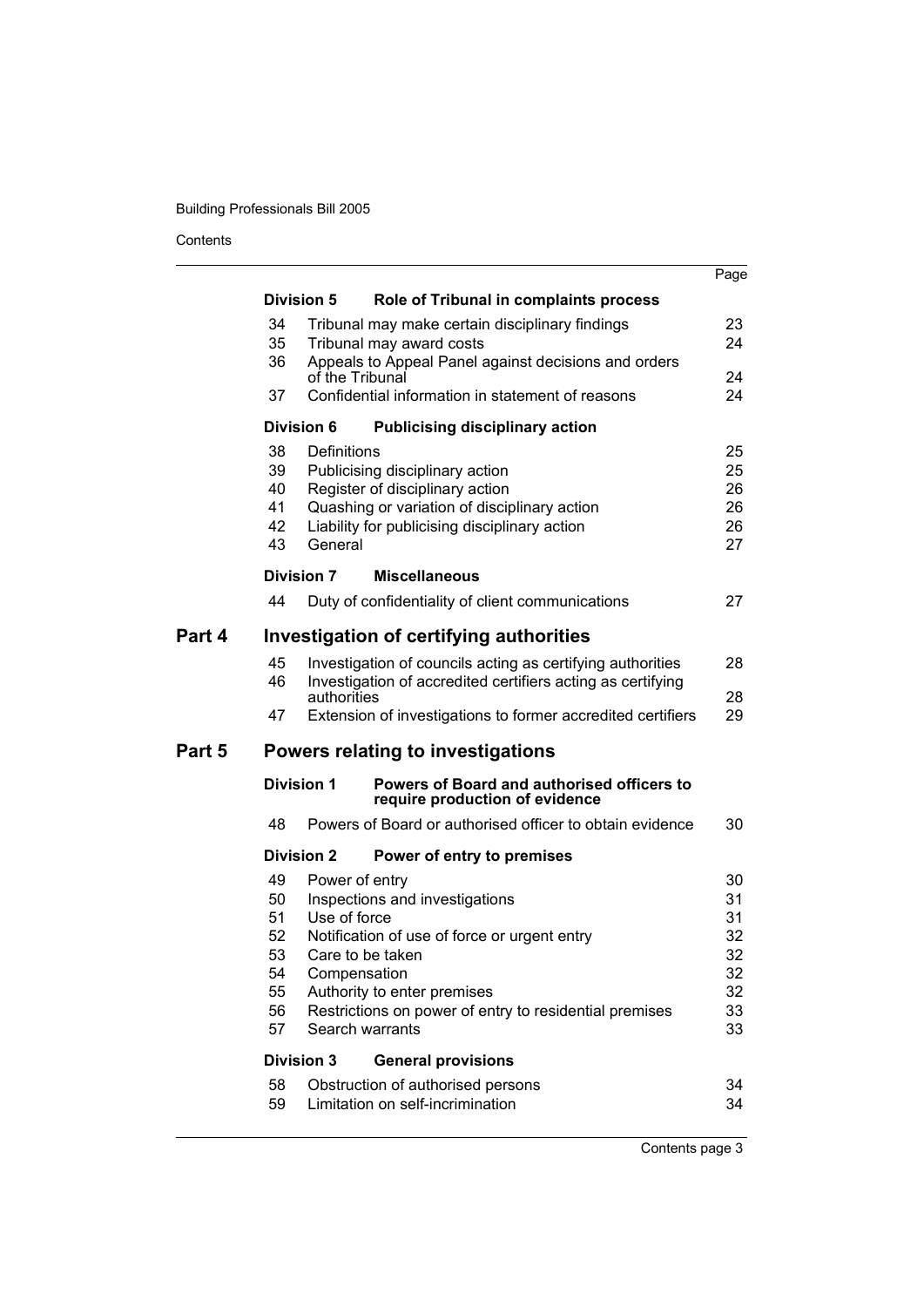**Contents** 

|        |                                                                                                                                                                                                                                                                                           | Page                                   |
|--------|-------------------------------------------------------------------------------------------------------------------------------------------------------------------------------------------------------------------------------------------------------------------------------------------|----------------------------------------|
| Part 6 | Requirements relating to accredited certifiers                                                                                                                                                                                                                                            |                                        |
|        | <b>Division 1</b><br><b>Record keeping and notifications</b>                                                                                                                                                                                                                              |                                        |
|        | 60<br>Record keeping by accredited certifiers<br>61<br>Board to be notified of certain events                                                                                                                                                                                             | 35<br>35                               |
|        | Division 2<br><b>Insurance</b>                                                                                                                                                                                                                                                            |                                        |
|        | 62<br>Application of Division<br>63<br>Accredited certifiers to have required insurance<br>64<br><b>Building practitioners</b><br>65<br>Regulations under this Division                                                                                                                   | 36<br>36<br>37<br>37                   |
|        | <b>Conflicts of interest</b><br><b>Division 3</b>                                                                                                                                                                                                                                         |                                        |
|        | 66<br>Conflicts of interest<br>67<br>Meaning of being involved in the design of an aspect of the<br>development                                                                                                                                                                           | 38<br>39                               |
|        | Meaning of being related to another person<br>68<br>69<br>Meaning of being associated with a council<br>Meaning of having a pecuniary interest<br>70                                                                                                                                      | 39<br>39<br>40                         |
|        | 71<br>Board may grant exemptions from certain provisions<br>relating to conflicts of interest                                                                                                                                                                                             | 40                                     |
|        | <b>Division 4</b><br>Other offences relating to improper conduct                                                                                                                                                                                                                          |                                        |
|        | 72<br>Acting in a manner not authorised by certificate of<br>accreditation                                                                                                                                                                                                                | 40                                     |
|        | Contravention of terms and conditions of accreditation<br>73<br>74<br>Notice to be given of certain matters                                                                                                                                                                               | 40<br>40                               |
| Part 7 | <b>Constitution and management of Board</b>                                                                                                                                                                                                                                               |                                        |
|        | 75<br><b>Constitution of Board</b><br>76<br>Membership and procedure of Board<br><b>Functions of Board</b><br>77<br>Staff of Board<br>78<br>79<br>Appointment of advisory and other committees<br>80<br>Delegation of Board's functions<br><b>Building Professionals Board Fund</b><br>81 | 42<br>42<br>42<br>43<br>43<br>44<br>45 |
| Part 8 | <b>Miscellaneous</b>                                                                                                                                                                                                                                                                      |                                        |
|        | 82<br>Notification of certain matters to employer of accredited<br>certifiers and others<br>Disclosure and misuse of information<br>83<br>84<br>Improper influence with respect to conduct of accredited<br>certifier acting as certifying authority<br>False representations<br>85       | 46<br>46<br>47<br>47                   |
|        |                                                                                                                                                                                                                                                                                           |                                        |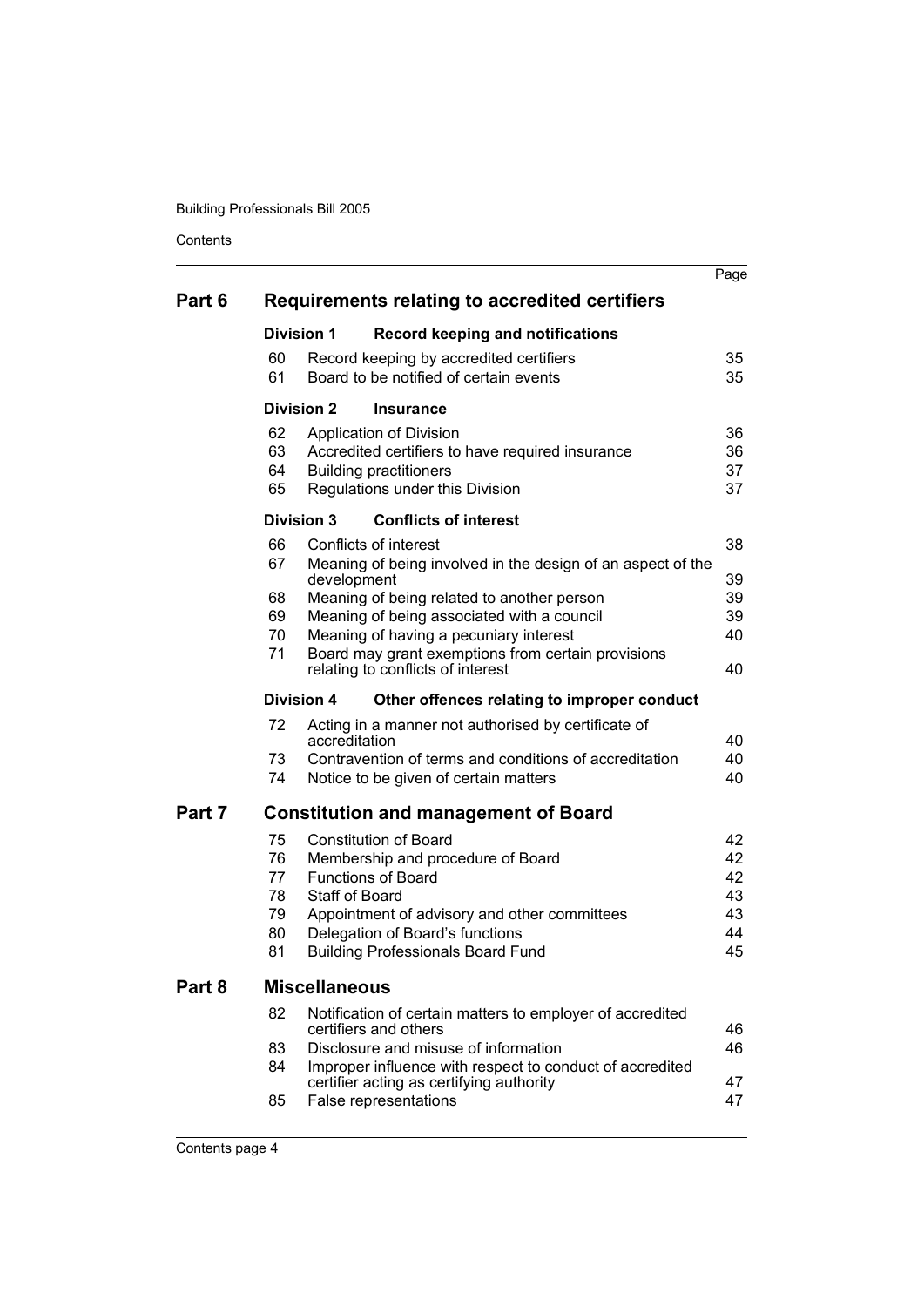## Contents

|                   |                                                    | Page |
|-------------------|----------------------------------------------------|------|
| 86                | Impersonation of authorised officers               | 48   |
| 87                | Documents to be provided to Board by accreditation |      |
|                   | bodies                                             | 48   |
| 88                | Service of documents                               | 48   |
| 89                | Personal liability                                 | 49   |
| 90                | Recovery of money                                  | 49   |
| 91                | Certificate evidence                               | 49   |
| 92                | Penalty notices                                    | 50   |
| 93                | Proceedings for offences                           | 51   |
| 94                | <b>Regulations</b>                                 | 51   |
| 95                | Savings, transitional and other provisions         | 52   |
| 96                | Amendment of other Acts and regulation             | 52   |
| 97                | Review of Act                                      | 52   |
| <b>Schedule 1</b> | <b>Constitution and procedure of Board</b>         | 53   |
| <b>Schedule 2</b> | Savings, transitional and other provisions         | 59   |
| <b>Schedule 3</b> | <b>Amendment of Acts and regulation</b>            | 63   |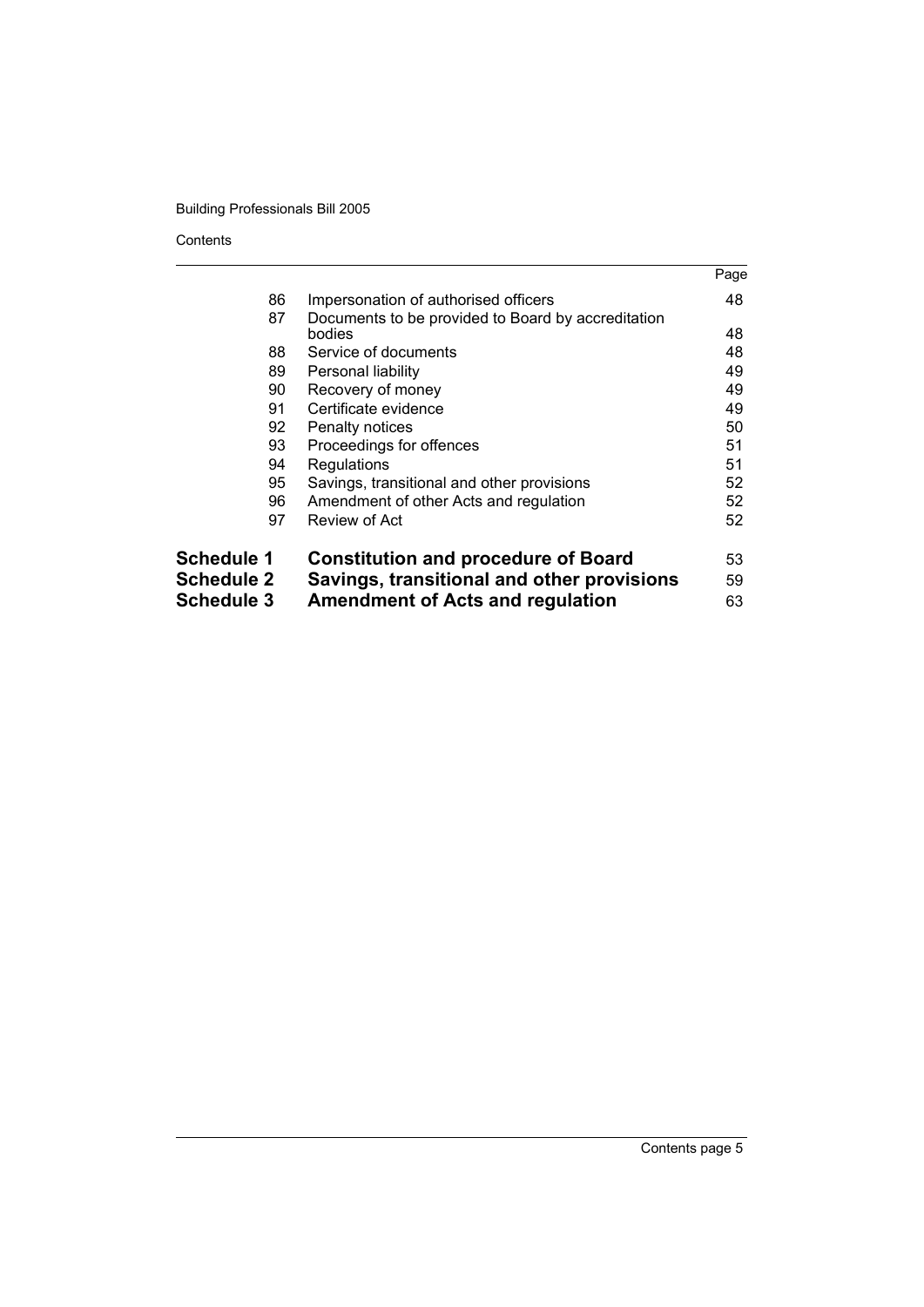*I certify that this PUBLIC BILL, which originated in the LEGISLATIVE ASSEMBLY, has finally passed the LEGISLATIVE COUNCIL and the LEGISLATIVE ASSEMBLY of NEW SOUTH WALES.*

> *Clerk of the Legislative Assembly. Legislative Assembly, Sydney, , 2005*



New South Wales

# **Building Professionals Bill 2005**

Act No , 2005

An Act to establish the Building Professionals Board; to provide for the accreditation of certifiers for the purposes of the *Environmental Planning and Assessment Act 1979*; to provide for the regulation of accredited certifiers, the making of complaints against accredited certifiers and the investigation of certifying authorities; to amend the *Environmental Planning and Assessment Act 1979* and other Acts consequentially; and for other purposes.

*I have examined this Bill, and find it to correspond in all respects with the Bill as finally passed by both Houses.*

*Chairman of Committees of the Legislative Assembly.*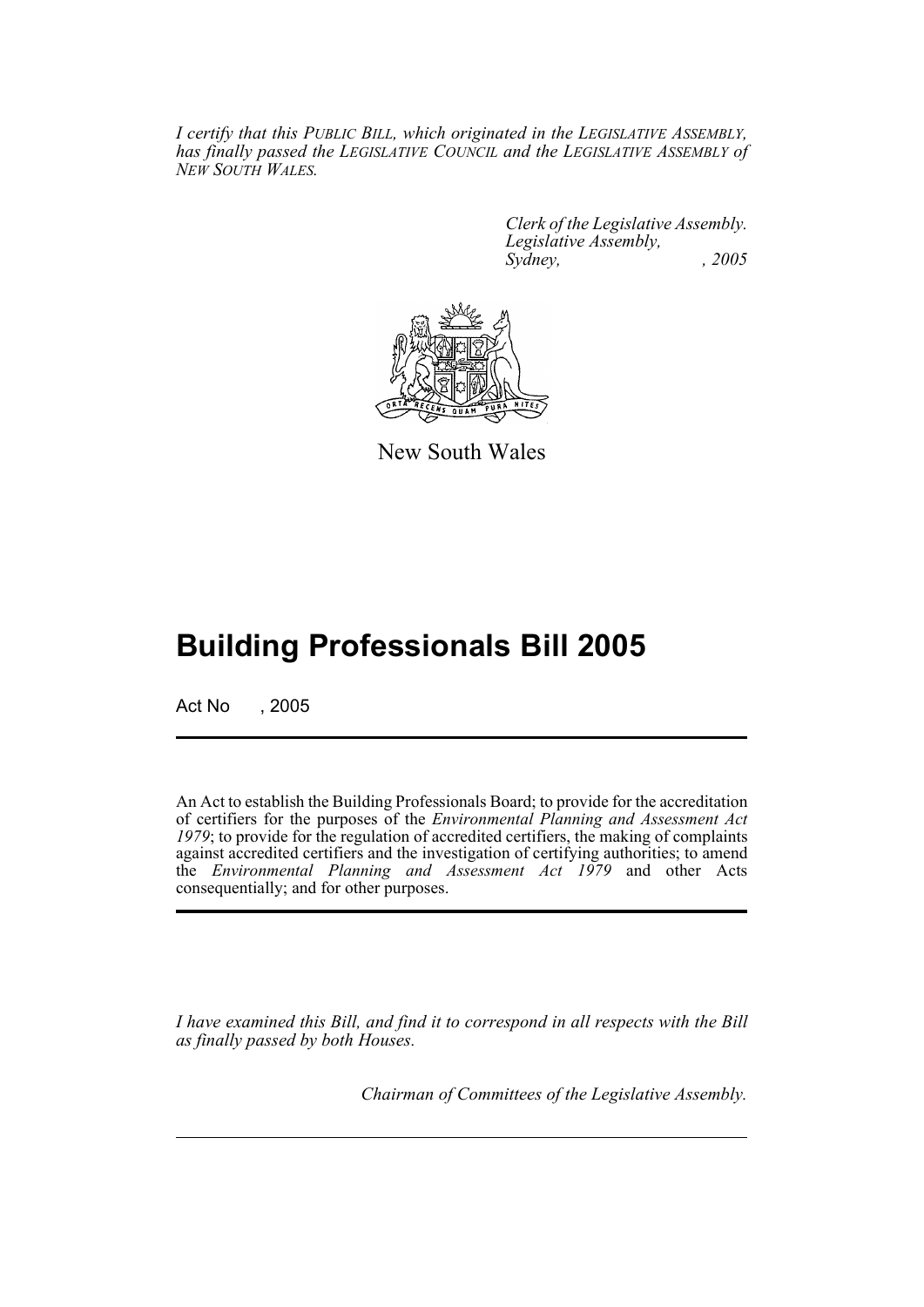#### Clause 1 Building Professionals Bill 2005

Part 1 Preliminary

**The Legislature of New South Wales enacts:**

# **Part 1 Preliminary**

## **1 Name of Act**

This Act is the *Building Professionals Act 2005*.

## **2 Commencement**

- (1) This Act commences on a day or days to be appointed by proclamation, except as provided by subsection (2).
- (2) Schedule 3.1 and 3.5 commence on the commencement of section 57 or the commencement of Division 4 of Part 5 of the *Law Enforcement (Powers and Responsibilities) Act 2002*, whichever is the later.
- (3) Different days may be appointed for the commencement of a single provision of Schedule 3 for the purpose of commencing the repeals or amendments effected by the provision on different days.

## **3 Definitions**

(1) In this Act:

*accreditation scheme* means an accreditation scheme in force for the time being under Division 1 of Part 2.

*accredited certifier* means the holder of a certificate of accreditation. *authorised officer* means a member of staff of the Board who is authorised by the Board to carry out investigations under Part 3 or 4.

*Board* means the Building Professionals Board constituted under section 75.

*certificate of accreditation* means a certificate of accreditation as an accredited certifier issued under this Act and in force.

*Director* means the Director of the Board.

*equivalent authorisation* means a certificate, accreditation, registration or other authorisation or qualification that is issued or conferred under the laws of another jurisdiction and that enables the holder to undertake similar functions to the holder of a certificate of accreditation.

*exercise* a function includes perform a duty.

*function* includes a power, authority or duty.

*Register* means the Register kept under section 11.

*Tribunal* means the Administrative Decisions Tribunal.

(2) Notes included in this Act do not form part of this Act.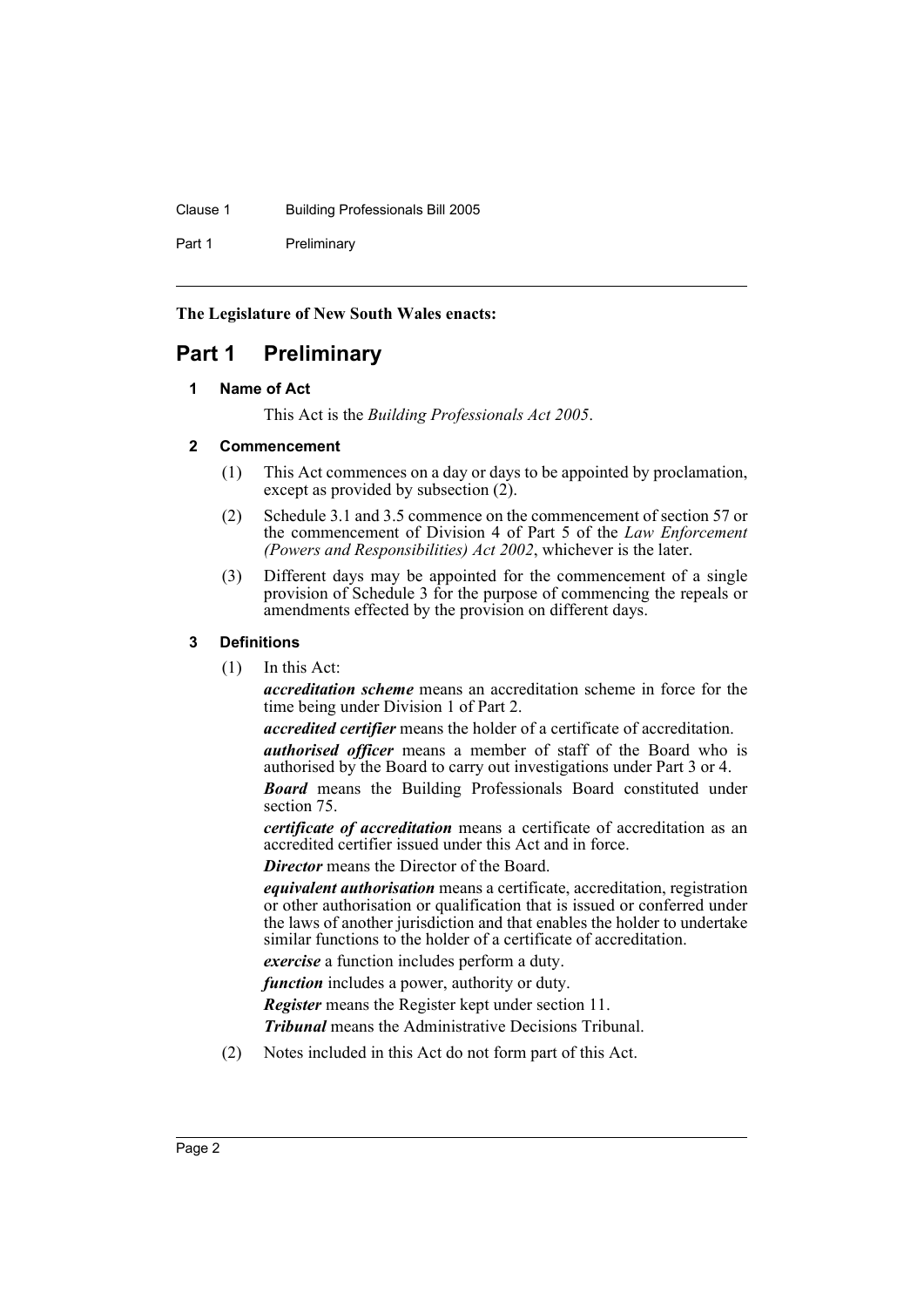| Building Professionals Bill 2005 | Clause 3 |
|----------------------------------|----------|
| Preliminary                      | Part 1   |
|                                  |          |

(3) Words and expressions used in this Act (but not defined in this section) have the same meanings as they have in the *Environmental Planning and Assessment Act 1979*.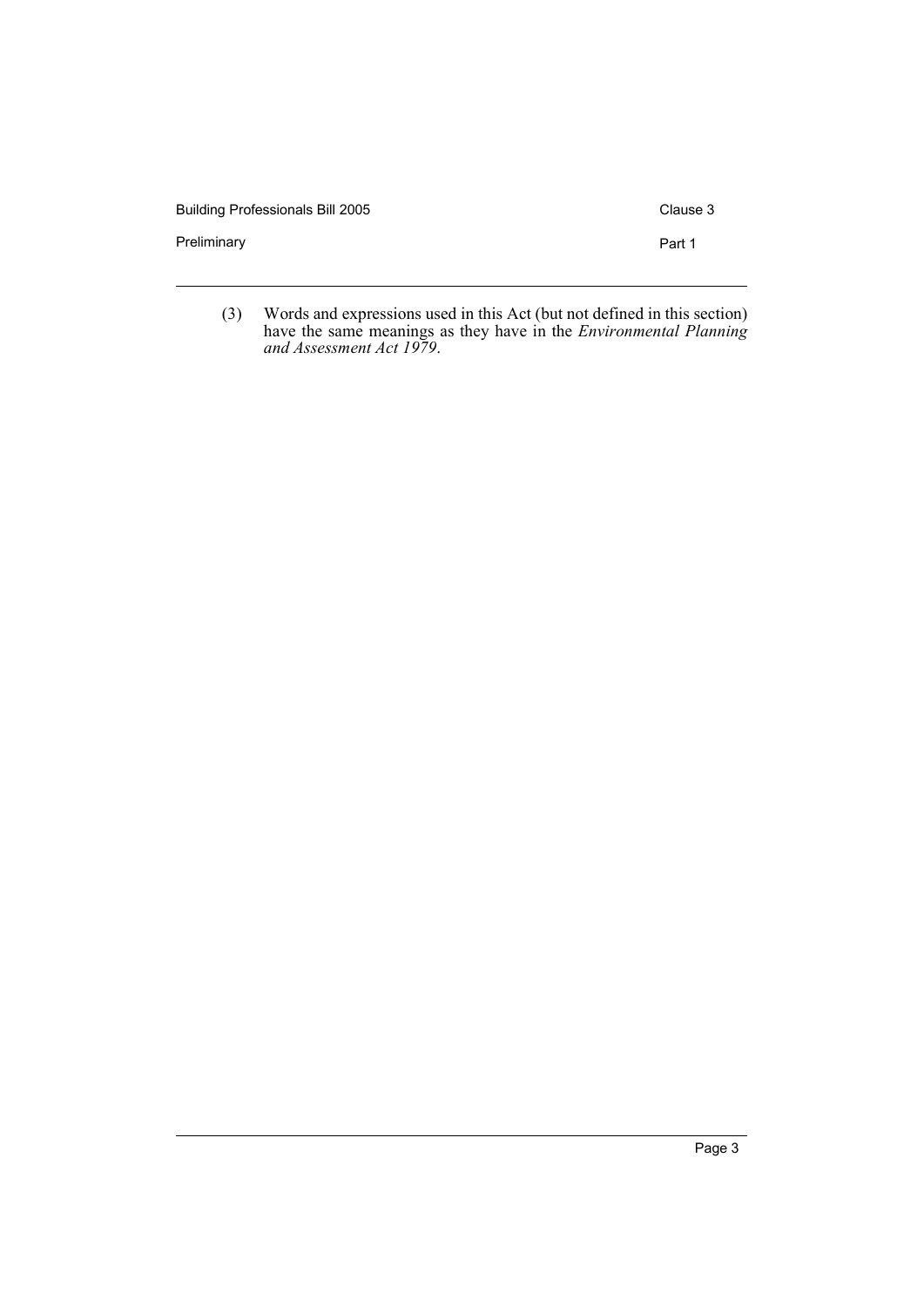#### Clause 4 Building Professionals Bill 2005

Part 2 Accreditation of certifiers

# **Part 2 Accreditation of certifiers**

# **Division 1 Accreditation scheme**

# **4 Accreditation scheme**

- (1) The Board is to prepare an accreditation scheme for the purposes of this Act.
- (2) An accreditation scheme may make provision for or with respect to the following matters:
	- (a) the qualifications, skills, knowledge and experience required for accreditation under this Act,
	- (b) a code of conduct for accredited certifiers,
	- (c) continuing professional development requirements for accredited certifiers,
	- (d) such other matters as may be prescribed by the regulations.
- (3) An accreditation scheme has no effect unless it is adopted by the Minister.
- (4) The procedure for the adoption of an accreditation scheme is as follows:
	- (a) the proposed scheme is to be prepared in draft form by the Board and may be revised by the Minister,
	- (b) the proposed scheme is to be publicly exhibited for a period of at least 28 days,
	- (c) the Minister is to seek public comment on the proposed scheme during the period of public exhibition and public comment may be made during that period,
	- (d) the Minister is to have regard to any public comment received during the period allowed for public comment and may adopt the proposed scheme as exhibited or may revise the scheme before adopting it,
	- (e) the Minister is to adopt the scheme by publishing it in the Gazette.
- (5) The Minister is to make the accreditation scheme publicly available.
- (6) The Board:
	- (a) is to keep the accreditation scheme under review, and
	- (b) is to have regard to any public submissions made on the scheme from time to time, and
	- (c) may make recommendations to the Minister for the amendment or replacement of the scheme.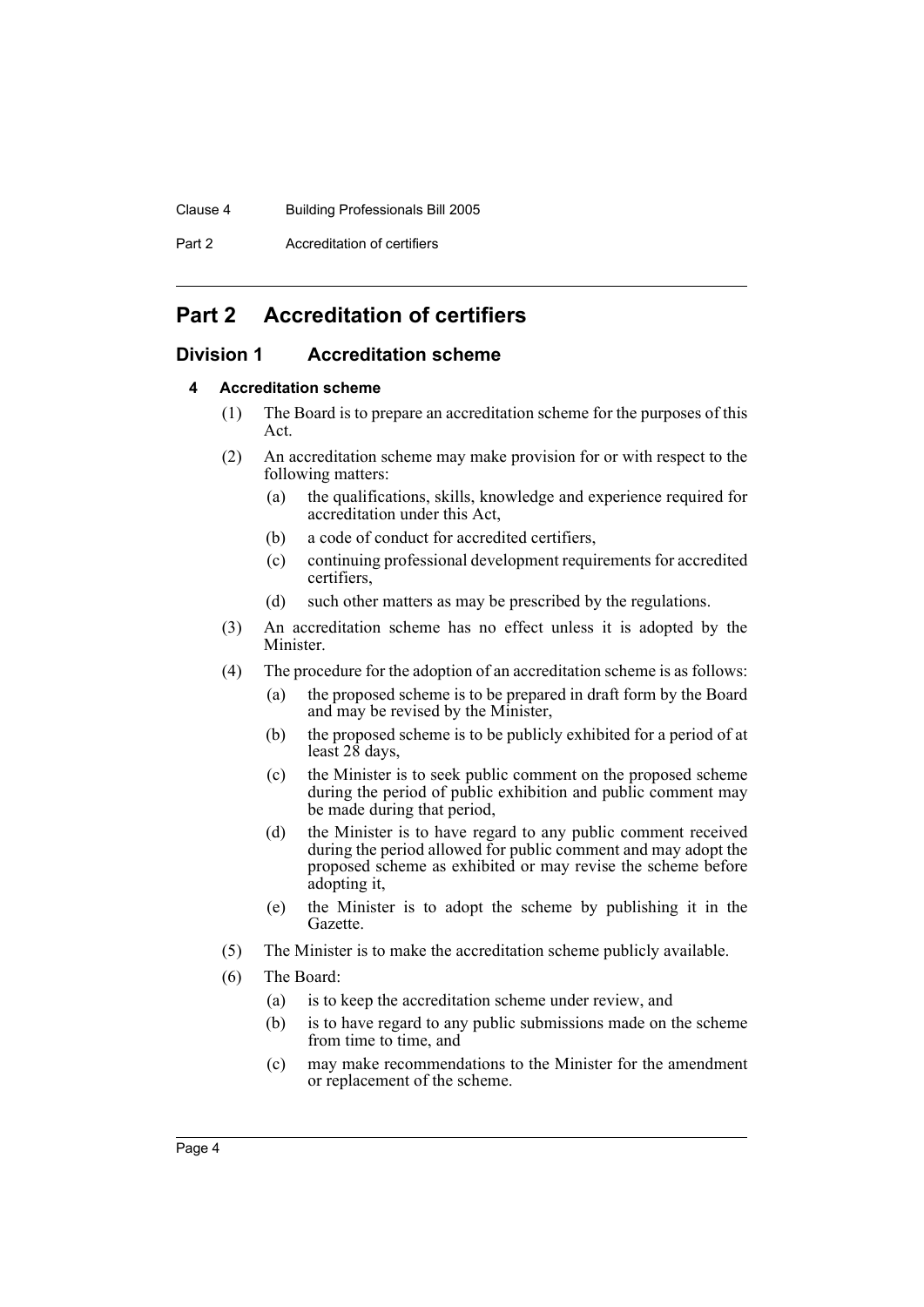| <b>Building Professionals Bill 2005</b> | Clause 5 |
|-----------------------------------------|----------|
| Accreditation of certifiers             | Part 2   |

- (7) The Minister may amend or replace the accreditation scheme.
- (8) A reference in this section to the accreditation scheme includes a reference to an amendment of the scheme or the replacement of the scheme.
- (9) However, the provisions of subsection  $(4)$   $(a)$ – $(d)$  do not apply to an amendment of the accreditation scheme if the Minister is of the opinion that the amendment:
	- (a) is minor in nature or for the purpose of correcting an error, or
	- (b) is necessary to reflect a change of a course (including a continuing professional development course) or qualification or of the provider of a course or qualification.
- (10) Sections 40 and 41 of the *Interpretation Act 1987* apply to an accreditation scheme adopted by the Minister under this section in the same way as they apply to statutory rules within the meaning of that Act.

# **Division 2 Accreditation of accredited certifiers**

# **5 Applications for accreditation**

- (1) A person (other than a body corporate) may apply to the Board for a certificate of accreditation or the renewal of a certificate of accreditation.
- (2) An application must:
	- (a) be made in a form approved by the Board, and
	- (b) be accompanied by the application fee prescribed by the regulations, and
	- (c) be accompanied by such documents and information as the Board requires to determine the application.
- (3) If the Board considers it necessary to do so in order to determine the application, the Board may require any or all of the following:
	- (a) further documents or information to be provided by the applicant,
	- (b) that the applicant attend an interview, undertake an oral or written examination or provide a demonstration of the applicant's skills.

# **6 Determination of application for accreditation**

- (1) The Board may:
	- (a) issue or renew a certificate of accreditation, unconditionally or subject to conditions, or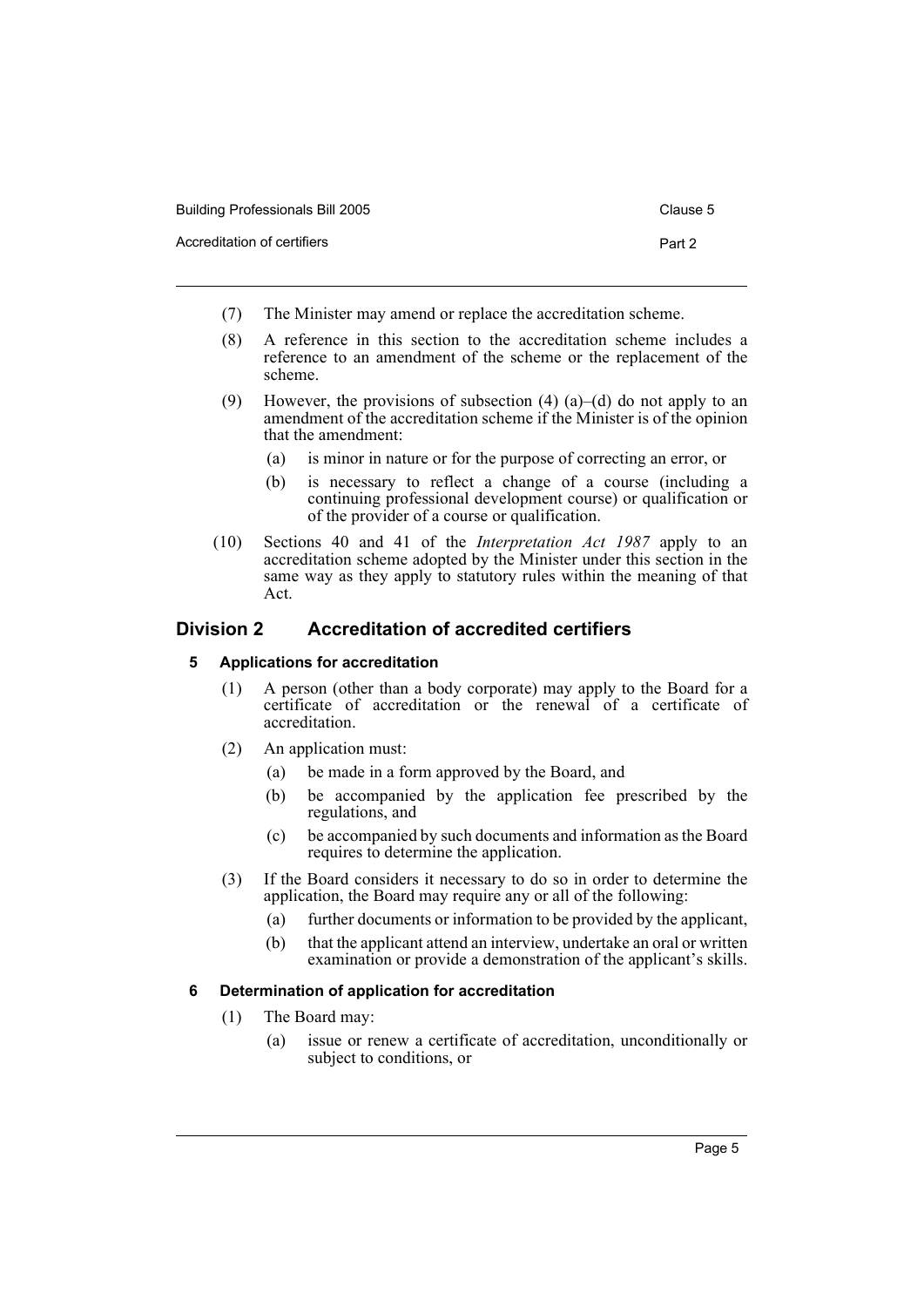#### Clause 6 Building Professionals Bill 2005

Part 2 Accreditation of certifiers

- (b) refuse to issue or renew a certificate of accreditation in accordance with section 7.
- (2) If the regulations provide that different categories of certificate of accreditation may be issued by the Board, the Board may:
	- (a) in the case of an application for the issue of a certificate of accreditation, issue a certificate of a category prescribed by the regulations that the Board considers appropriate (regardless of whether the applicant has applied for a different category of certificate), or
	- (b) in the case of an application for the renewal of a certificate of accreditation, refuse to renew the certificate and instead issue a certificate of a different category to that to which the application for renewal relates if the Board considers it appropriate to do so.
- (3) If the Board decides to issue or renew a certificate of accreditation, it must issue a certificate to the applicant in a form determined by the Board that sets out the conditions to which the accreditation is subject.
- (4) The Board must give notice in writing to the applicant concerned of its intention to make any of the following decisions setting out the reasons for the decision:
	- (a) to refuse an application for the renewal of a certificate of accreditation,
	- (b) to refuse to renew a certificate of accreditation and instead to issue a certificate of a different category to that to which the application for renewal related,
	- (c) to impose new conditions on, or alter existing conditions of, a certificate of accreditation (other than conditions prescribed by the regulations).
- (5) The notice must include a statement that the applicant concerned may make submissions to the Board in relation to the proposed decision within 14 days after the date of the notice.
- (6) The Board must take into account any submissions received in accordance with subsection (5).
- (7) The Board must notify the applicant concerned in writing of the making of a decision under this section setting out the reasons for the decision.
- (8) The Board is taken to have refused to issue a certificate of accreditation if it has failed to make a decision within the period of 60 days after receiving the relevant application (or such longer period as is agreed to in writing by the applicant).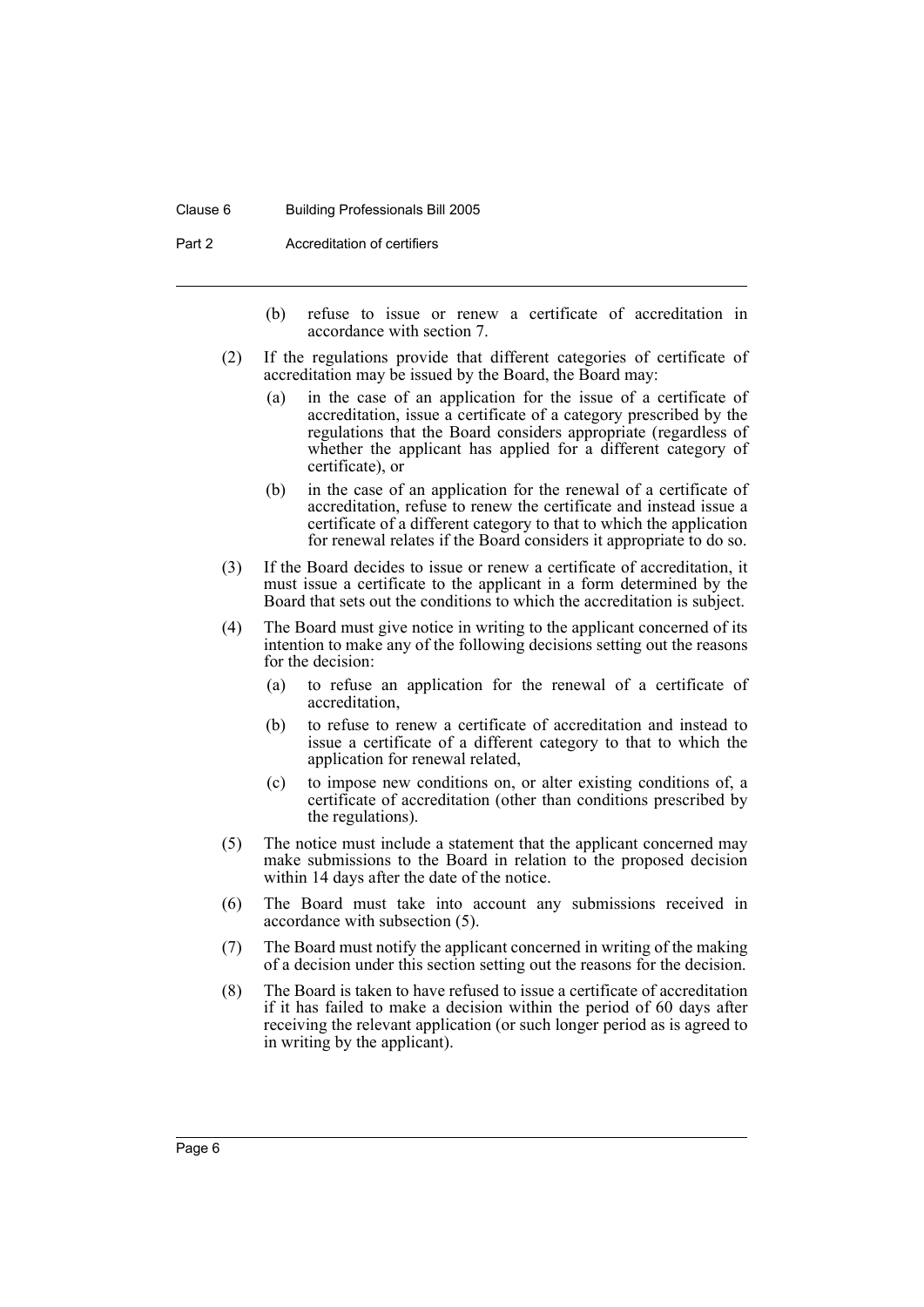| Building Professionals Bill 2005 | Clause 7 |
|----------------------------------|----------|
|                                  |          |

Accreditation of certifiers **Part 2** 

### **7 Grounds for refusal of accreditation**

- (1) The Board may refuse to issue or renew a certificate of accreditation:
	- (a) if the applicant does not comply with a requirement under section  $5(3)$ ,  $\overline{or}$
	- (b) if the Board is not satisfied that the applicant has the qualifications, skills, knowledge and experience required by the accreditation scheme for accreditation as an accredited certifier, or
	- (c) if the Board is not satisfied that the applicant is covered by the insurance required by Division 2 of Part 6 or can obtain such insurance, or
	- (d) if the Board is not satisfied that the applicant is a fit and proper person, or
	- (e) if the applicant is a mentally incapacitated person, or
	- (f) if the applicant's equivalent authorisation has been suspended or cancelled (otherwise than at the applicant's request) under the law of another jurisdiction, or
	- (g) if the applicant has contravened a law (whether or not a New South Wales law, and whether or not the contravention is an offence) that relates to the functions or obligations of a person as an accredited certifier or the holder of an equivalent authorisation or involves fraud or dishonesty, or
	- (h) if the applicant has failed to comply with a statutory or other duty, or a contractual obligation, imposed on the applicant by or in accordance with a law (whether or not a New South Wales law) that relates to the functions or obligations of a person as an accredited certifier or the holder of an equivalent authorisation, or
	- (i) if the applicant is an undischarged bankrupt, or
	- (j) if the applicant has represented himself or herself as being an accredited certifier when the applicant was not an accredited certifier, or
	- (k) if the applicant has contravened any code of conduct in the accreditation scheme, or
	- (l) for such other reasons as may be prescribed by the regulations.
- (2) In addition to the grounds referred to in subsection (1), the Board may refuse to renew a certificate of accreditation if:
	- (a) the Board is not satisfied that the applicant has undertaken the necessary continuing professional development required by the accreditation scheme since the applicant was last issued with a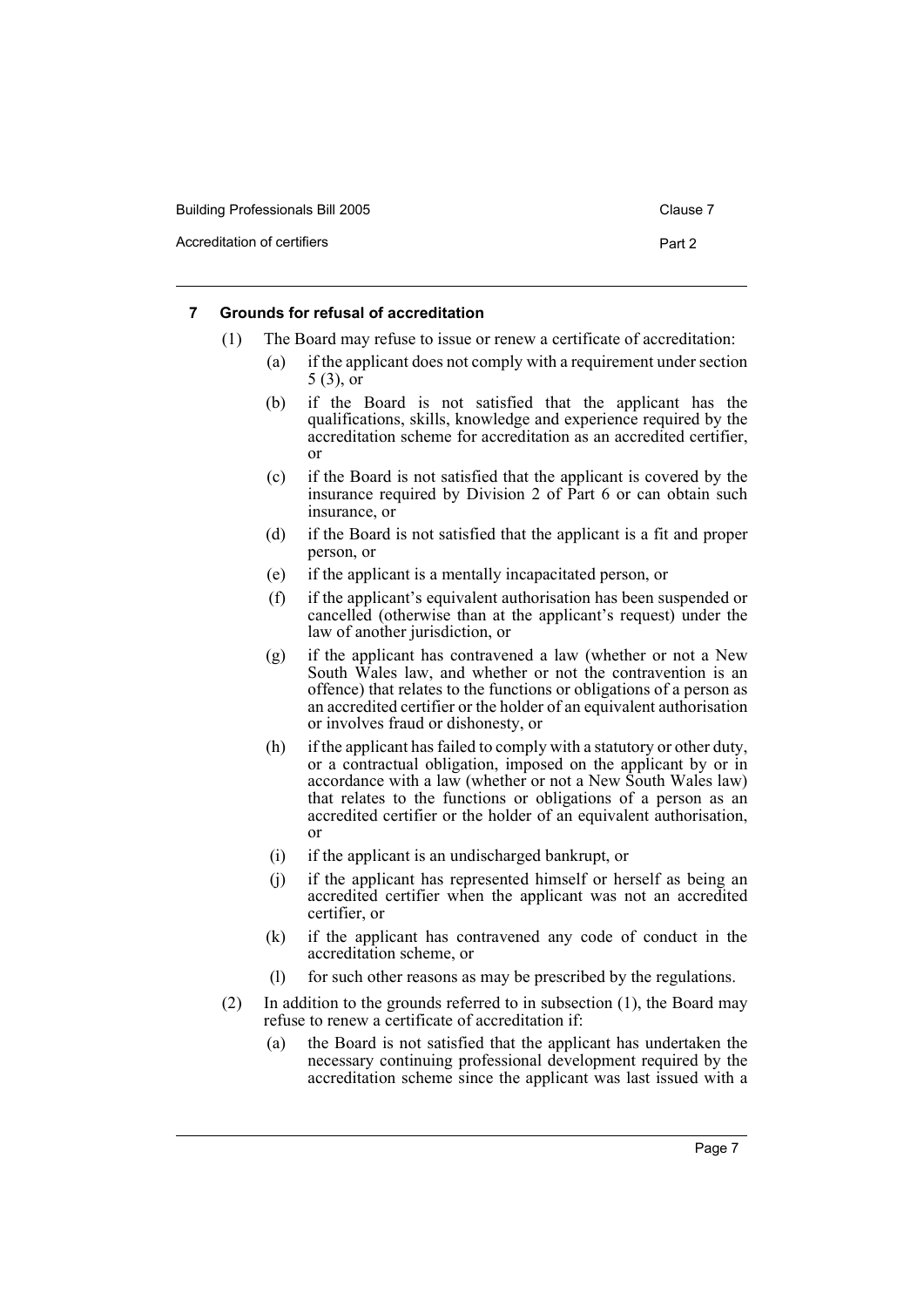#### Clause 8 Building Professionals Bill 2005

Part 2 Accreditation of certifiers

certificate of accreditation or renewal of a certificate of accreditation, or

- (b) the applicant has not provided evidence, if required by the Board, that demonstrates the applicant's compliance with any condition of the applicant's current certificate of accreditation, or
- (c) the application is not accompanied by any records specified by the Board and required to be kept by the accredited certifier under Division 1 of Part 6.
- (3) The Board must refuse to issue or renew a certificate of accreditation if directed to do so by an order made by the Tribunal under this Act.

### **8 Suspension or cancellation of accreditation**

- (1) The Board may cancel a person's certificate of accreditation as an accredited certifier if:
	- (a) the person dies, or
	- (b) the person makes a written request to the Board for the cancellation of that person's certificate of accreditation, or
	- (c) the Board has made an error in issuing the certificate.
- (2) The Board may suspend or cancel a person's certificate of accreditation as an accredited certifier if:
	- (a) the person has been issued a certificate of accreditation on the basis of a misrepresentation made by the person, whether or not made knowingly, or
	- (b) the Board is satisfied that the person is not covered by the insurance required by Division 2 of Part 6, or
	- (c) the person is a mentally incapacitated person, or
	- (d) the person's equivalent authorisation has been suspended or cancelled (otherwise than at the person's request) under the law of another jurisdiction, or
	- (e) the person is an undischarged bankrupt, or
	- (f) the person has failed to comply with an order of the Board under section 31.
- (3) The Board must suspend or cancel a certificate of accreditation if directed to do so by an order made by the Tribunal under this Act.
- (4) The Board may suspend or cancel a certificate of accreditation under subsection (2) (c)–(f) only after having given the holder of the certificate written notice of its intention to suspend or cancel the certificate setting out its reasons.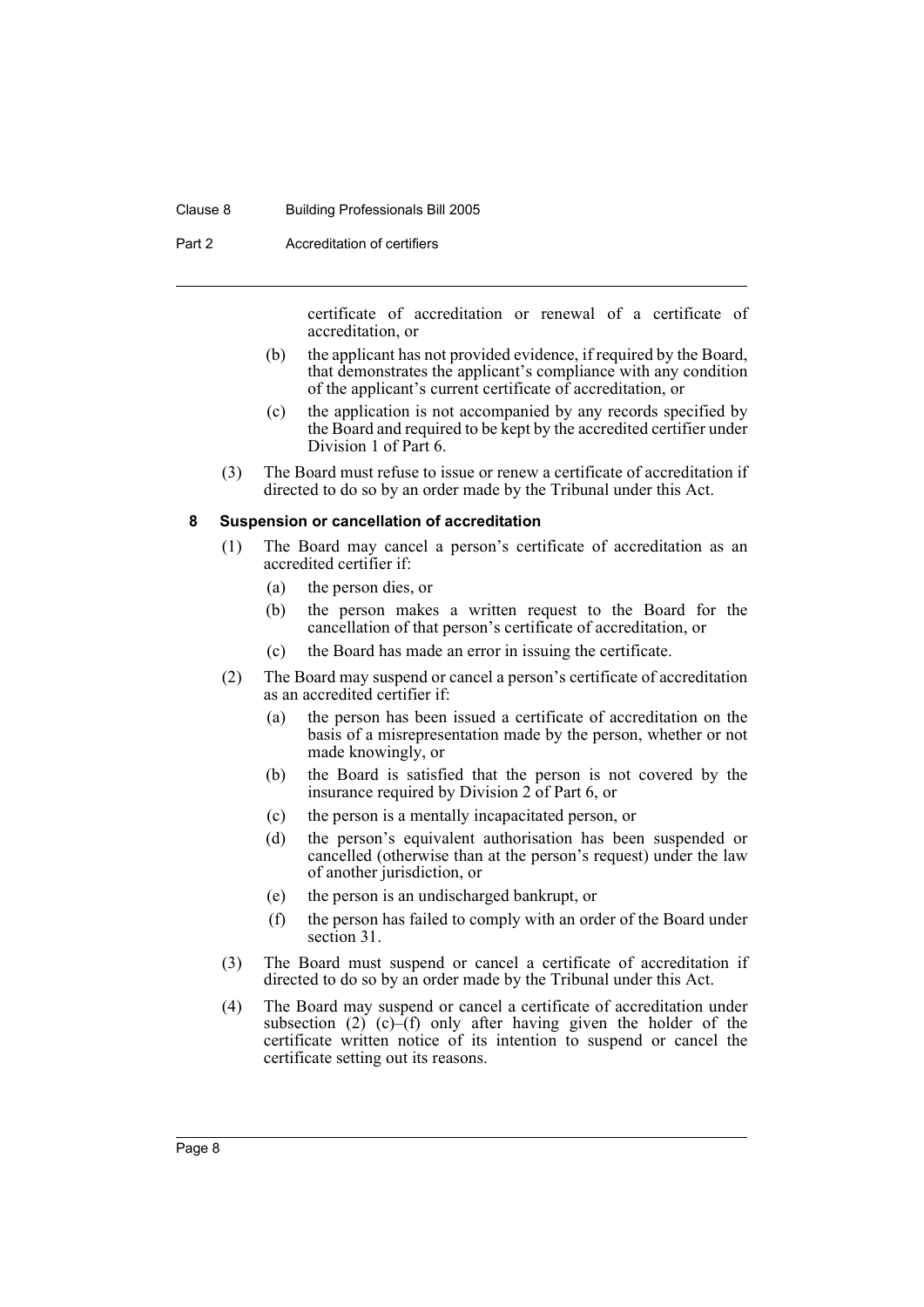| Building Professionals Bill 2005 | Clause 9 |
|----------------------------------|----------|
| Accreditation of certifiers      | Part 2   |

- (5) The notice must include a statement that the holder of the certificate concerned may make submissions to the Board in relation to the proposed suspension or cancellation within 14 days after the date of the notice.
- (6) The Board must take into account any submissions received in accordance with subsection (5).
- (7) The suspension or cancellation of a certificate of accreditation:
	- (a) must be made by notice in writing, and
	- (b) must be served on the holder of the certificate, and
	- (c) takes effect on the day on which the notice is served or on a later day specified in the notice.

# **9 Conditions of accreditation**

- (1) A certificate of accreditation is subject to any conditions imposed by the Board under section 6 or this section and any conditions prescribed by the regulations.
- (2) The Board may, at any time, vary any term of, or condition imposed by the Board on, a certificate of accreditation or may impose a new condition on a certificate of accreditation.
- (3) The Board may vary a term or condition of a certificate of accreditation or impose a new condition only after having given the holder of the certificate of accreditation written notice of its intention to vary or impose the term or condition setting out its reasons.
- (4) The notice must include a statement that the holder of the certificate of accreditation concerned may make submissions to the Board in relation to the proposed variation or imposition of the term or condition within 14 days after the date of the notice.
- (5) The Board must take into account any submissions received in accordance with subsection (4).
- (6) Subsections (3)–(5) do not apply to the variation or imposition of a term or condition at the request of the holder of the certificate of accreditation concerned or following a decision of the Board under section 31 or the Tribunal under section 34.
- (7) A variation of a term or condition of, or imposition of a condition on, a certificate of accreditation:
	- (a) must be made by notice in writing, and
	- (b) must be served on the holder of the certificate, and
	- (c) takes effect on the day on which the notice is served or on a later day specified in the notice.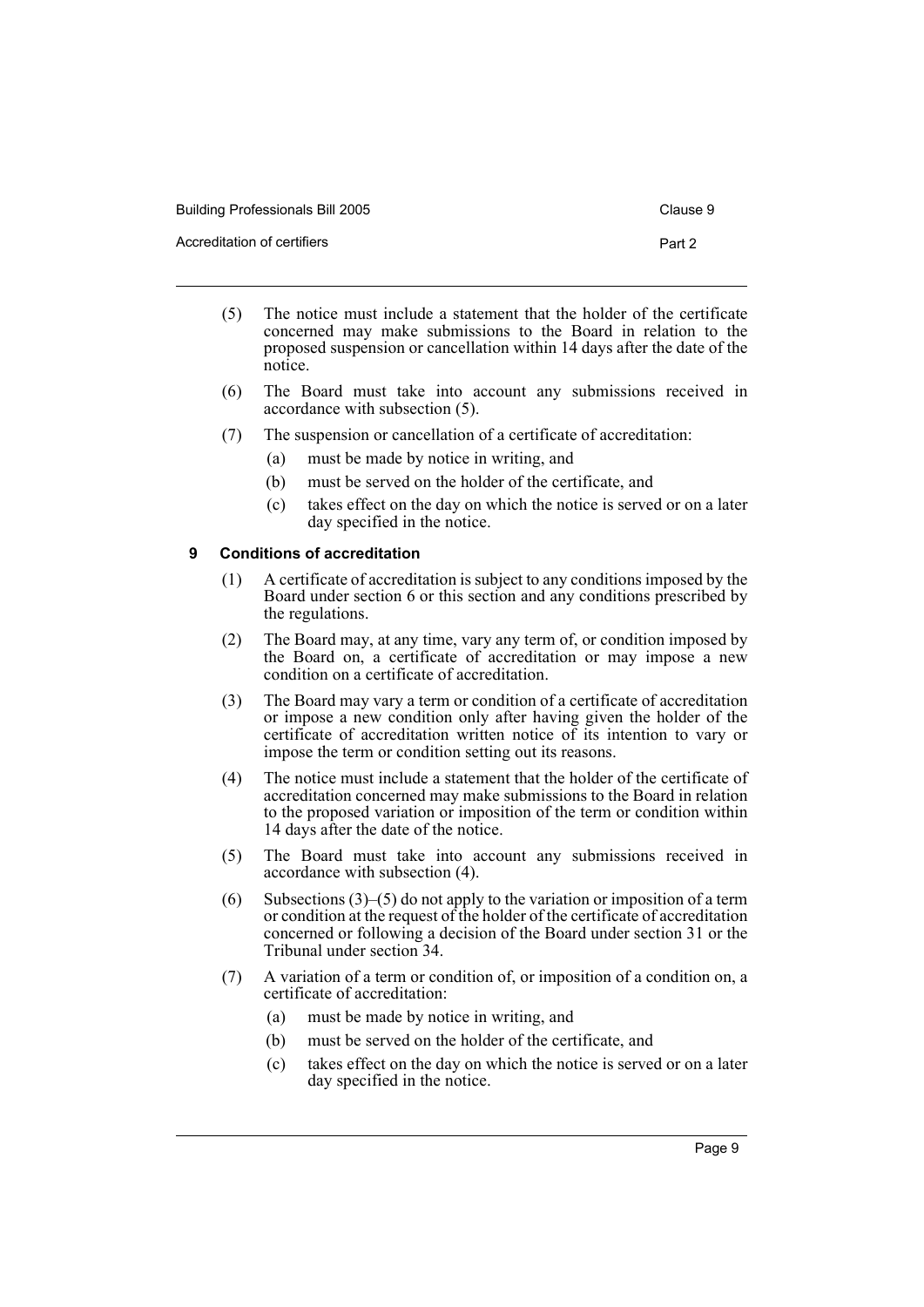#### Clause 10 Building Professionals Bill 2005

Part 2 Accreditation of certifiers

- (8) If the Board varies a term or condition of a certificate of accreditation or imposes a new condition, it is, as soon as is practicable, to issue the holder of the certificate with a replacement certificate that takes account of the variation or imposition of the term or condition.
- (9) Subsections (2)–(8) do not apply to a condition that is prescribed by the regulations.

### **10 Duration of accreditation**

- (1) A certificate of accreditation has effect for a period of one year from the date on which it was issued or last renewed, except during any period of suspension or unless sooner cancelled.
- (2) Despite subsection (1), if an application for renewal of a certificate of accreditation has been made in accordance with the regulations but the application is not finally determined by the Board before the expiry of the certificate of accreditation, the certificate of accreditation (if not suspended or sooner cancelled) continues in force until the application is finally determined.

## **11 Register**

- (1) The Board must cause a register to be kept in relation to all accredited certifiers (the *Register*).
- (2) The Register must contain the following particulars for each person who is, or has at any time been, an accredited certifier:
	- (a) the person's name and the address of the person's place of business,
	- (b) a telephone number or telephone numbers and, where available, an e-mail address for contacting the person for business purposes,
	- (c) the category of certificate of accreditation that is or was issued to the person,
	- (d) the name of the accreditation body (if relevant) by which the person was originally accredited,
	- (e) the date on which the person was first issued with a certificate of accreditation, and the date of each occasion on which the person's certificate of accreditation has been renewed,
	- (f) in a case where the person was accredited under the *Environmental Planning and Assessment Act 1979* before the commencement of this section, the periods during which the person was accredited under that Act,
	- (g) the name of the insurer with whom the person is currently covered by insurance for the purposes of Division 2 of Part 6, the identifying number of the insurance contract and the dates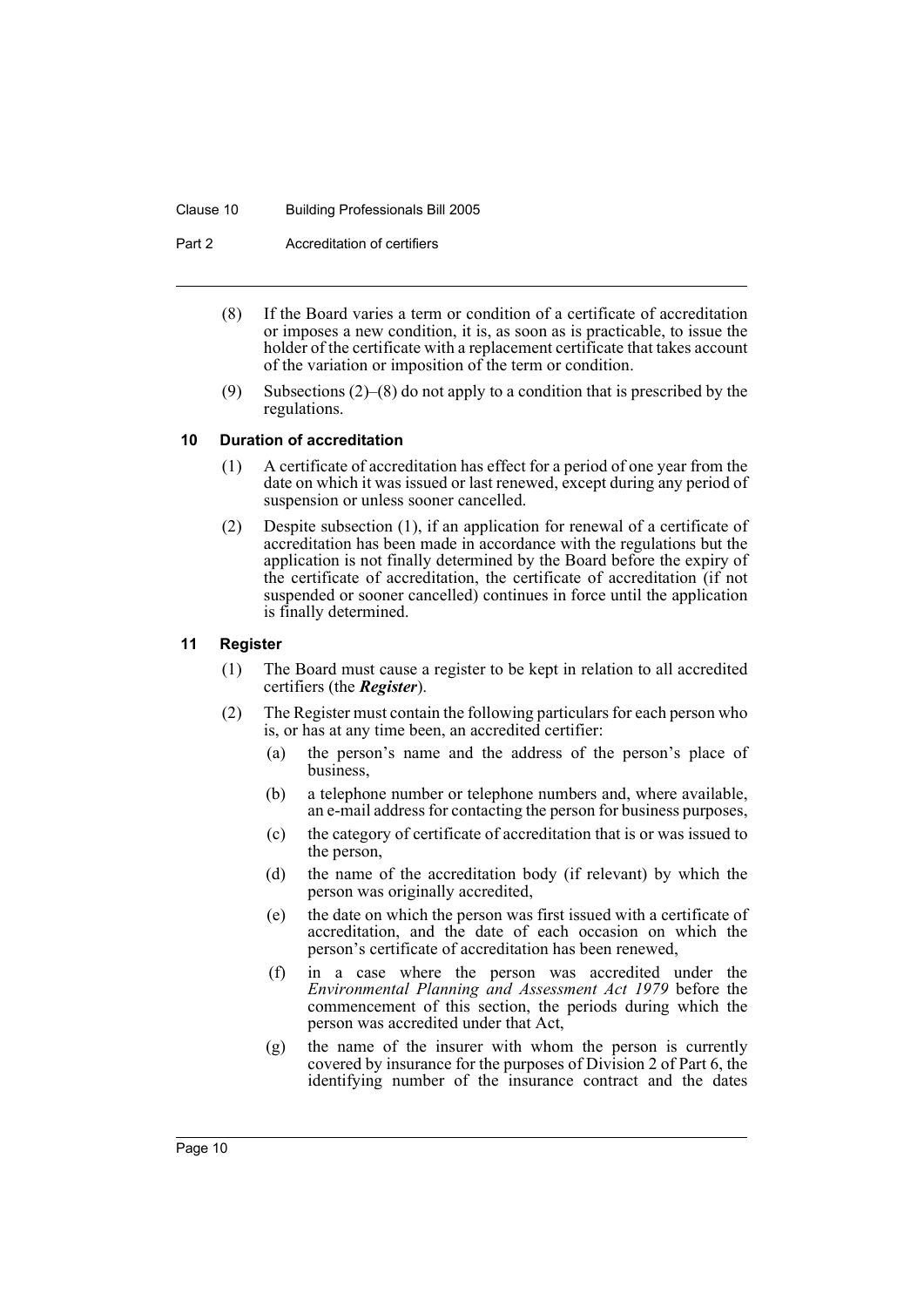| <b>Building Professionals Bill 2005</b> | Clause 12 |
|-----------------------------------------|-----------|
| Accreditation of certifiers             | Part 2    |

between which the indemnity provided by the insurance contract has effect,

- (h) the terms of any conditions to which the person's accreditation is or has been subject, and the dates between which any such condition has or has had effect,
- (i) in the case of a person whose certificate of accreditation is or has been suspended, the dates between which the suspension has or has had effect,
- (j) in the case of an accredited certifier whose certificate of accreditation has been cancelled or has otherwise ceased to have effect, the date on which the accreditation was cancelled or ceased to have effect, as the case requires,
- (k) such other particulars as are prescribed by the regulations.
- (3) Subsection (2) does not require the Board to include information about persons previously accredited under the *Environmental Planning and Assessment Act 1979* if the information is not available to the Board.
- (4) The Board is to ensure that the Register is made available to the public, free of charge, at the Board's offices during ordinary office hours and in any other manner that the Board directs.

# **Division 3 Powers of the Board for the protection of the public**

# **12 Suspension of accreditation or imposition of conditions to protect the public**

- (1) The Board may take any of the following actions if satisfied that the taking of the action is necessary to protect the safety or property of any person:
	- (a) by order suspend the certificate of accreditation of an accredited certifier for such period (not exceeding 8 weeks) as is specified in the order
	- (b) by order impose on a certificate of accreditation such conditions as the Board considers appropriate.
- (2) The Board may take such action:
	- (a) whether or not a complaint has been made to the Board about the accredited certifier, and
	- (b) whether or not proceedings in respect of such a complaint are before the Board or the Tribunal, and
	- (c) without first giving the accredited certifier concerned an opportunity to make submissions.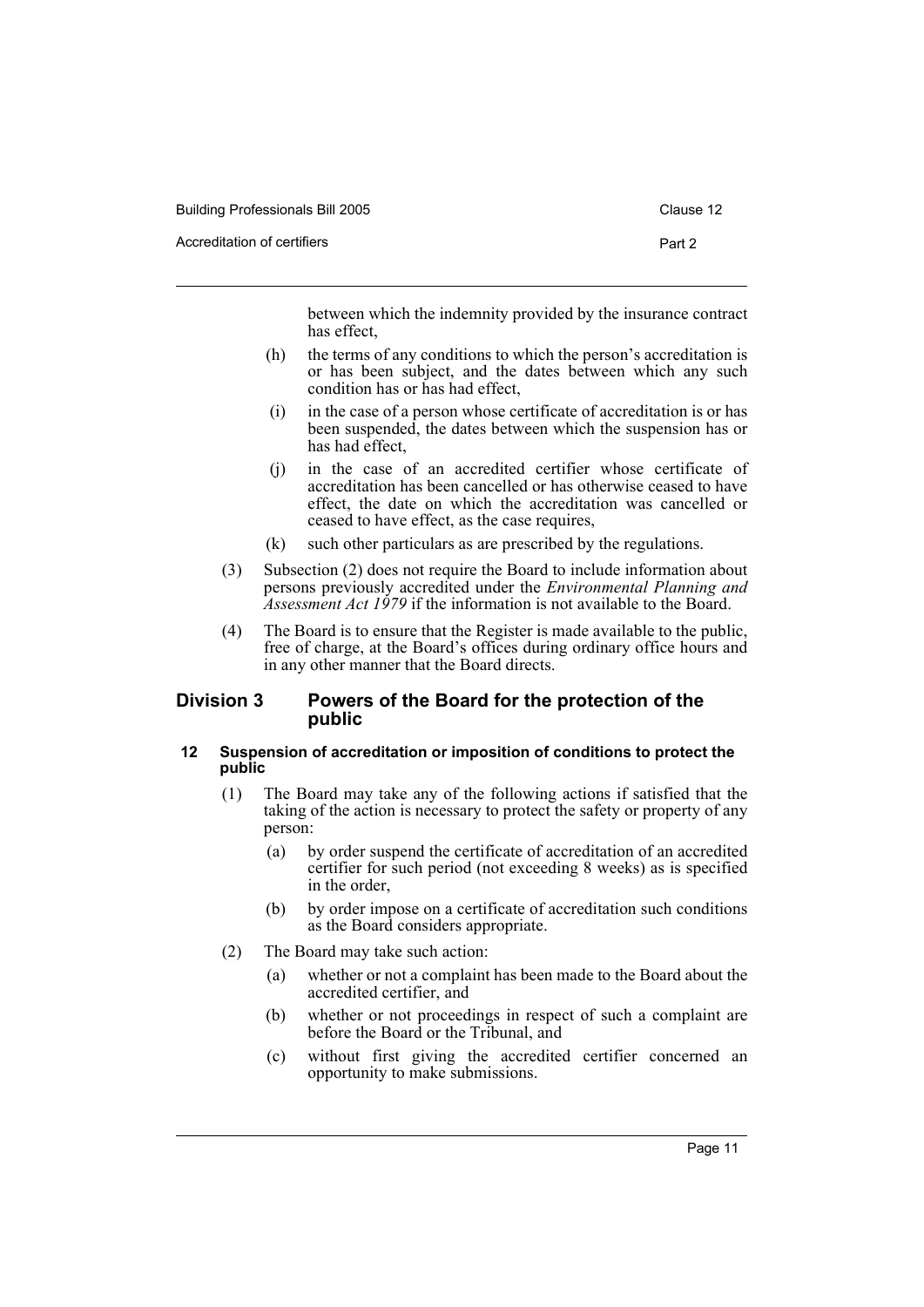### Clause 13 Building Professionals Bill 2005

Part 2 Accreditation of certifiers

- (3) If the Board suspends a certificate of accreditation or imposes a condition on a certificate of accreditation under this section:
	- (a) the Board is to notify the holder of the certificate of accreditation in writing, and
	- (b) the suspension or condition takes effect on a date specified in the notification, being a date occurring on or after service of the notification on the holder.

#### **13 Power to remove or alter conditions**

The Board may at any time:

- (a) alter or remove conditions imposed by an order under this Division, or
- (b) change the period for which an order under this Division has effect (subject to section 15), or
- (c) revoke an order under this Division.

#### **14 Matter to be treated as complaint**

If the Board takes action under section 12 in relation to a matter that is not already the subject of a complaint, the Board is to deal with the matter as a complaint and accordingly the provisions of Part 3 apply as if the matter were a complaint.

### **15 Extension of suspension**

A period of suspension imposed by the Board under this Division may be extended, from time to time, by the Board by order for a further period or further periods, each of not more than 8 weeks, but only if:

- (a) the extension has been approved in writing by the President or Deputy President of the Board, and
- (b) the complaint about the accredited certifier has not been disposed of.

### **16 Expiration of suspension**

On the expiration of a period of suspension imposed under this Division, the person's rights and privileges as an accredited certifier are revived, subject to:

- (a) any order of the Board under this Division that imposes a condition on the person's certificate of accreditation, or
- (b) any order of the Tribunal on the complaint that is referred to the Tribunal.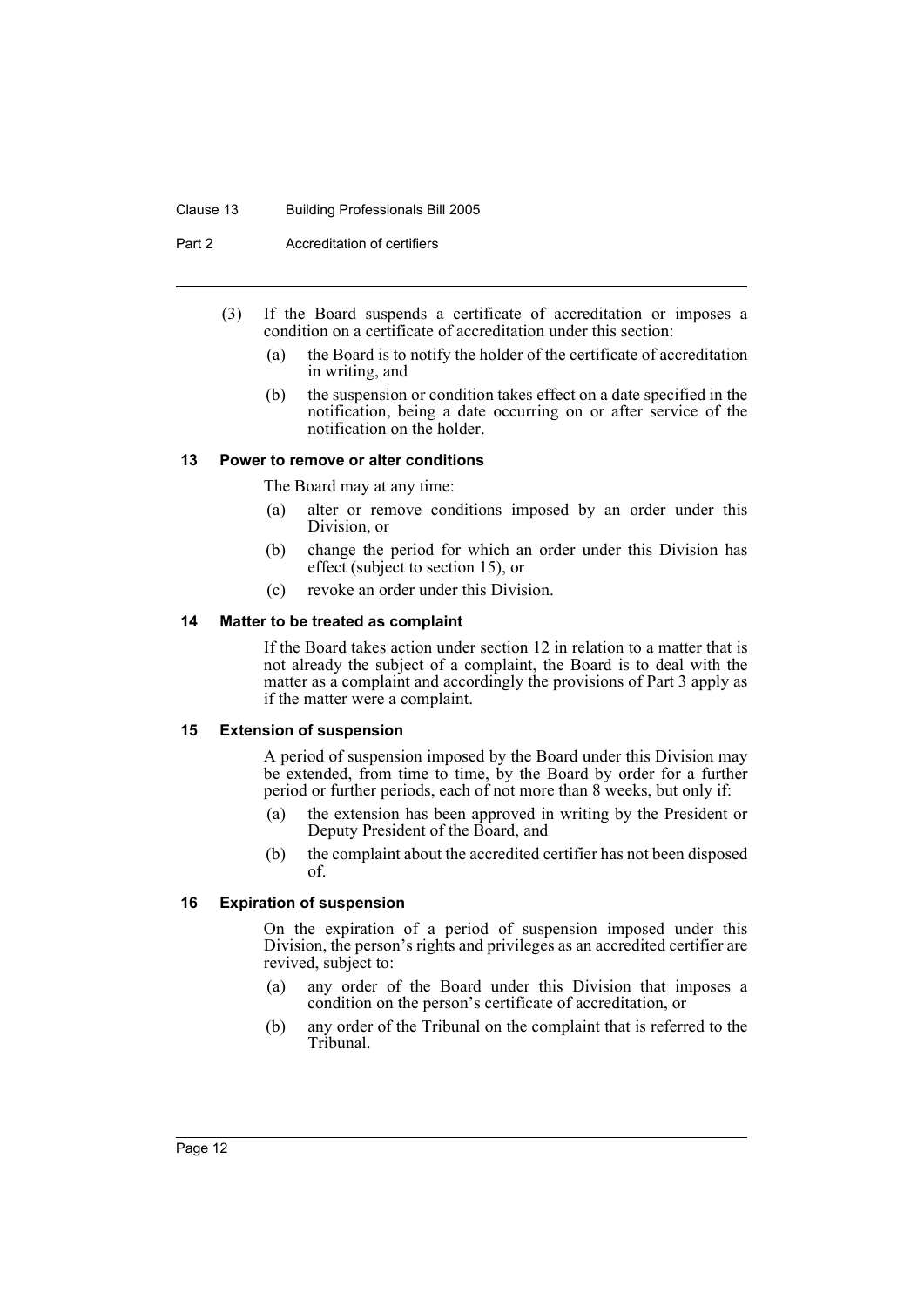| <b>Building Professionals Bill 2005</b> | Clause 17 |
|-----------------------------------------|-----------|
| Accreditation of certifiers             | Part 2    |

## **17 Duration of conditions—complaint matters**

- (1) If the Board imposes conditions on the certificate of accreditation of an accredited certifier under this Division, the conditions imposed by the Board have effect until the complaint about the accredited certifier is disposed of, or the conditions are removed by the Board, whichever happens first.
- (2) This section:
	- (a) does not prevent conditions being imposed under another provision of this Act, and
	- (b) is subject to anything done by the Tribunal under Part 3.

# **Division 4 General provisions**

# **18 Review of decisions of Board under this Part**

A person may apply to the Tribunal for a review of any of the following decisions of the Board under this Part:

- (a) to refuse an application by the person for the issue of a certificate of accreditation,
- (b) to refuse an application by the person for the renewal of a certificate of accreditation,
- (c) to issue a certificate of accreditation to the person of a different category to that for which the person applied,
- (d) to refuse to renew the person's certificate of accreditation and instead to issue to the person a certificate of a different category to that for which the person applied for renewal,
- (e) to vary a term or condition of, or impose conditions on, the person's certificate of accreditation (other than conditions prescribed by the regulations),
- (f) to suspend or cancel the person's certificate of accreditation.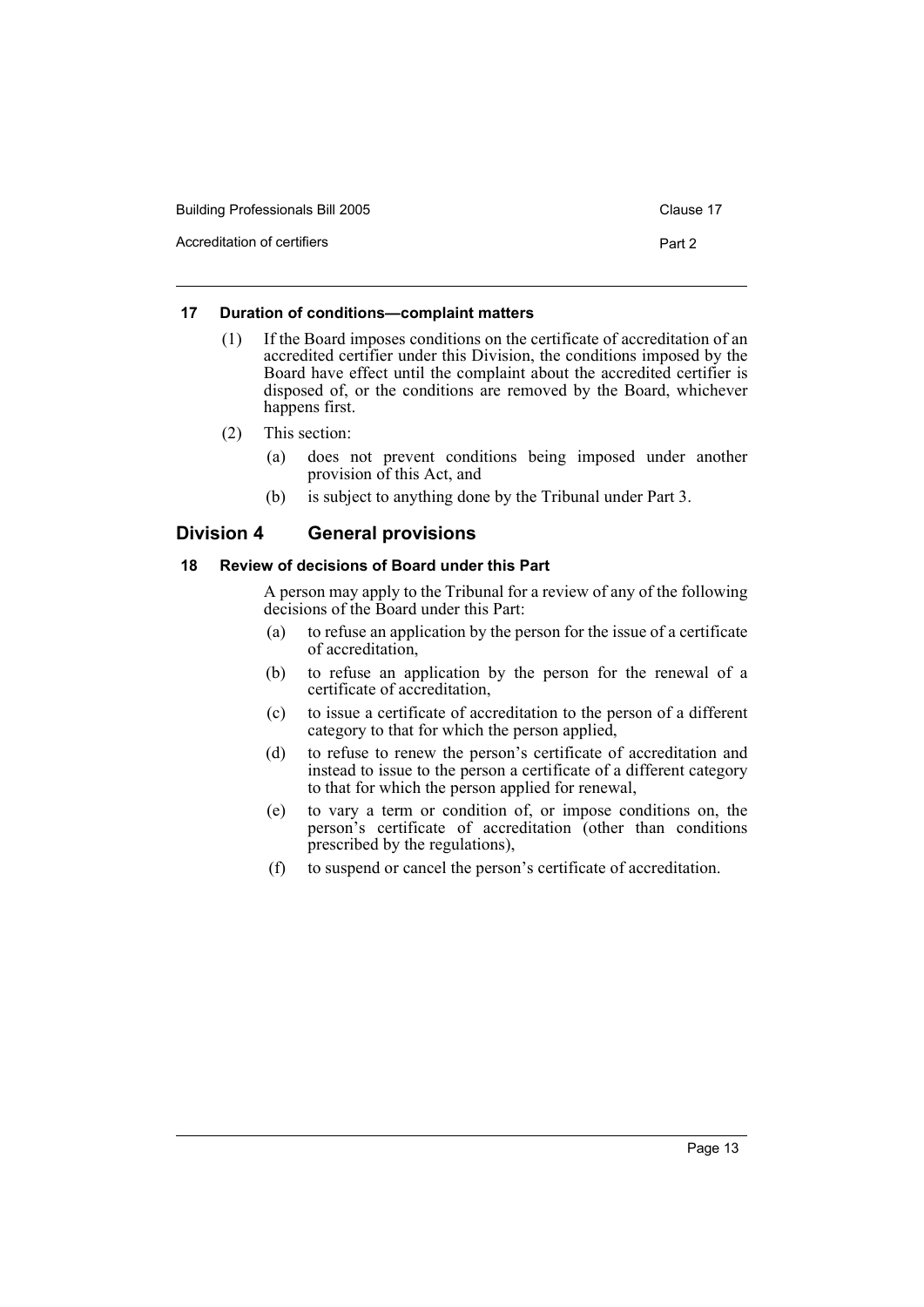#### Clause 19 Building Professionals Bill 2005

Part 3 Disciplinary proceedings

# **Part 3 Disciplinary proceedings**

# **Division 1 Preliminary**

#### **19 Definitions**

In this Part:

*complaint* means a complaint about an accredited certifier made under section 21.

*disciplinary finding* means a finding of unsatisfactory professional conduct or professional misconduct.

*professional misconduct*, in relation to an accredited certifier, means conduct that is unsatisfactory professional conduct of a sufficiently serious nature to justify suspension or cancellation of the accredited certifier's certificate of accreditation.

*unsatisfactory professional conduct* of an accredited certifier means any of the following (whether consisting of an act or omission):

- (a) conduct occurring in connection with the exercise of the accredited certifier's functions as a certifying authority that falls short of the standard of competence, diligence and integrity that a member of the public is entitled to expect of a reasonably competent accredited certifier,
- (b) a contravention of this Act or the *Environmental Planning and Assessment Act 1979*, or the regulations under either of those Acts, by the accredited certifier, whether or not he or she is prosecuted or convicted for the contravention,
- (c) a contravention by the accredited certifier of a law (whether or not a New South Wales law, and whether or not the contravention is an offence) that relates to the functions or obligations of a person as an accredited certifier or the holder of an equivalent authorisation, or involves fraud or dishonesty, whether or not he or she is prosecuted or convicted for the contravention,
- (d) a failure to comply with a statutory or other duty, or a contractual obligation, imposed on the accredited certifier by or in accordance with a law (whether or not a New South Wales law) that relates to the functions or obligations of a person as an accredited certifier or the holder of an equivalent authorisation,
- (e) the exercise by the accredited certifier of his or her functions as a certifying authority in a partial manner,
- (f) the wilful disregard by the accredited certifier of matters to which he or she is required to have regard in exercising his or her functions as a certifying authority,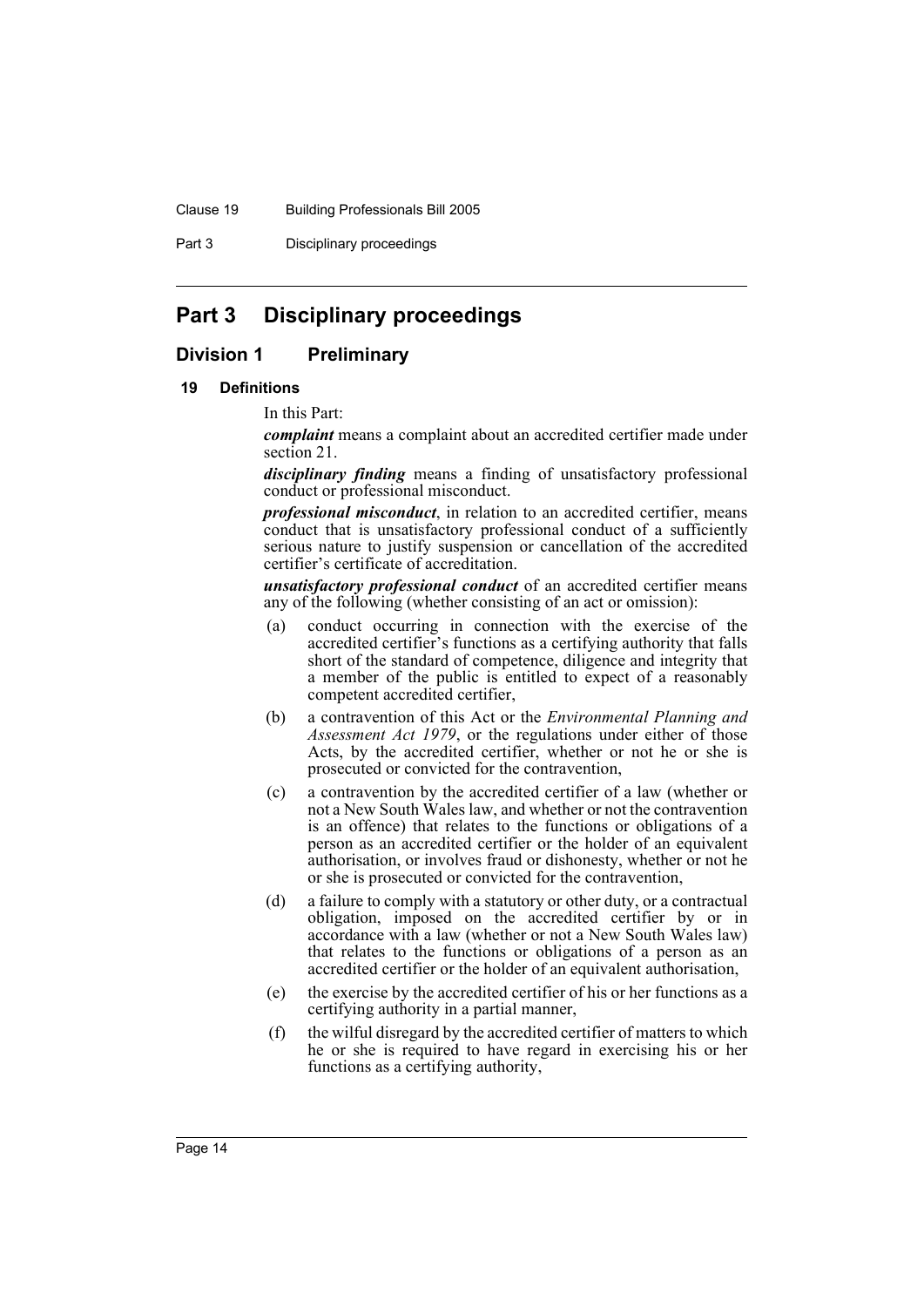| Building Professionals Bill 2005 | Claus  |
|----------------------------------|--------|
| Disciplinary proceedings         | Part 3 |

- (g) a failure by the accredited certifier to comply with any relevant code of conduct contained in the accreditation scheme,
- (h) a failure by the accredited certifier to comply with a term or condition of the certificate of accreditation,
- (i) a failure by an accredited certifier to comply with an order of the Board or the Tribunal under this Act,
- (j) a failure by the accredited certifier, without reasonable excuse, to comply with a direction or requirement under Part 5,
- (k) wilfully misleading or obstructing the Board in the exercise of any function under this Part or Part 4 or 5,
- (l) any other improper or unethical conduct of the accredited certifier that indicates that he or she is unfit to properly carry out the duties of an accredited certifier,
- (m) any other conduct prescribed by the regulations for the purposes of this definition.

# **20 General provisions concerning disciplinary proceedings**

- (1) If an accredited certifier has died:
	- (a) a person cannot make a complaint against the accredited certifier, and
	- (b) the Board is not to investigate (or continue to investigate) a complaint made against the accredited certifier or to make an application to the Tribunal for a disciplinary finding against the accredited certifier, and
	- (c) the Tribunal is not to determine an application for a disciplinary finding against the accredited certifier.
- (2) A complaint against an accredited certifier may be made and dealt with even though the relevant certificate of accreditation has been suspended or cancelled or has lapsed. For that purpose, a reference in this Part to an accredited certifier includes a reference to a person whose certificate of accreditation has been suspended or cancelled or has lapsed.
- (3) Despite subsection (2), the Board may decide not to investigate or make a decision under section 31 on a complaint (or may decide to terminate an investigation or dismiss proceedings in relation to a complaint) if the person who is the subject of the complaint is no longer an accredited certifier.
- (4) Despite subsection (2), the Tribunal may decide not to determine an application for a disciplinary finding against an accredited certifier (or may decide to dismiss proceedings for such an application) if the person to whom the application relates is no longer an accredited certifier.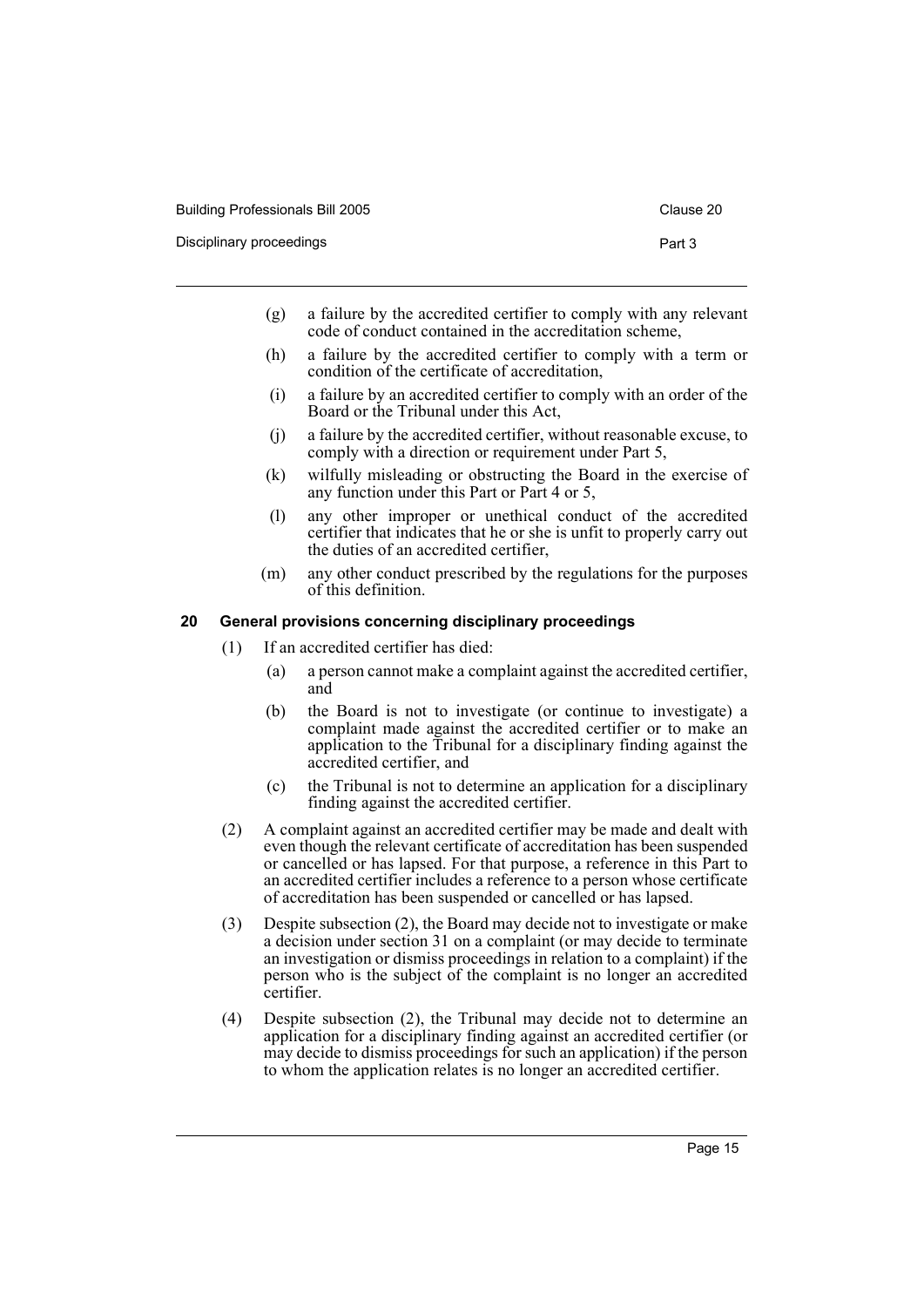#### Clause 21 Building Professionals Bill 2005

Part 3 Disciplinary proceedings

# **Division 2 Making of complaints and preliminary procedures**

### **21 Procedure for making complaint**

- (1) A person may make a complaint to the Board against an accredited certifier in respect of the accredited certifier's professional conduct.
- (2) A complaint is:
	- (a) to be in writing and in the form (if any) approved by the Board, and
	- (b) to contain particulars of the allegations on which it is founded, and
	- (c) to be verified by statutory declaration.
- (3) The Board may require the complainant to provide further particulars of the complaint.
- (4) The Board may decline to deal with a complaint if further particulars are not provided as required under subsection (3).
- (5) Unless the Board declines to deal with a complaint against an accredited certifier under subsection (4), the Board must, within 28 days after receiving the complaint:
	- (a) inform the accredited certifier of the nature of the complaint, and
	- (b) by notice, invite the accredited certifier to make, within such time (being at least 7 days) as the Board specifies in the notice, such submissions in writing to the Board with respect to the complaint as he or she thinks fit.
- (6) The Board may, if it considers it appropriate to do so, give a copy of the complaint to the person against whom the complaint is made.

### **22 Initial assessment of complaints by Board**

- (1) After the period for making submissions on a complaint under section 21 (5) (b) has expired, the Board is to assess whether the complaint should be dismissed or investigated.
- (2) The Board in its assessment of a complaint is to take into account any submissions received in accordance with section 21 (5) (b).
- (3) If the Board is of the opinion that the complaint should be investigated, the Board is to arrange for the investigation of the complaint.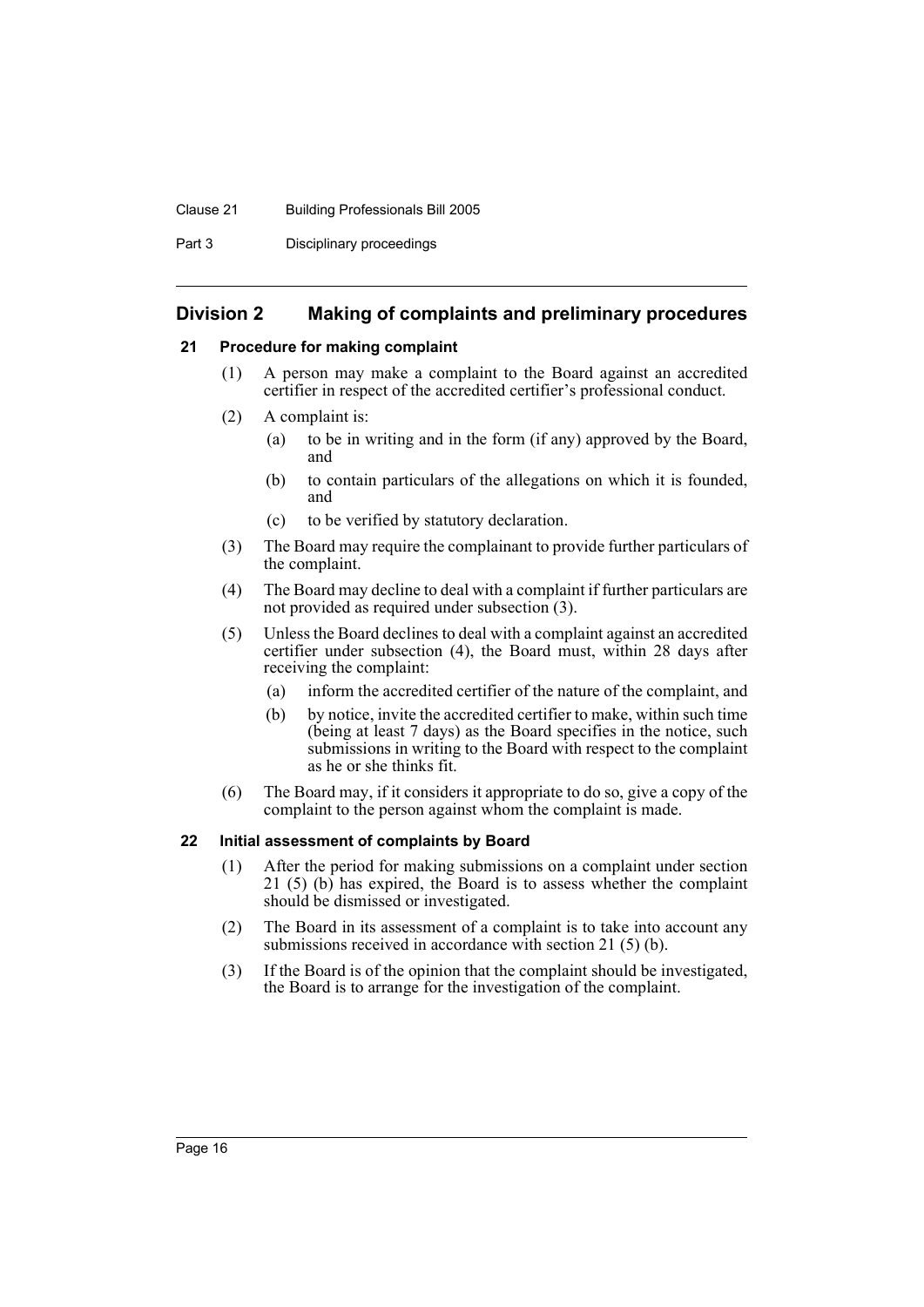| <b>Building Professionals Bill 2005</b> | Clause 23 |
|-----------------------------------------|-----------|
| Disciplinary proceedings                | Part 3    |

## **23 Dismissal of complaints**

The Board may dismiss a complaint at any time (including during the investigation of the complaint) for any of the following reasons:

- (a) if further particulars of the complaint are not given, or the complaint or the further particulars are not verified, as required by the Board,
- (b) if the Board is of the opinion that the complaint is trivial, vexatious, frivolous, misconceived or lacking in substance or has not been made in good faith,
- (c) if the complaint has been dealt with previously by the Board (or by an accreditation body under the *Environmental Planning and Assessment Act 1979* as in force before the commencement of this section) or another complaint has already been lodged in respect of the same matter,
- (d) if the Board considers that there is or was a satisfactory alternative means available to the complainant of resolving the matter the subject of the complaint and the complainant does not have a reasonable cause for not pursuing the alternative means,
- (e) if the Board is of the opinion that the complaint deals with matters that do not constitute professional misconduct or unsatisfactory professional conduct,
- (f) if the Board is of the opinion that the matter could be appropriately dealt with by conciliation (regardless of whether the parties agree to undertake conciliation) and the Board does not consider that the complaint needs to be investigated,
- (g) if the complaint relates to a matter that occurred more than 3 years before the making of the complaint.

# **24 Conciliation of complaints**

- (1) If the Board thinks it appropriate to do so, the Board may recommend to a complainant and the accredited certifier the subject of the complaint that they undertake conciliation of the complaint (whether or not the complaint has been dismissed or is being investigated).
- (2) The Board may arrange for one of its officers to assist in conciliation of a complaint.
- (3) The Board is not prevented from investigating a complaint because the parties to the complaint agree to undertake conciliation of the complaint.
- (4) Evidence of anything said or of any admission made during the conciliation process is not admissible in any proceedings before a court, tribunal or body.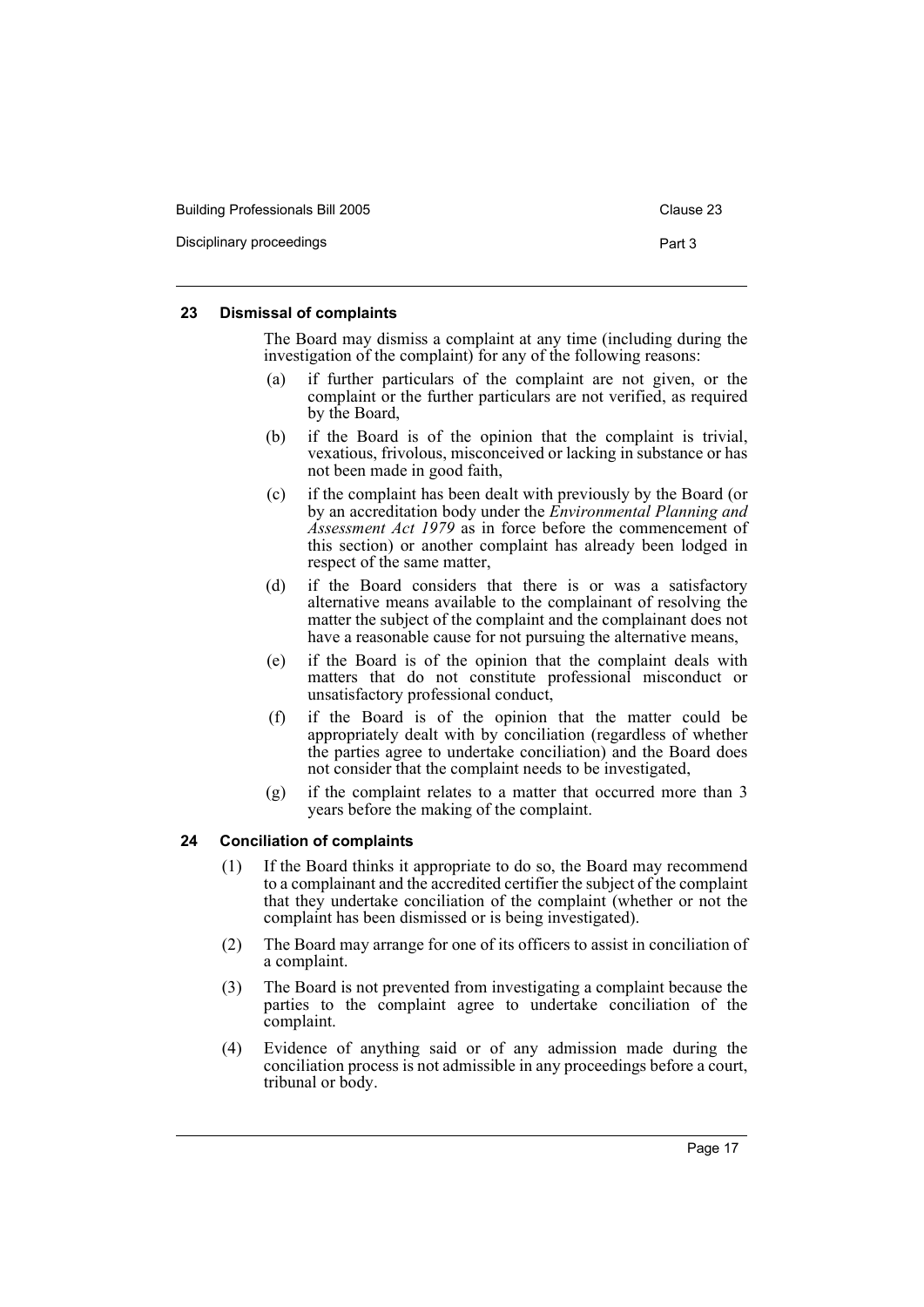### Clause 25 Building Professionals Bill 2005

Part 3 Disciplinary proceedings

- (5) A document prepared for the purposes of, or in the course of, the conciliation process (or a copy of such a document) is not admissible in any proceedings before a court, tribunal or body.
- (6) This section does not apply to evidence or a document if the persons who attended, or were named during, the conciliation process and, in the case of a document, all persons named in the document, consent to admission of the evidence or document.
- (7) A person cannot be required (whether by subpoena or any other procedure) to produce evidence or a document that is inadmissible in evidence in proceedings before a court, tribunal or body because of this section.

## **25 Reference of complaint to another person or body for investigation**

- (1) The Board may, at any time while dealing with a complaint, refer the complaint (or part of the complaint) to another person or body if it appears that the complaint (or part) raises an issue that requires investigation by the other person or body.
- (2) However, the Board may continue to deal with the matter the subject of the complaint if it appears to the Board that the matter raises an issue of professional misconduct or unsatisfactory professional conduct of an accredited certifier.

# **26 Withdrawal of complaint**

- (1) A complaint may be withdrawn at any time by the complainant.
- (2) However, the Board may continue to deal with the matter the subject of the complaint if it appears to the Board that the matter raises an issue of professional misconduct or unsatisfactory professional conduct of an accredited certifier.

# **Division 3 Investigation of complaints**

# **27 Investigation by Board of complaints**

- (1) The Board must, subject to this Part, conduct an investigation into each complaint made to it under this Part.
- (2) The Board may deal with one or more complaints about an accredited certifier in an investigation.
- (3) If during an investigation of any one or more complaints it appears to the Board that there is a matter in respect of which another complaint could have been made against the accredited certifier concerned or another accredited certifier, the Board may deal with the matter in its investigation as if a complaint had been made about it under section 21.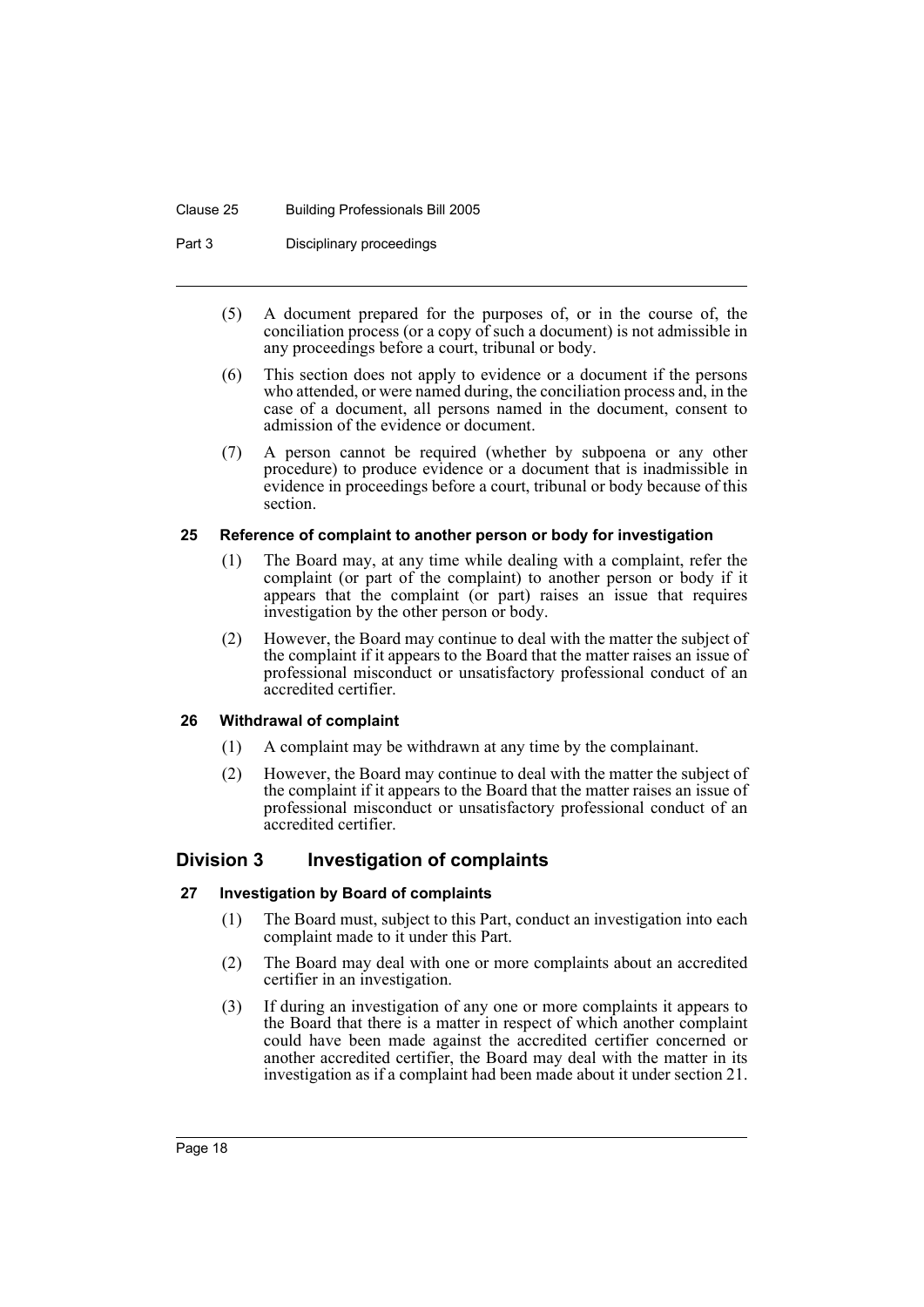| Building Professionals Bill 2005 | Clause 28 |
|----------------------------------|-----------|
| Disciplinary proceedings         | Part 3    |

- (4) If the Board decides to deal with a matter under subsection (3) as if a complaint had been made about it under section 21, the Board must give notice in writing to the accredited certifier concerned of the nature of the matter being investigated and inform the accredited certifier that the matter is being treated as a complaint.
- (5) For the purposes of subsection (3), the Board may deal with a matter that could have been the subject of another complaint:
	- (a) whether that complaint could have been made instead of or in addition to any complaint that was in fact made, and
	- (b) whether or not that complaint could have been made by the same complainant.

## **28 Investigation into complaint to be conducted expeditiously**

- (1) An investigation by the Board is to be conducted as expeditiously as possible.
- (2) In particular, the Board is to give priority to dealing with complaints that in its opinion may involve issues that pose a threat to public safety.
- (3) However, the Board may defer investigation of a complaint if the parties to the complaint have agreed to conciliate the complaint and the Board thinks that it is appropriate to await the outcome of conciliation.

# **Division 4 Procedure after investigation of complaint**

# **29 Report of investigation to be given to accredited certifier**

- (1) If an authorised officer is appointed by the Board to investigate a complaint, the authorised officer is to submit a written report to the Board on the results of the investigation.
- (2) The report may contain a recommendation of the authorised officer who prepared it that the Board give consideration to taking certain action in respect of the accredited certifier concerned.
- (3) On receiving the report, the Board is to give a copy of it to the accredited certifier who is the subject of the complaint with a notice that states that the accredited certifier may make written submissions to the Board within 28 days after the date of the notice.
- (4) The Board must take into account any submissions received in accordance with subsection (3).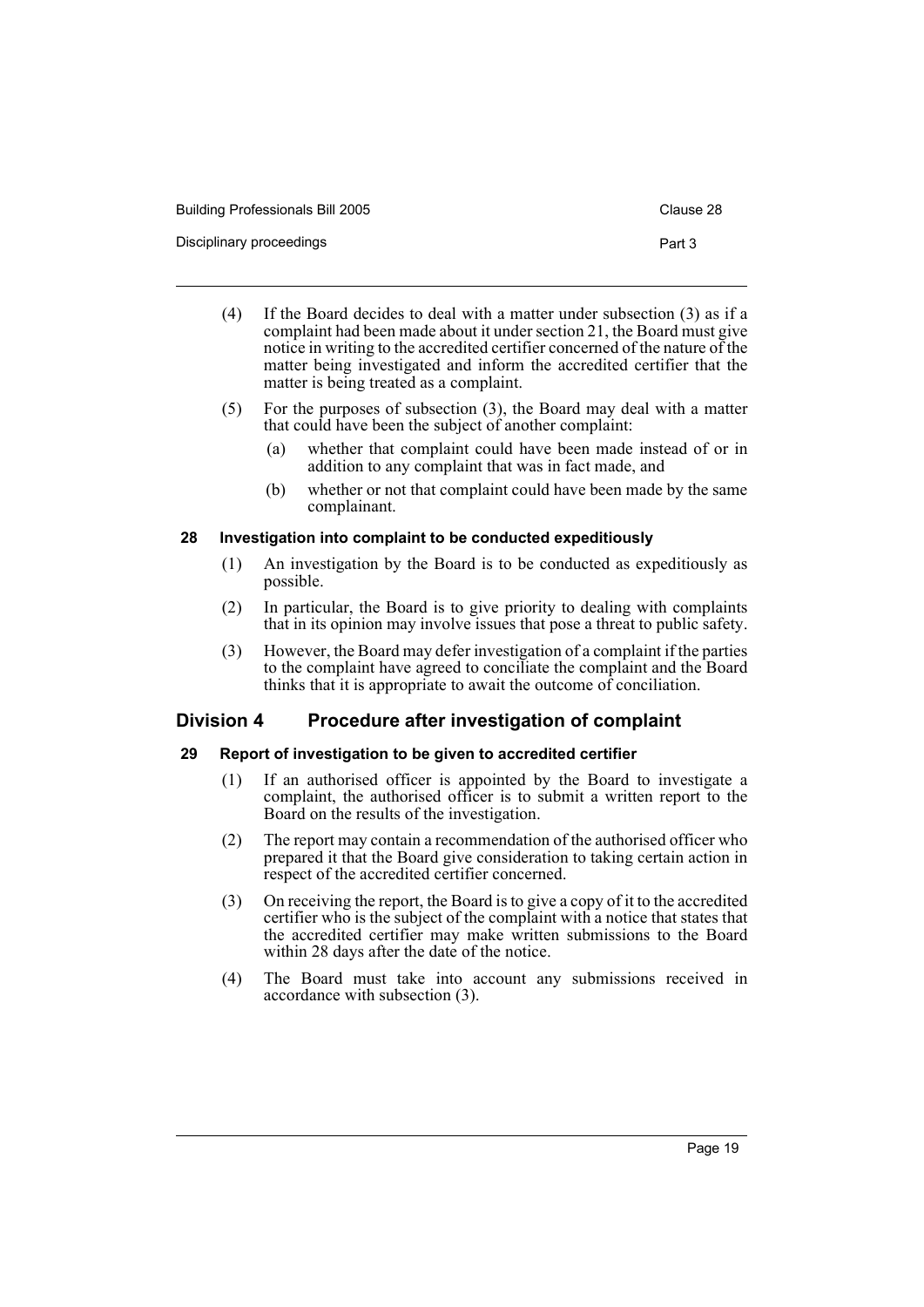#### Clause 30 Building Professionals Bill 2005

#### Part 3 Disciplinary proceedings

(5) If the Board requires an authorised officer to undertake further investigation of a complaint after the furnishing of a report under this section, this section applies to that further investigation.

**Note.** An example of when section 29 (5) would operate is if the Board adjourned a meeting at which a complaint was being considered to enable further investigation of the complaint to be carried out. (See section 30 (3) (b)).

#### **30 Conduct of meeting dealing with complaint**

- (1) The Board may, if it considers it appropriate to do so, hold one or more meetings to consider a complaint.
- (2) At any such meeting, the Board:
	- (a) may inform itself on any matter in such manner as it thinks fit, and
	- (b) may receive written or oral submissions, as it thinks fit, and
	- (c) is to proceed with as little formality and technicality, and as much expedition, as the requirements of this Act and the proper consideration of the complaint permit, and
	- (d) is not bound by rules of evidence, and
	- (e) may take evidence on oath, and
	- (f) may allow the accredited certifier concerned to be present or be represented by a legal practitioner or other person or may deal with the complaint in the absence of the accredited certifier.
- (3) Such a meeting:
	- (a) is to be held in the absence of the public, and
	- (b) may be adjourned for any reason by the Board, including to enable further investigation to be carried out in relation to the complaint concerned.
- (4) For the purposes of this section, a member of the Board may administer an oath (or, if the meeting is being conducted by a committee that is exercising delegated functions, by a member of the committee).

### **31 Decision after investigation of complaint**

- (1) After the Board has completed an investigation into a complaint against an accredited certifier, the complaint is to be dealt with in accordance with this section.
- (2) The Board may apply to the Tribunal for a disciplinary finding against an accredited certifier under Division 5 if it is satisfied that there is a reasonable likelihood that the accredited certifier will be found guilty by the Tribunal of unsatisfactory professional conduct or it may instead exercise the functions conferred on it by subsection (4).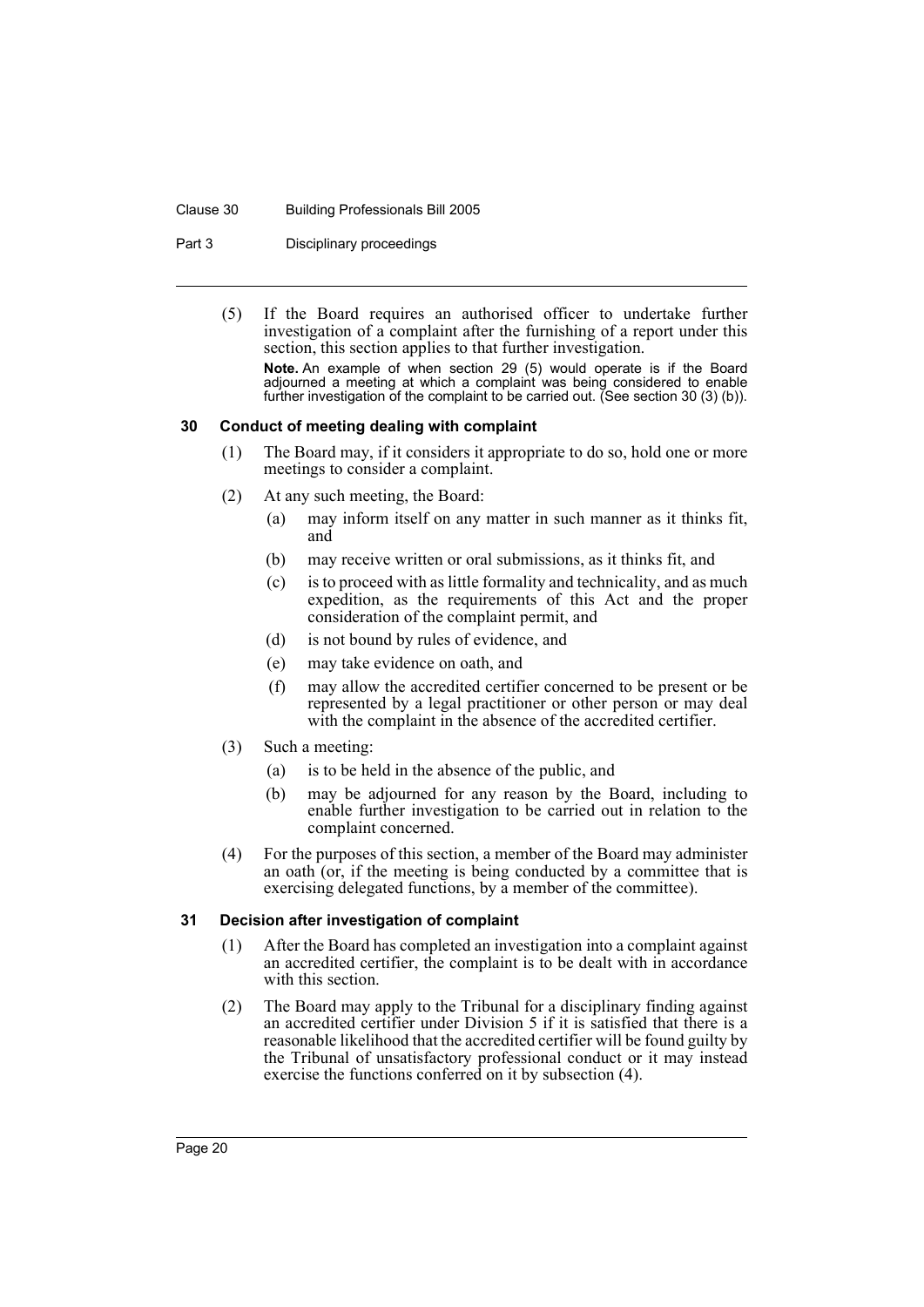|  | Building Professionals Bill 2005 |  |  |
|--|----------------------------------|--|--|
|--|----------------------------------|--|--|

Disciplinary proceedings **Part 3** 

- (3) However, the Board must apply to the Tribunal for a disciplinary finding against an accredited certifier under Division 5 if it is satisfied that there is a reasonable likelihood that the accredited certifier will be found guilty by the Tribunal of professional misconduct.
- (4) If the Board is satisfied that the accredited certifier is guilty of unsatisfactory professional conduct (but not professional misconduct), the Board may take any one or more of the following actions:
	- (a) caution or reprimand the accredited certifier,
	- (b) by order impose such conditions on the accredited certifier's certificate of accreditation as it considers appropriate,
	- (c) order that the accredited certifier complete such educational courses as are specified by the Board within the time specified by the Board,
	- (d) order that the accredited certifier report on his or her practice as an accredited certifier at the times, in the manner and to the persons specified by the Board,
	- (e) order the accredited certifier to pay to the Board a fine of an amount not exceeding 100 penalty units within the time specified by the Board,
	- (f) order that no further action is to be taken by the Board in relation to the complaint if satisfied that the accredited certifier is generally competent and diligent and that no other material complaints (whether or not the subject of a disciplinary finding) have been made against the accredited certifier.
- (5) The Board is to dismiss the complaint against the accredited certifier if it is satisfied that the accredited certifier is not guilty of either unsatisfactory professional conduct or professional misconduct.
- (6) An order of the Board under this section takes effect on a date specified in the written statement of the decision given under section  $32$  or, if a statement is not required to be provided under that section, on a date specified in a notice in writing served on the person the subject of the complaint. Any such date must be a date occurring on or after service of the statement or notice on the person the subject of the complaint.

### **32 Board to give statement of decision**

- (1) The Board is to provide a written statement of a decision made under section 31 to the complainant and the accredited certifier concerned, and must do so as soon as practicable after the decision is made (bearing in mind the public welfare and seriousness of the matter).
- (2) The statement of a decision must:
	- (a) set out any findings on material questions of fact, and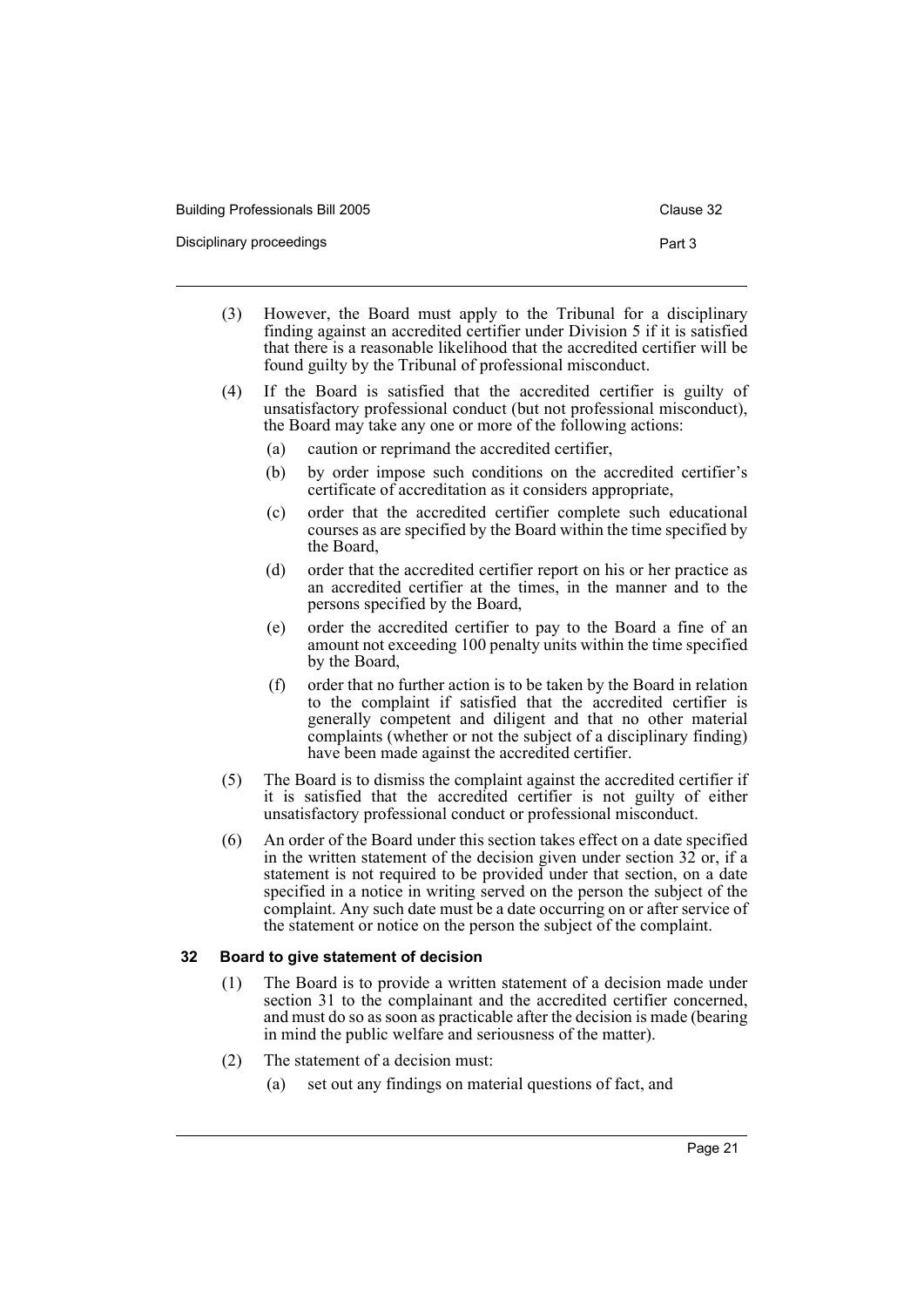#### Clause 32 Building Professionals Bill 2005

Part 3 Disciplinary proceedings

- (b) refer to any evidence or other material on which the findings were based, and
- (c) give the reasons for the decision.
- (3) The Board is not required to include confidential information in any such statement. If a statement would be false or misleading if it did not include the confidential information, the Board is not required to provide the statement.
- (4) When confidential information is not included in the statement of a decision provided to a person or the statement is not provided to a person because of subsection (3), the Board must give a confidential information notice to the person.
- (5) A *confidential information notice* is a notice that indicates that confidential information is not included or that the statement will not be provided (as appropriate) and gives the reasons for this. The notice must be in writing and must be given within one month after the decision is made.
- (6) This section does not affect the power of a court to make an order for the discovery of documents or to require the giving of evidence or the production of documents to a court.

(7) In this section:

*confidential information* means information that:

- (a) has not previously been published or made available to the public when a written statement of a decision to which it is or may be relevant is being prepared, and
- (b) relates to the personal or business affairs of a person, other than a person to whom the Board is required (or would, but for subsection (3), be required) to provide a written statement of a decision, and
- (c) is information:
	- (i) that was supplied in confidence, or
	- (ii) the publication of which would reveal a trade secret, or
	- (iii) that was provided in compliance with a duty imposed by an enactment, or
	- (iv) the provision of which by the Board would be in breach of any enactment.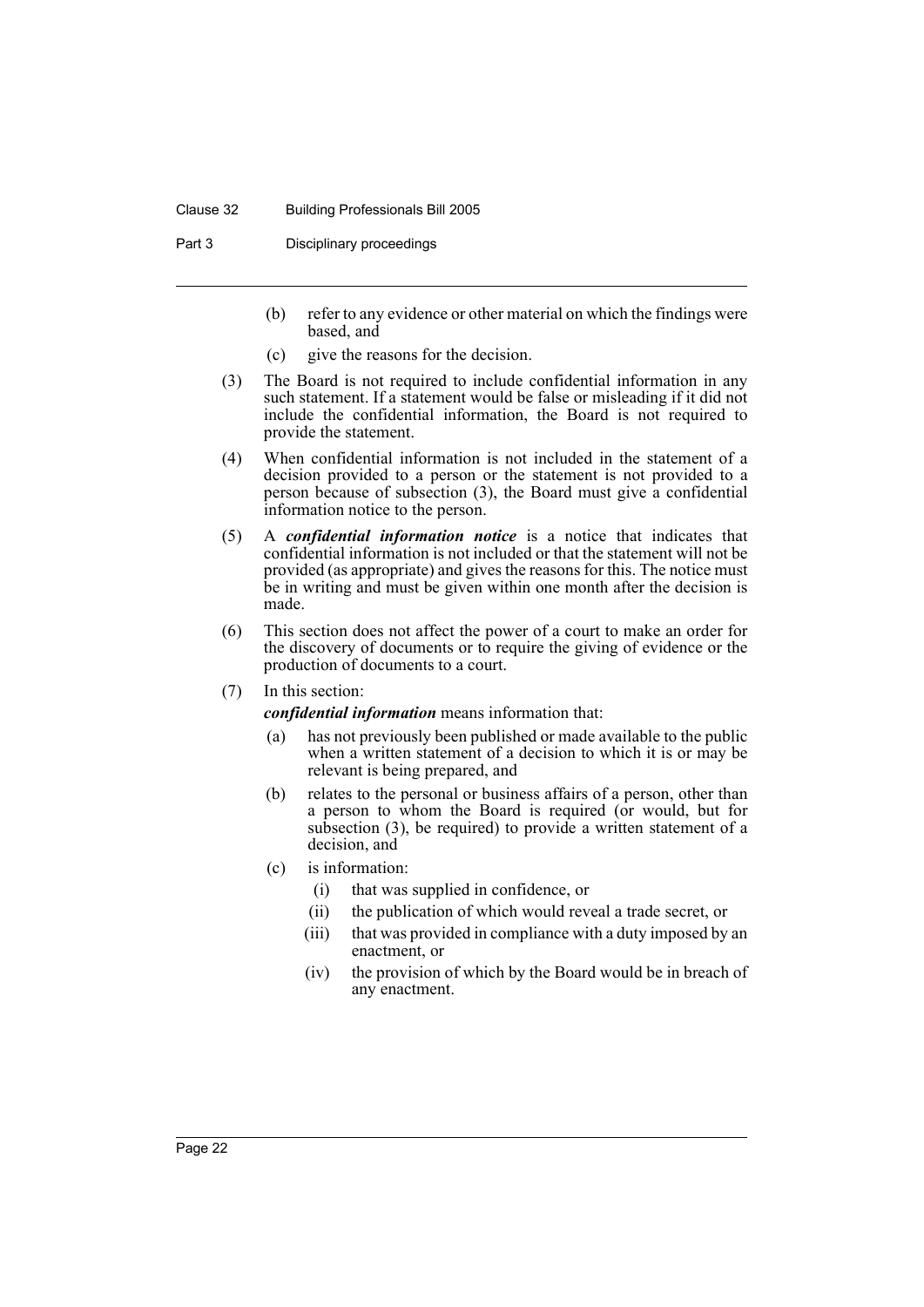| <b>Building Professionals Bill 2005</b> | Clause 33 |
|-----------------------------------------|-----------|
| Disciplinary proceedings                | Part 3    |

### **33 Person may apply to Tribunal for a review of disciplinary finding of Board**

A person in respect of whom the Board has made a disciplinary finding may apply to the Tribunal for a review of that finding and any action taken by the Board under section 31 (4).

# **Division 5 Role of Tribunal in complaints process**

# **34 Tribunal may make certain disciplinary findings**

- (1) If an application is made to the Tribunal under section 31 for a disciplinary finding in relation to an accredited certifier, the Tribunal is to determine whether or not the accredited certifier is guilty of unsatisfactory professional conduct or professional misconduct.
- (2) If the Tribunal finds that the accredited certifier is guilty of unsatisfactory professional conduct or professional misconduct, the Tribunal may make any one or more of the following decisions:
	- (a) caution or reprimand the accredited certifier,
	- (b) direct that such conditions as it considers appropriate be imposed on the accredited certifier's certificate of accreditation,
	- (c) order that the accredited certifier complete such educational courses as are specified by the Tribunal,
	- (d) order that the accredited certifier report on his or her practice as an accredited certifier at the times, in the manner and to the persons specified by the Tribunal,
	- (e) order the accredited certifier to pay to the Board a fine of an amount, not exceeding 1,000 penalty units, specified in the order,
	- (f) order the accredited certifier to pay to the complainant such amount (not exceeding \$20,000) as the Tribunal considers appropriate by way of compensation for any damage suffered by the complainant as a result of the unsatisfactory professional conduct or professional misconduct,
	- (g) suspend the accredited certifier's certificate of accreditation for such period as the Tribunal thinks fit,
	- (h) cancel the accredited certifier's certificate of accreditation,
	- (i) order that the accredited certifier cannot re-apply for a certificate of accreditation within such period (including the period of his or her lifetime) as may be specified by the Tribunal.
- (3) If the Tribunal finds that the accredited certifier is not guilty of unsatisfactory professional conduct or professional misconduct, it is to dismiss the application.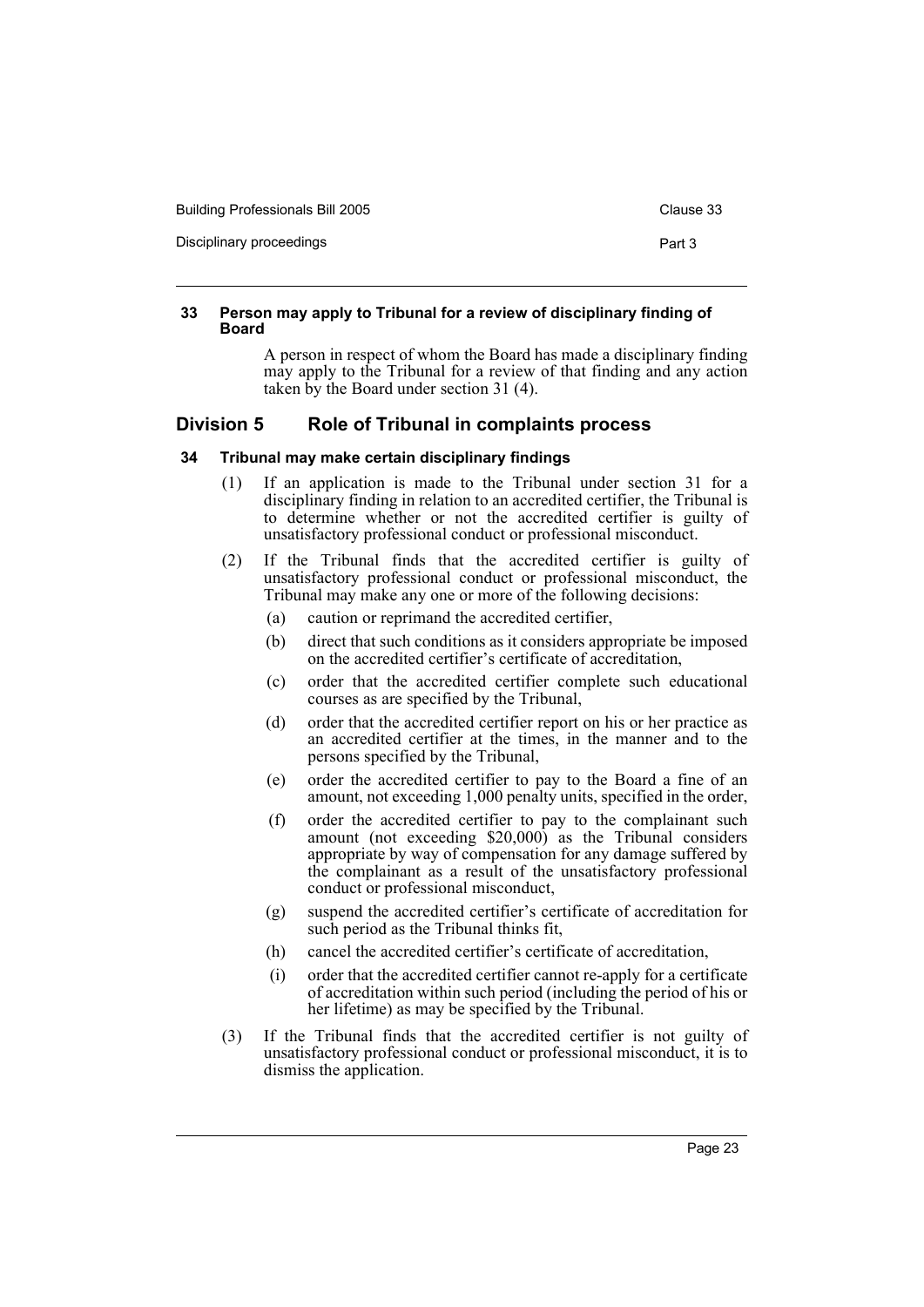#### Clause 35 Building Professionals Bill 2005

Part 3 Disciplinary proceedings

(4) The Tribunal may not make an order under subsection (2) (f) without the consent of the complainant and the making of any such order does not affect any right of the complainant to bring an action to seek additional compensation.

### **35 Tribunal may award costs**

The Tribunal may award costs under section 88 of the *Administrative Decisions Tribunal Act 1997* in respect of proceedings commenced by an application made under this Part.

### **36 Appeals to Appeal Panel against decisions and orders of the Tribunal**

An order or other decision made by the Tribunal under this Division may be appealed to an Appeal Panel of the Tribunal under Part 1 of Chapter 7 of the *Administrative Decisions Tribunal Act 1997* by a party to the proceedings in which the order or decision is made.

## **37 Confidential information in statement of reasons**

- (1) The Tribunal is not required to include confidential information in the statement of reasons given under section 89 or 117 of the *Administrative Decisions Tribunal Act 1997*. If a statement would be false or misleading if it did not include the confidential information, the Tribunal is not required to provide the statement.
- (2) When confidential information is not included in the statement of a decision provided to a person or the statement is not provided to a person because of subsection (1), the Tribunal must give a confidential information notice to the person.
- (3) A *confidential information notice* is a notice that indicates that confidential information is not included or that the statement will not be provided (as appropriate) and gives the reasons for this. The notice must be in writing and must be given within one month after the decision is made.
- (4) This section does not affect the power of a court to make an order for the discovery of documents or to require the giving of evidence or the production of documents to a court.
- (5) In this section:
	- *confidential information* means information that:
	- (a) has not previously been published or made available to the public when a written statement of a decision to which it is or may be relevant is being prepared, and
	- (b) relates to the personal or business affairs of a person, other than a person to whom the Tribunal is required (or would, but for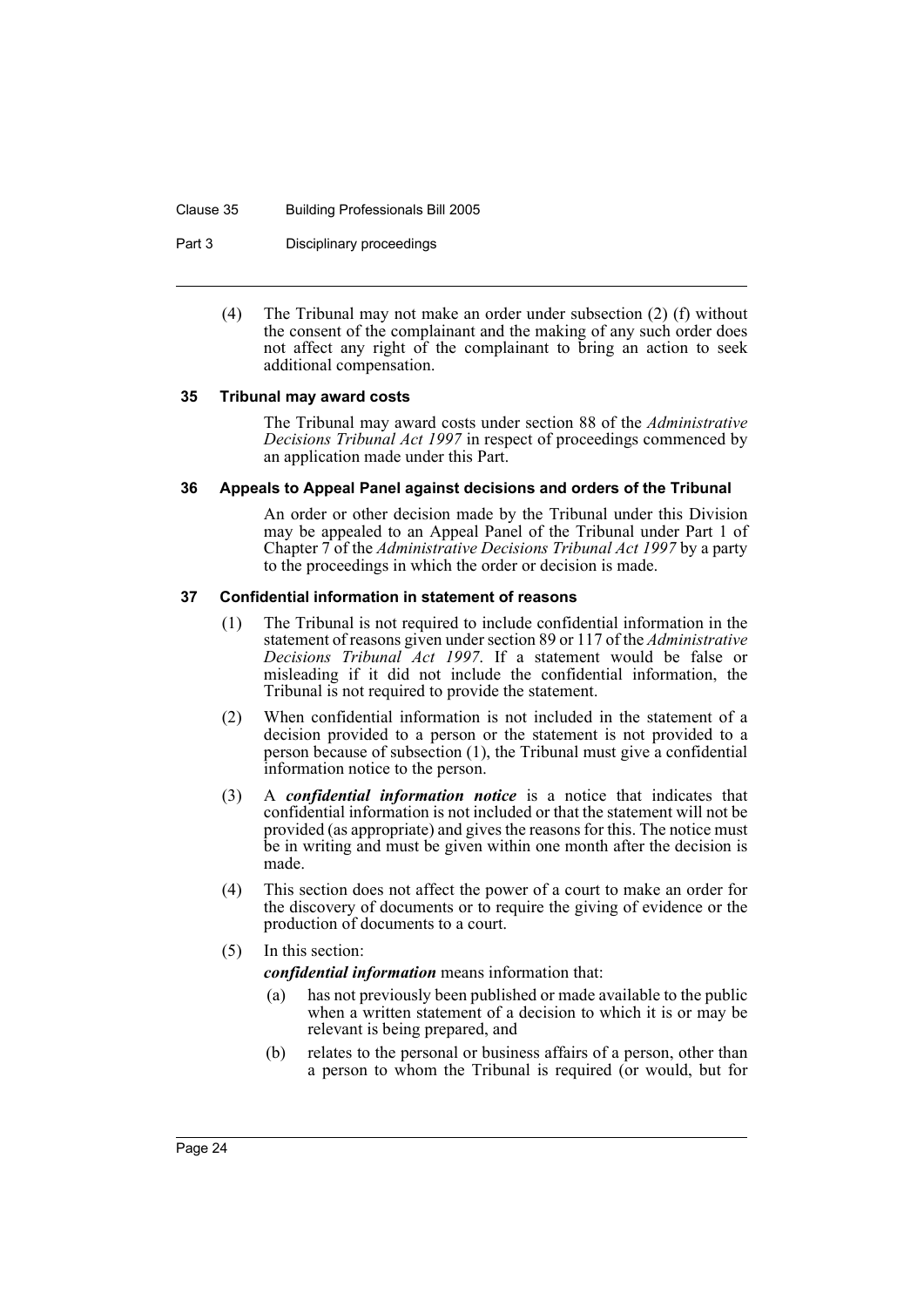Disciplinary proceedings **Part 3** 

subsection (1), be required) to provide a written statement of a decision, and

- (c) is information:
	- (i) that was supplied in confidence, or
	- (ii) the publication of which would reveal a trade secret, or
	- (iii) that was provided in compliance with a duty imposed by an enactment, or
	- (iv) the provision of which by the Tribunal would be in breach of any enactment.

# **Division 6 Publicising disciplinary action**

### **38 Definitions**

In this Division:

*accredited certifier* includes a former accredited certifier.

*disciplinary action* means any of the following action:

- (a) any action taken by the Board under section 31 (4) or by the Tribunal under section 34 (2) in respect of an accredited certifier,
- (b) the suspension of, or imposition of conditions on, a certificate of accreditation under Division 3 of Part 2.

## **39 Publicising disciplinary action**

- (1) The Board must publicise disciplinary action taken against an accredited certifier (including the name and other identifying particulars of the person against whom the disciplinary action was taken).
- (2) The Board may publicise disciplinary action taken against an accredited certifier in any manner the Board thinks fit.
- (3) Without limiting subsection (2), it is sufficient compliance with subsection (1) if the Board ensures that the information referred to in subsection  $(1)$  is placed on the register of disciplinary action required to be kept under this Division.
- (4) The requirement to publicise disciplinary action applies only to disciplinary action taken after the commencement of this section. However, the Board may publicise disciplinary action taken under the *Environmental Planning and Assessment Act 1979* before the commencement of this section in accordance with this Division.
- (5) This section extends to disciplinary action taken outside this State, to the extent that the particulars of that disciplinary action are known to the Board.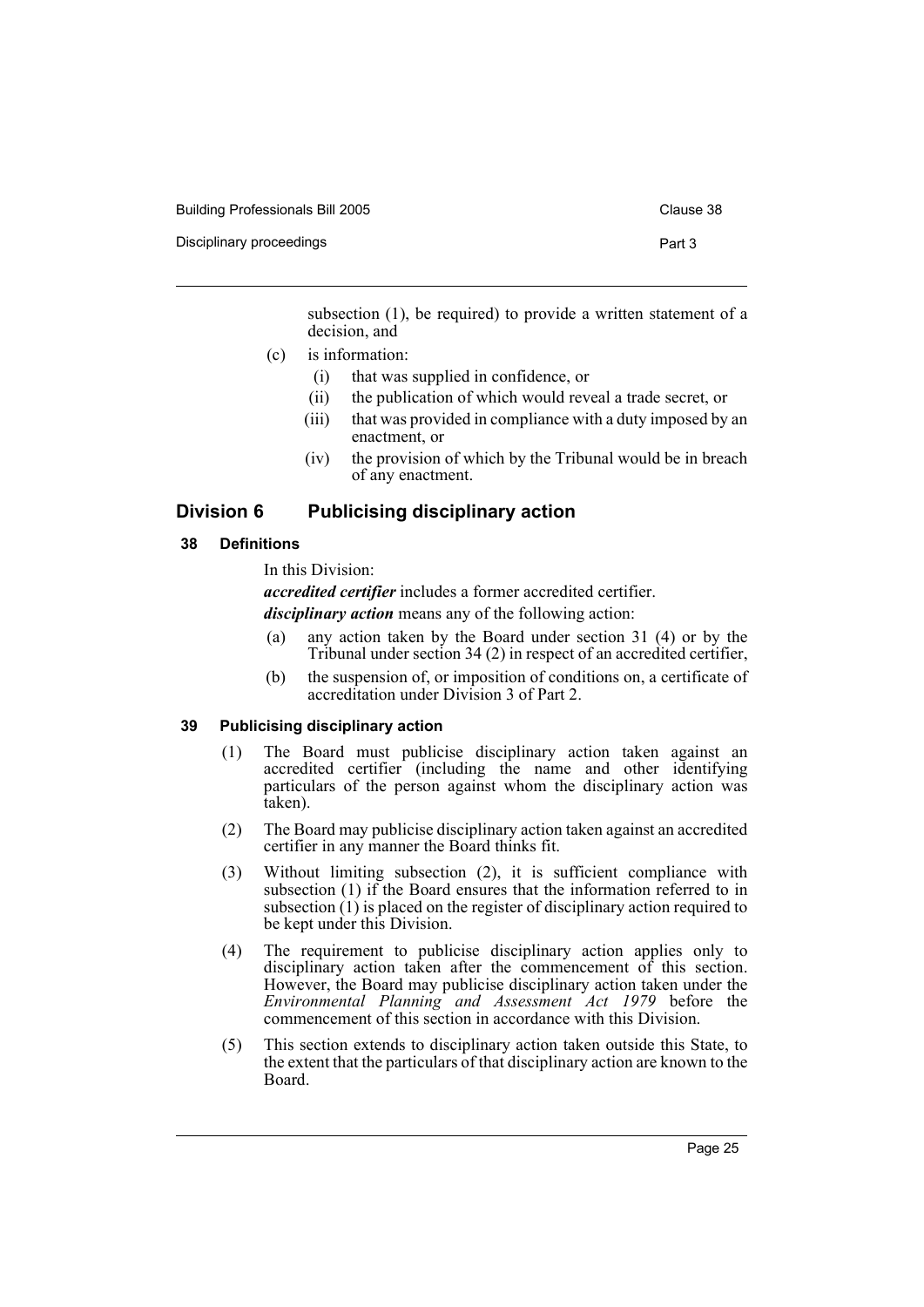#### Clause 40 Building Professionals Bill 2005

Part 3 Disciplinary proceedings

### **40 Register of disciplinary action**

- (1) The Board must keep a register of disciplinary action taken against accredited certifiers.
- (2) The register is to include the following:
	- (a) the name and other identifying particulars of the person against whom the disciplinary action was taken,
	- (b) particulars of the disciplinary action taken.
- (3) The Board is to ensure that the register is made available to the public, free of charge, at the Board's offices during ordinary office hours and in any other manner that the Board directs.
- (4) The Board may, on request, provide information recorded in the register to members of the public in any other manner.
- (5) The Board may correct any error in or omission from the register.
- (6) The requirement to keep a register of disciplinary action applies only to disciplinary action taken after the commencement of this section. However, the Board may include in the register disciplinary action taken before the commencement of this section, or publicise such action in any other manner, in accordance with this Division.
- (7) This section extends to disciplinary action taken outside this State, to the extent that the particulars of that disciplinary action are known to the Board.

### **41 Quashing or variation of disciplinary action**

- (1) If disciplinary action is quashed or varied on appeal or review after the action was publicised by the Board under this Division, the result of the appeal or review is to be publicised with equal prominence by the Board.
- (2) If the disciplinary action was recorded in the register kept by the Board under this Division, any reference to that disciplinary action is to be removed from the register or varied, as appropriate.

# **42 Liability for publicising disciplinary action**

- (1) No liability is incurred by the State, the Board, the Director or any person acting at the direction of the Board or Director in respect of anything done in good faith for the purpose of:
	- (a) publicising disciplinary action under this Division, or
	- (b) exercising the functions of the Board under this Division.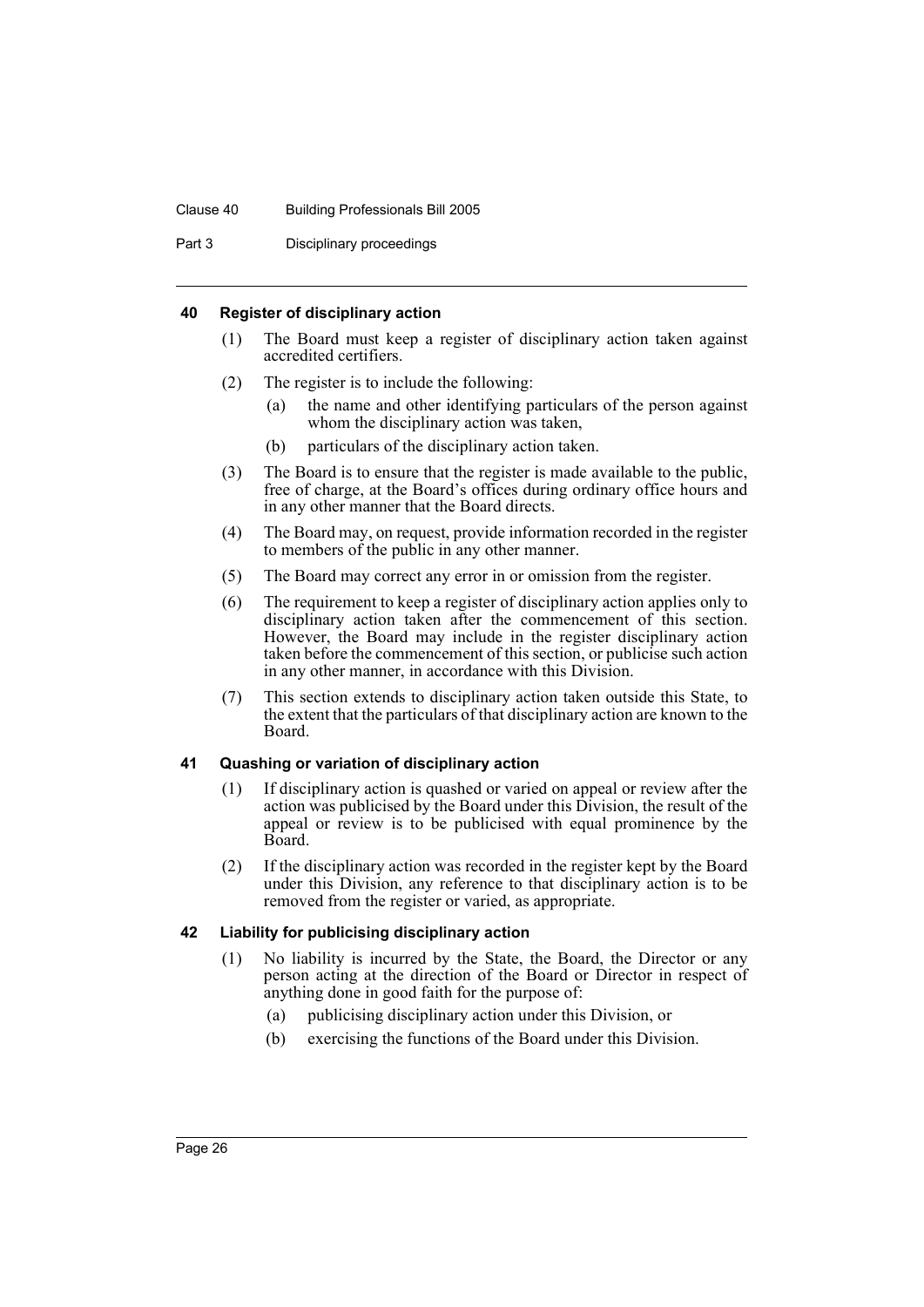Building Professionals Bill 2005 Clause 43

Disciplinary proceedings **Part 3** 

- (2) No liability is incurred by a person publishing in good faith disciplinary action, or a fair report or summary of disciplinary action, recorded in a register kept by the Board, or otherwise publicised by the Board, under this Division.
- (3) In this section: *liability* includes liability in defamation.

## **43 General**

(1) The provisions of this Division are subject to any order made by the Tribunal under section 75 of the *Administrative Decisions Tribunal Act 1997*.

**Note.** Section 75 of the *Administrative Decisions Tribunal Act 1997* allows the Tribunal to make an order prohibiting or restricting the disclosure of information.

- (2) If disciplinary action involves the suspension or cancellation of the certificate of accreditation held by a person because of the infirmity, injury or mental or physical illness of the person, the reason for the suspension or cancellation, and any other information relating to the infirmity, injury or mental or physical illness of the person, is not to be recorded in the register kept under this Division or otherwise publicised.
- (3) Despite subsection (2), the name and other identifying particulars of the person against whom the disciplinary action was taken, and the kind of disciplinary action taken, must be publicised, and recorded in the register kept under this Division, in accordance with the requirements set out in this Division.

# **Division 7 Miscellaneous**

### **44 Duty of confidentiality of client communications**

- (1) An accredited certifier must comply with a requirement under this Part or Part 4 or 5 to answer a question or to produce information or a document despite any duty of confidentiality in respect of a communication between the accredited certifier and a client.
- (2) Subsection (1) applies only if the client is the complainant or consents to the disclosure of the communication concerned.
- (3) An accredited certifier may disclose a matter to the Board or the Tribunal in breach of any such duty of confidentiality if the Board or Tribunal is satisfied that it is necessary for the accredited certifier to do so in order to rebut an allegation in the complaint.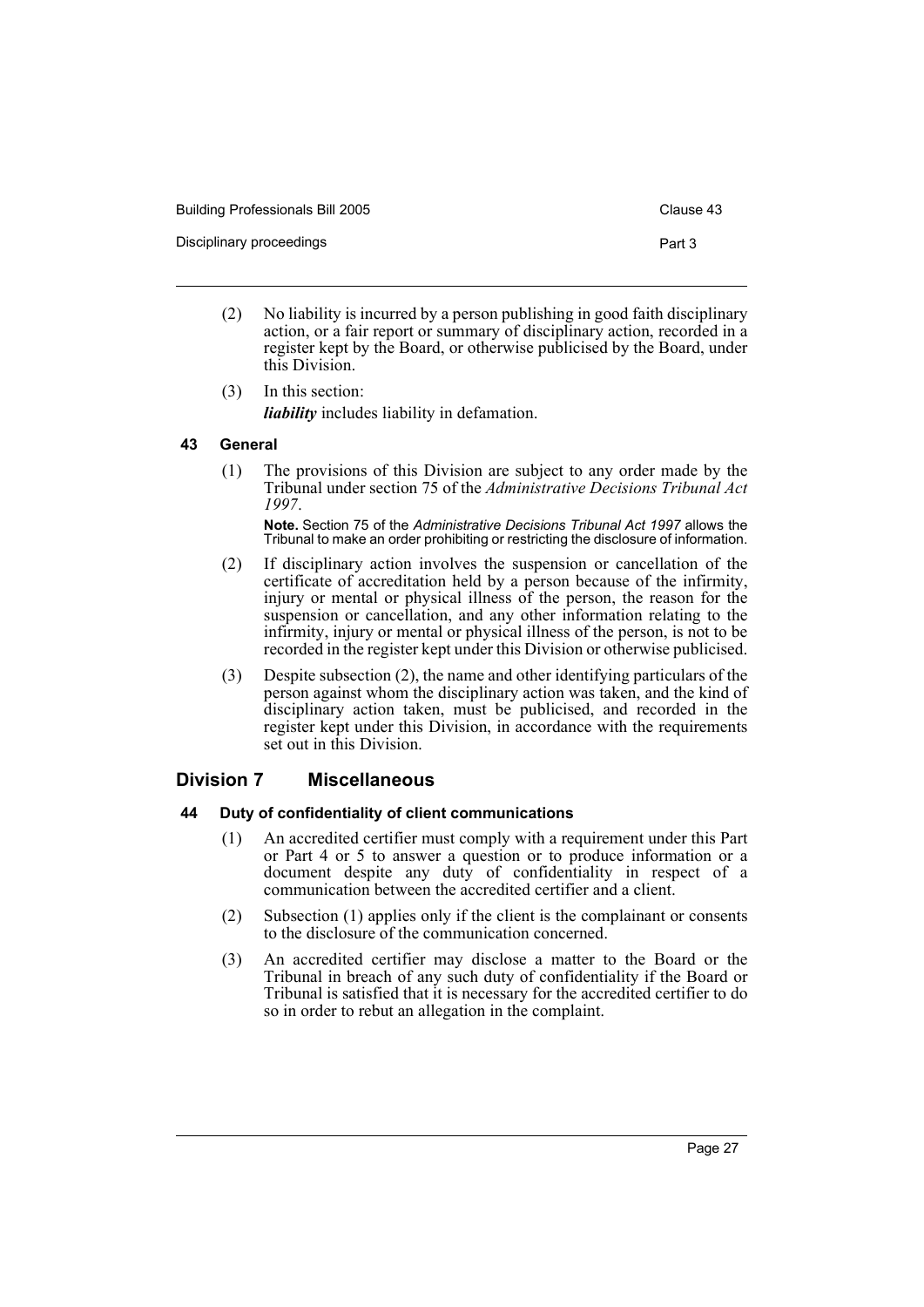#### Clause 45 Building Professionals Bill 2005

Part 4 **Investigation of certifying authorities** 

# **Part 4 Investigation of certifying authorities**

# **45 Investigation of councils acting as certifying authorities**

- (1) The Board may appoint a member of its staff as an authorised officer to investigate the work and activities of a council in its capacity as a certifying authority.
- (2) The authorised officer must report to the Board on the results of the investigation.
- (3) The Board must send a copy of the report to the Director-General of the Department of Local Government and to the council.
- (4) A report furnished to the council under this section must be presented at the next meeting of the council after the report is received.
- (5) Within 40 days after it receives a report under this section, a council must give written notice to the Director-General of the Department of Local Government and to the Board of the things done or proposed to be done to give effect to any recommendations contained in the report and may make submissions in relation to any matter contained in the report.
- (6) The Board must take into account any submissions received in accordance with subsection (5) and may revise its report.
- (7) If the Board revises its report, the Board must send a copy of the revised report to the Director-General of the Department of Local Government and to the council.
- (8) The Board is to make a copy of its report in its final form publicly available.
- (9) If the Board is of the opinion that a council has not taken appropriate action about a matter investigated under this section, the Board may make recommendations to the Director-General of the Department of Local Government as to the measures that it considers appropriate to be taken in relation to the matter.

### **46 Investigation of accredited certifiers acting as certifying authorities**

- (1) The Board may appoint a member of its staff as an authorised officer to investigate the work and activities of an accredited certifier in his or her capacity as a certifying authority.
- (2) The authorised officer must report to the Board on the results of the investigation.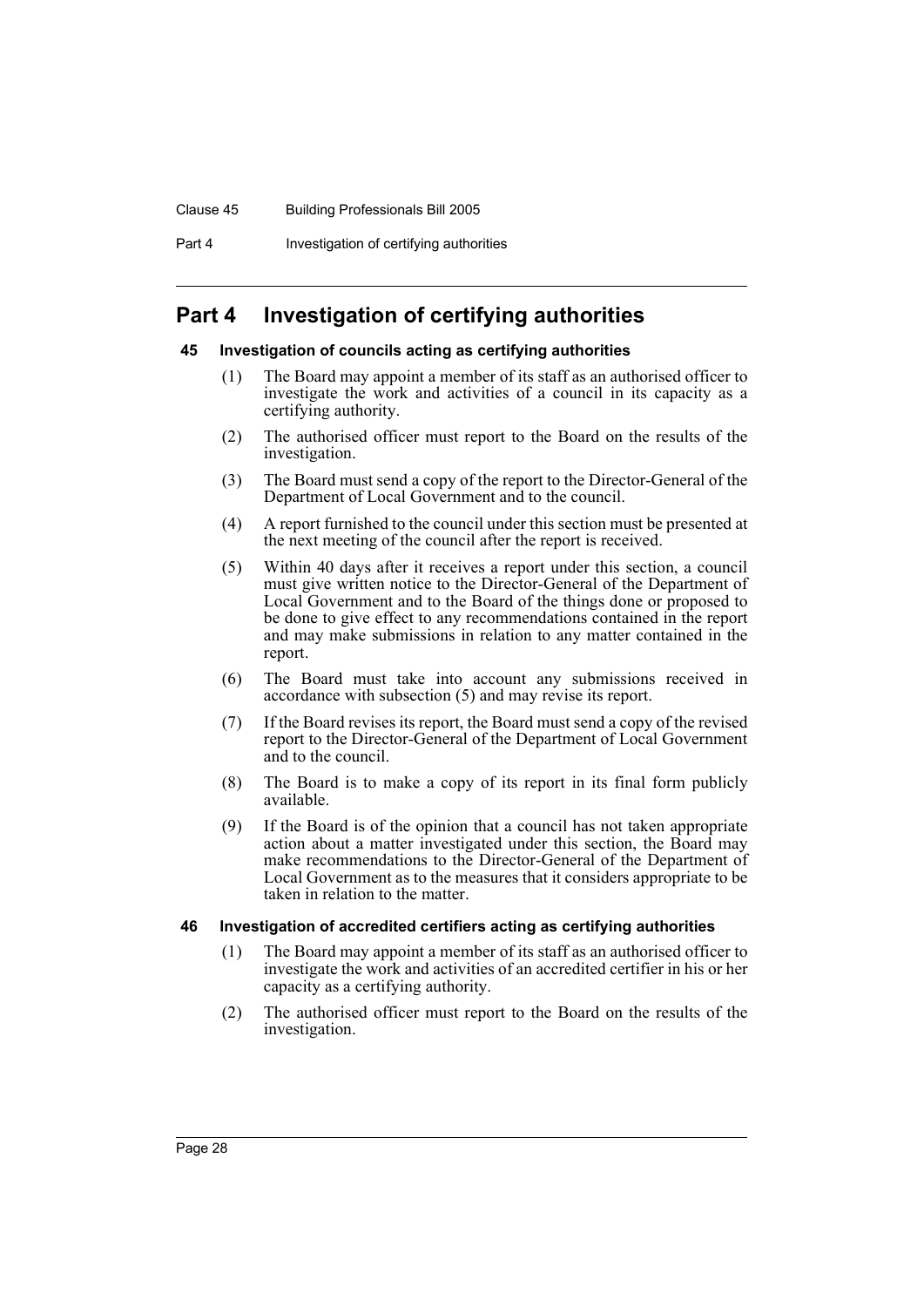| Building Professionals Bill 2005        | Clause 47 |
|-----------------------------------------|-----------|
| Investigation of certifying authorities | Part 4    |

- (3) The Board must send a copy of the report to the accredited certifier with a notice that states that the accredited certifier may make written submissions to the Board within 28 days after the date of the notice.
- (4) The Board must take into account any submissions received in accordance with subsection (3).
- (5) If satisfied, as a result of any such investigation, that the accredited certifier is or may be guilty of unsatisfactory professional conduct or professional misconduct within the meaning of Part 3, the Board may take any action under Part 3 in relation to any matter arising from the report that it could take in relation to a complaint, including applying to the Tribunal for a disciplinary finding in accordance with section 31.
- (6) The Tribunal may take any action under Division 5 of Part 3 in relation to a matter arising from the report that is referred to the Tribunal by the Board that it could take in relation to a complaint.

# **47 Extension of investigations to former accredited certifiers**

- (1) An investigation under this Part may be carried out in relation to a person whose certificate of accreditation has been suspended or cancelled or has lapsed.
- (2) Accordingly, any powers of an authorised officer in relation to the carrying out of an investigation under this Part may be exercised in relation to a person referred to in subsection (1).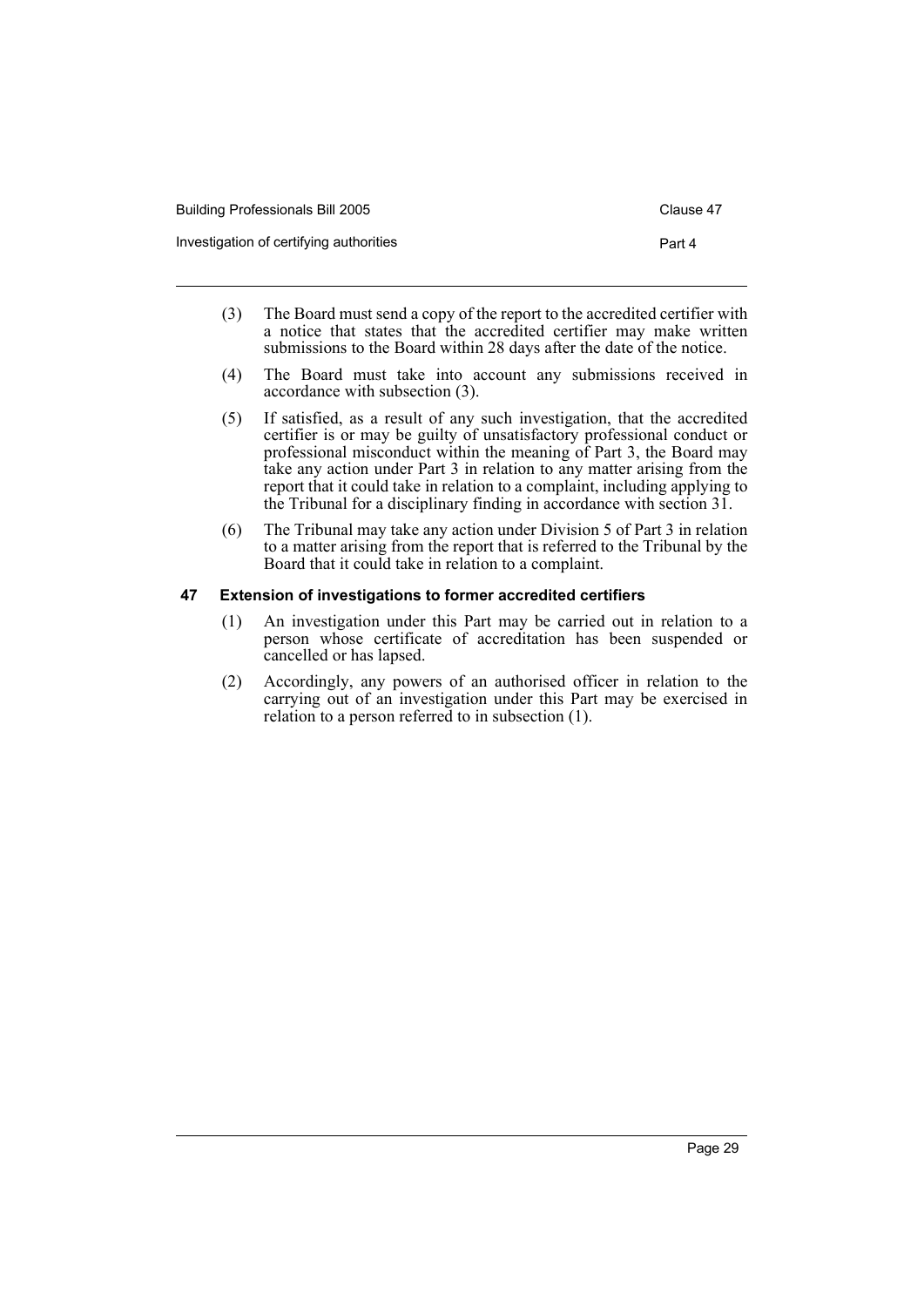#### Clause 48 Building Professionals Bill 2005

Part 5 Powers relating to investigations

# **Part 5 Powers relating to investigations**

# **Division 1 Powers of Board and authorised officers to require production of evidence**

## **48 Powers of Board or authorised officer to obtain evidence**

- (1) For the purposes of carrying out an investigation under Part 3 or 4, the Board or an authorised officer may direct a person to do any one or more of the following:
	- (a) to appear personally before the Board or authorised officer at a time and place specified in the direction,
	- (b) to give evidence (including evidence on oath),
	- (c) to produce to the Board or authorised officer any document that is in that person's custody or under that person's control,
	- (d) to grant to the Board or authorised officer such authorities as may be necessary to enable the Board or authorised officer to gain access to any document that is in the custody or under the control of any other person.
- (2) The Board or an authorised officer may inspect any document produced under this section and may retain it for such period as the Board or officer thinks necessary for the purposes of the investigation in relation to which it was produced. The Board or authorised officer may make copies of the document or any part of the document.
- (3) If the accredited certifier against whom any complaint is made (or taken to be made) claims a lien over documents relating to the matter the subject of the complaint, the Board may require the accredited certifier to waive the lien if satisfied it is necessary for the orderly transaction of the complainant's business.
- (4) For the purposes of this section, a member of the Board or an authorised officer may administer an oath (or, if the investigation is being conducted by a committee that is exercising delegated functions, by a member of the committee).

# **Division 2 Power of entry to premises**

# **49 Power of entry**

(1) An authorised officer may enter any premises if it is reasonably necessary for the purpose of carrying out an investigation under Part 3 or 4.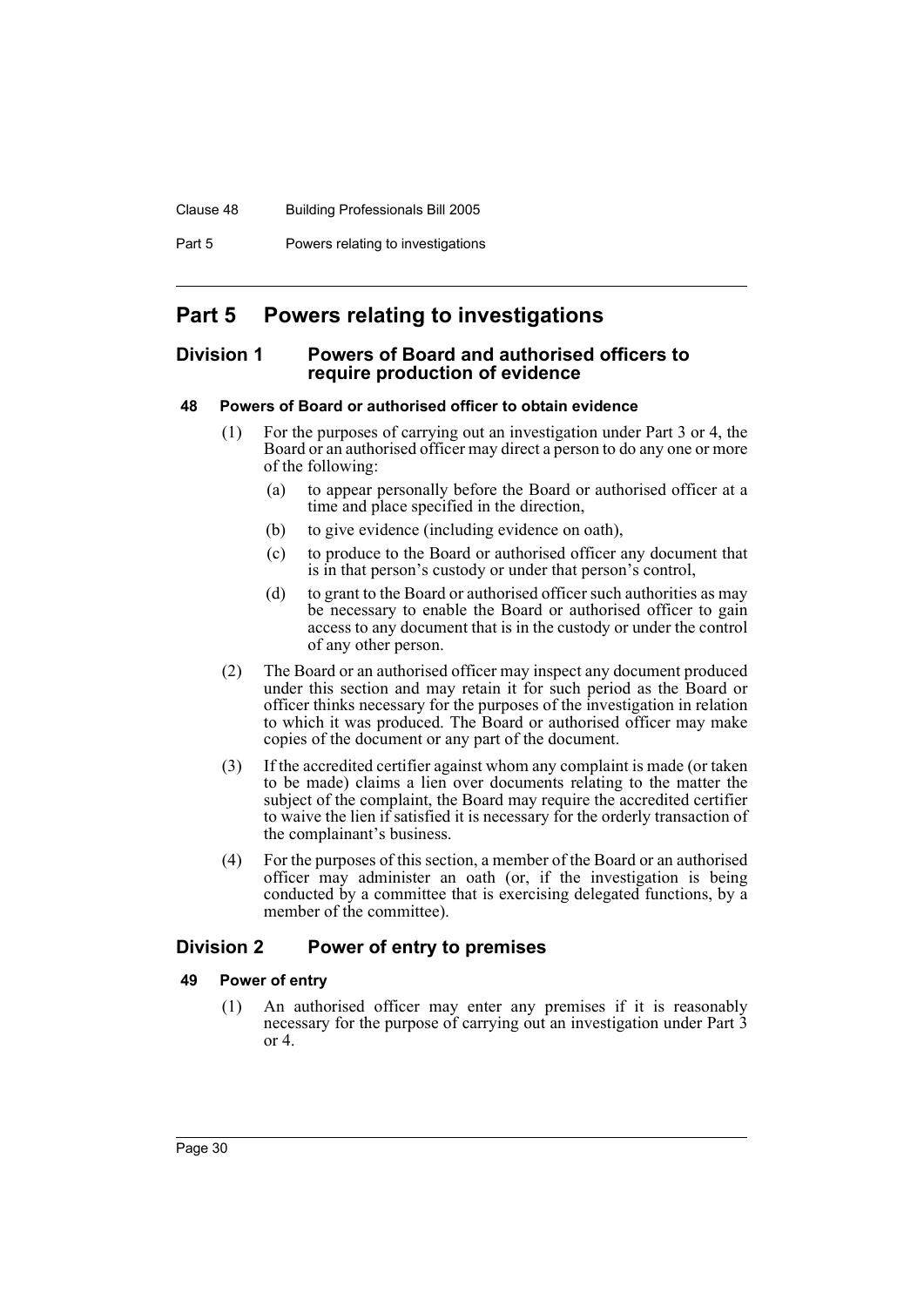| Building Professionals Bill 2005  | Clause 50 |
|-----------------------------------|-----------|
| Powers relating to investigations | Part 5    |

- (2) Entry may only be made at any reasonable hour in the daytime or at any hour during which business is in progress or is usually carried on at the premises.
- (3) When exercising a power of entry under this Part, an authorised officer may be accompanied by such assistants as the authorised officer considers necessary.

## **50 Inspections and investigations**

A person authorised to enter premises under this Part may:

- (a) inspect the premises and any article, matter or thing on the premises, and
- (b) for the purpose of an inspection:
	- (i) open any ground and remove any flooring and take such measures as may be necessary to ascertain the character and condition of the premises and of any pipe, sewer, drain, wire or fitting, and
	- (ii) require the opening, cutting into or pulling down of any work if the person authorised has reason to believe or suspect that anything on the premises has been done in contravention of this Act or the *Environmental Planning and Assessment Act 1979*, or the regulations under either of those Acts or an environmental planning instrument, and
- (c) take measurements, make surveys and take levels and, for those purposes, dig trenches, break up the soil and set up any posts, stakes or marks, and
- (d) require any person at those premises to answer questions or otherwise furnish information in relation to the matter the subject of the inspection or investigation, and
- (e) take samples or photographs, and make video and audio recordings, in connection with any inspection, and
- (f) seize anything that the person suspects on reasonable grounds is connected with an offence against this Act or the *Environmental Planning and Assessment Act 1979*, or the regulations under either of those Acts or secure any such thing against interference.

# **51 Use of force**

(1) Reasonable force may be used for the purpose of gaining entry to any premises (other than residential premises) under a power conferred by this Part, but only if authorised by the Board in accordance with this section.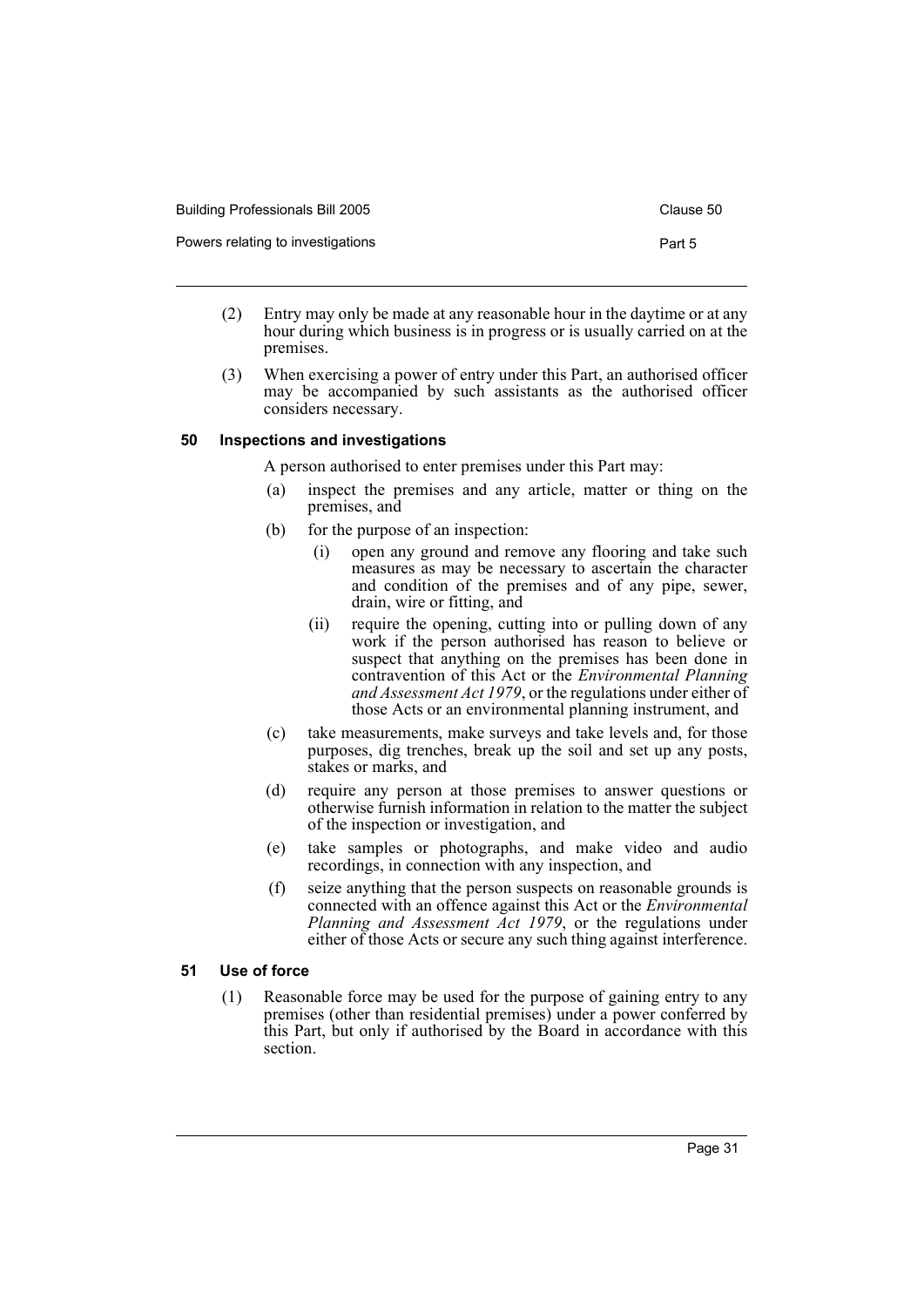#### Clause 52 Building Professionals Bill 2005

Part 5 Powers relating to investigations

- (2) The authority of the Board:
	- (a) must be in writing, and
	- (b) must be given in respect of the particular entry concerned, and
	- (c) must specify the circumstances which are required to exist before force may be used.

## **52 Notification of use of force or urgent entry**

- (1) A person authorised to enter premises under this Part who:
	- (a) uses force for the purpose of gaining entry to the premises, or
	- (b) enters the premises in an emergency without giving written notice to the owner or occupier,

must promptly advise the Board.

(2) The Board must give notice of the entry to such persons or authorities as appear to the Board to be appropriate in the circumstances.

#### **53 Care to be taken**

- (1) In the exercise of a function under this Part, a person authorised to enter premises must do as little damage as possible. The Board must provide, if necessary, other means of access in place of any taken away or interrupted by a person authorised by the Board.
- (2) As far as practicable, entry on to fenced land is to be made through an existing opening in the enclosing fence. If entry by that means is not practicable, a new opening may be made in the enclosing fence, but the fence is to be fully restored when the need for entry ceases.

#### **54 Compensation**

The Board must pay compensation for any damage caused by any person authorised by the Board under this Part to enter premises, other than damage arising from work done for the purpose of an inspection which reveals that there has been a contravention of this Act or the *Environmental Planning and Assessment Act 1979*, the regulations under either of those Acts or an environmental planning instrument.

#### **55 Authority to enter premises**

(1) A power conferred by this Division on an authorised officer to enter premises, or to make an inspection or take other action on premises, or to make a requirement of any person may not be exercised unless the authorised officer is in possession of an authority and produces the authority if required to do so by the owner or occupier of the premises concerned or the person of whom the requirement is made.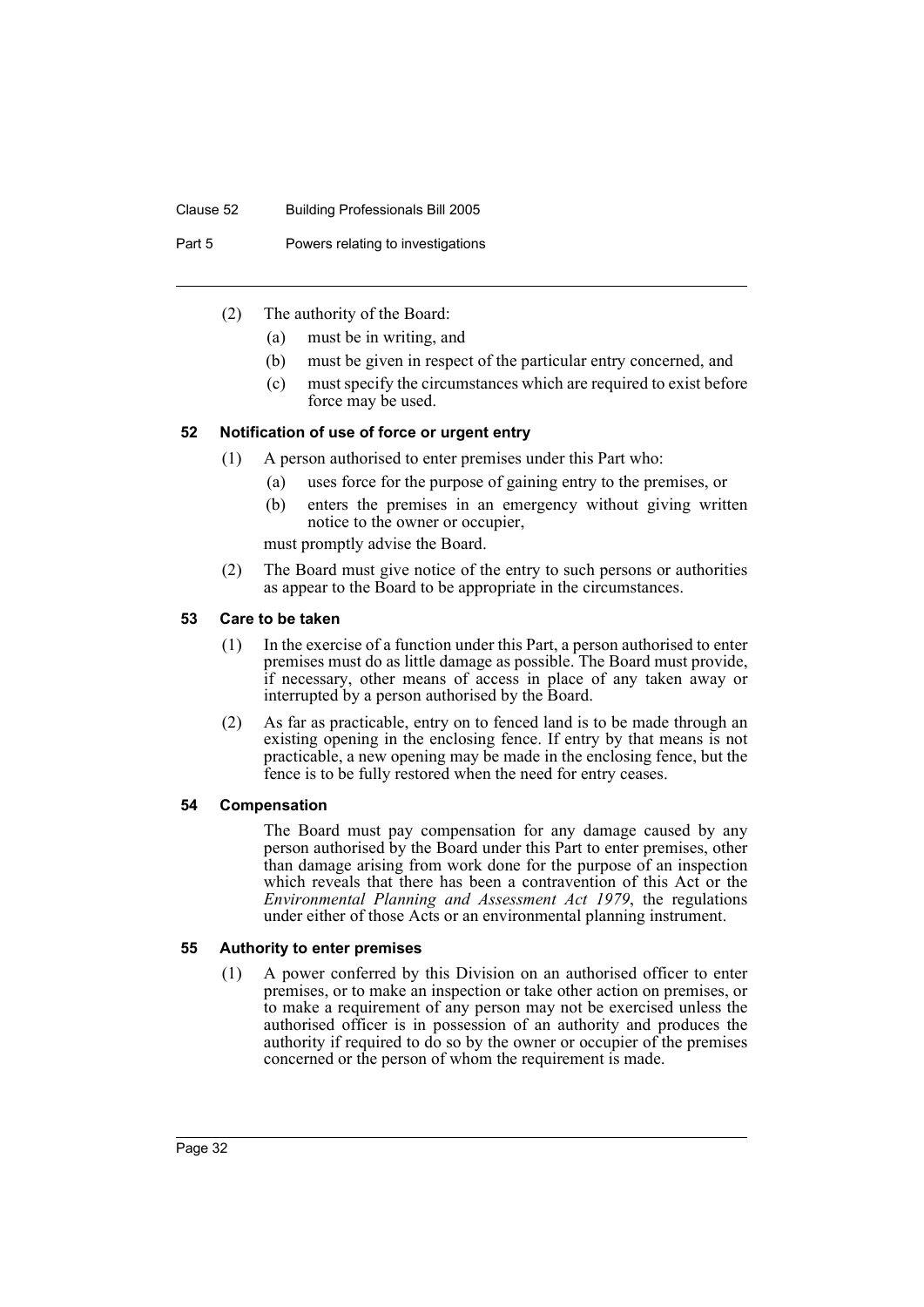| Building Professionals Bill 2005  | Clause 56 |
|-----------------------------------|-----------|
| Powers relating to investigations | Part 5    |

- (2) The authority must be a written authority which is issued by the Board and which:
	- (a) states that it is issued under this Act, and
	- (b) gives the name of the authorised officer to whom it is issued, and
	- (c) describes the nature of the powers conferred and the source of the powers, and
	- (d) states the date (if any) on which it expires, and
	- (e) describes the kind of premises to which the power extends.
- (3) This section does not apply to a power conferred by a search warrant.

## **56 Restrictions on power of entry to residential premises**

The powers of entry and inspection conferred by this Division are not exercisable in relation to any part of premises being used for residential purposes except:

- (a) with the permission of the occupier of that part of the premises, or
- (b) under the authority conferred by a search warrant.

## **57 Search warrants**

- (1) An authorised officer may apply to an authorised justice if the authorised officer has reasonable grounds for believing that it is necessary to enter premises for the purposes of carrying out an investigation under Part 3 or 4.
- (2) An authorised justice to whom such an application is made may, if satisfied that there are reasonable grounds for doing so, issue a search warrant authorising an authorised officer named in the warrant:
	- (a) to enter the premises, and
	- (b) to search the premises for evidence relevant to the investigation of the complaint concerned.
- (3) Part 3 of the *Search Warrants Act 1985* applies to a search warrant issued under this section.
- (4) Without limiting the generality of section 18 of the *Search Warrants Act 1985*, a police officer:
	- (a) may accompany an authorised officer executing a search warrant issued under this section, and
	- (b) may take all reasonable steps to assist the authorised officer in the exercise of the officer's functions under this section.
- (5) In this section, *authorised justice* has the same meaning as in the *Search Warrants Act 1985*.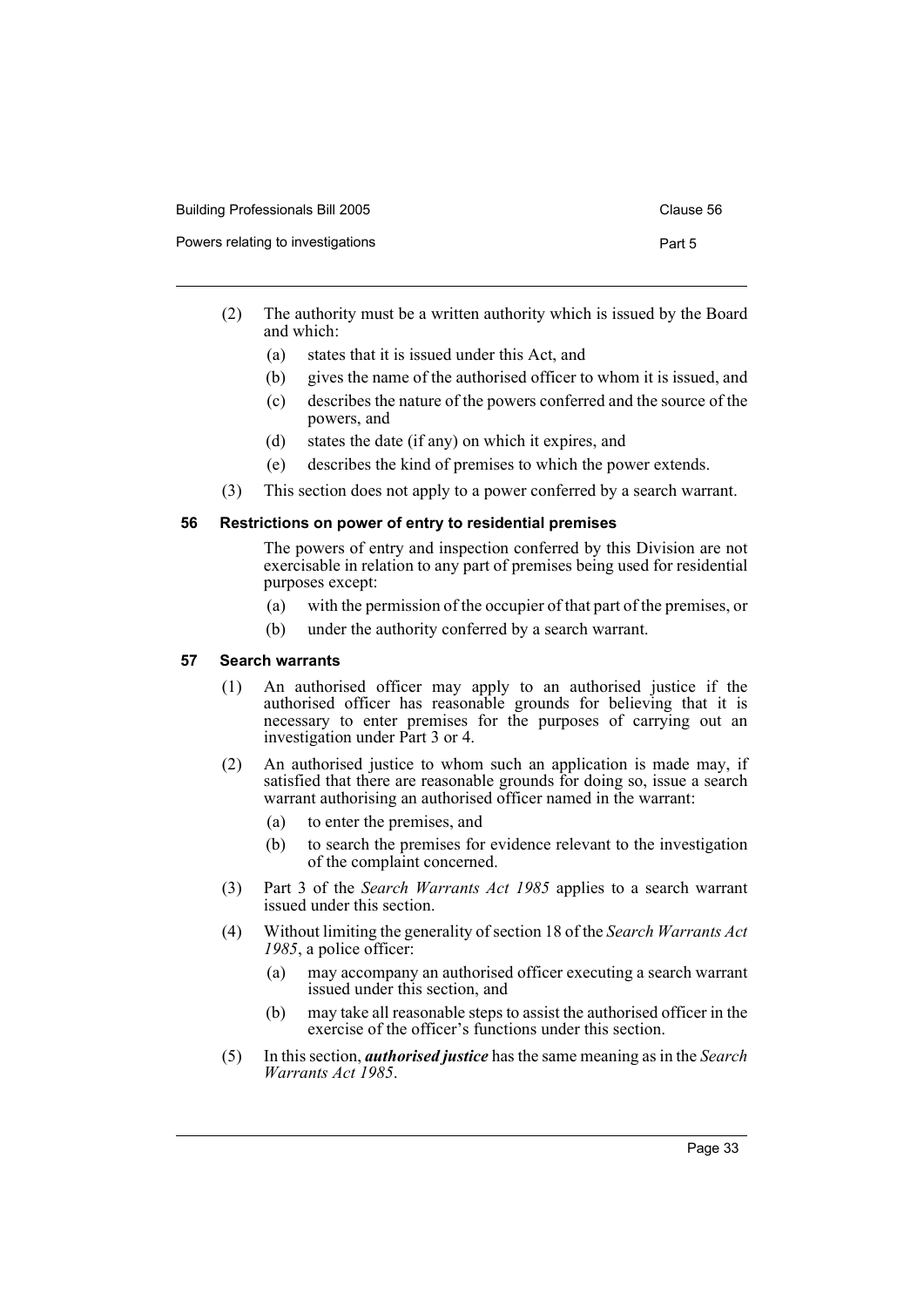#### Clause 58 Building Professionals Bill 2005

Part 5 Powers relating to investigations

## **Division 3 General provisions**

#### **58 Obstruction of authorised persons**

- (1) A person must not obstruct, hinder or interfere with an authorised officer in the exercise of the authorised officer's functions under this Part.
- (2) A person must not fail to comply with a direction or requirement of the Board or an authorised officer made in accordance with this Part. Maximum penalty: 50 penalty units.

## **59 Limitation on self-incrimination**

- (1) A person who is required under this Act to answer a question, produce a thing or provide information is not excused from answering the question, producing that thing or providing the information on the ground that the answer to the question, the production of the thing or the provision of the information might tend to incriminate the person or make the person liable to a penalty.
- (2) However, any answer given to a question, any thing produced or any information provided by a natural person in compliance with a requirement under this Act is not admissible in evidence against the person in criminal proceedings (except proceedings for an offence against section 58 of this Act or section 307B or 307C of the *Crimes Act 1900*).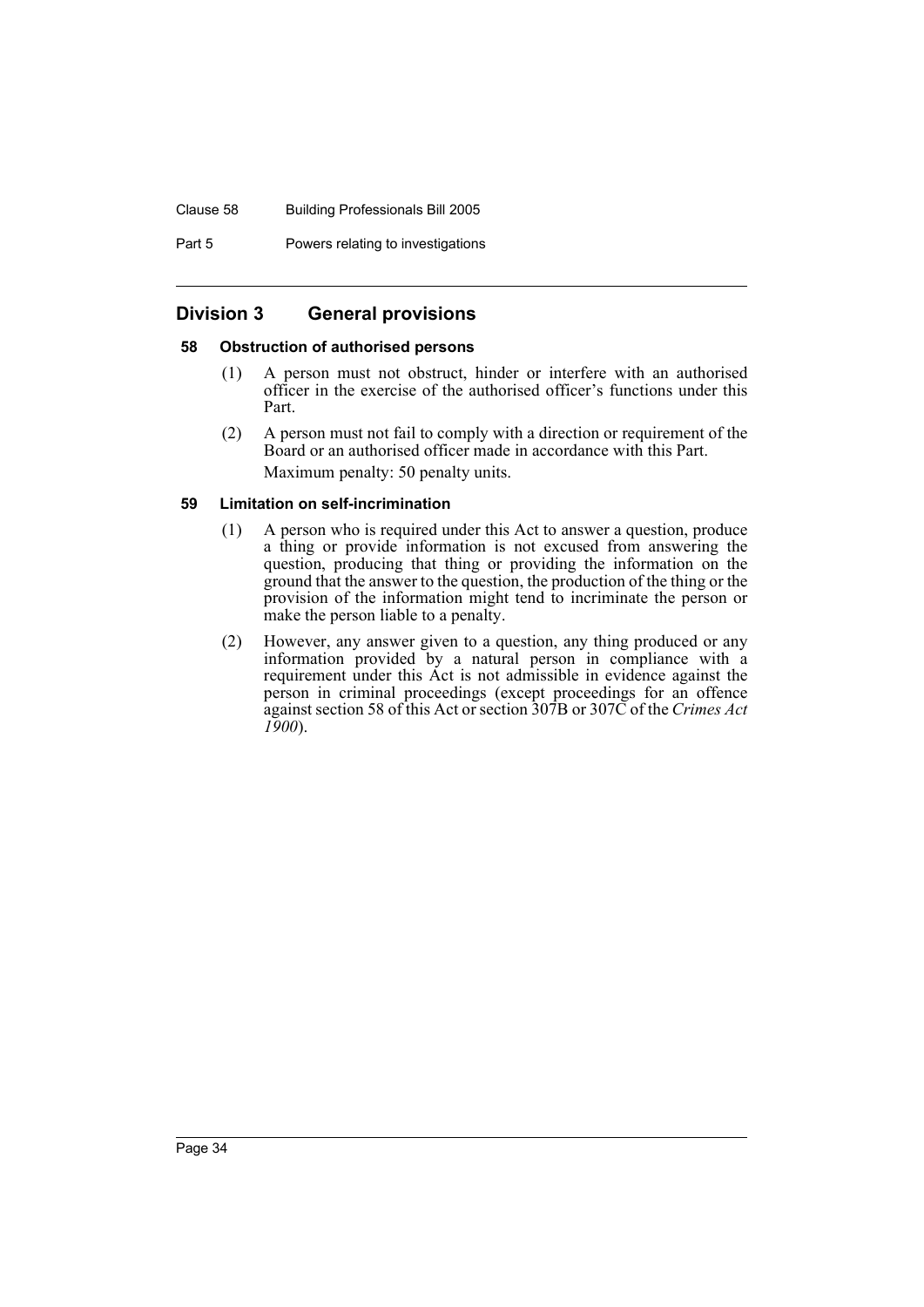| Building Professionals Bill 2005               | Clause 60 |
|------------------------------------------------|-----------|
| Requirements relating to accredited certifiers | Part 6    |

# **Part 6 Requirements relating to accredited certifiers**

## **Division 1 Record keeping and notifications**

## **60 Record keeping by accredited certifiers**

- (1) An accredited certifier must, in accordance with the regulations, cause such documents and records to be kept as are prescribed by the regulations.
- (2) If the Board requests, by notice in writing served on an accredited certifier, that the accredited certifier provide a copy to the Board of any document or record required to be kept under subsection (1), the accredited certifier must provide a copy of the document or record to the Board within the time specified in the notice.

Maximum penalty: 50 penalty units.

## **61 Board to be notified of certain events**

- (1) An accredited certifier must notify the Board in writing of each of the following events within 7 days of the accredited certifier becoming aware of the event:
	- (a) the suspension or cancellation of an equivalent authorisation held by the accredited certifier,
	- (b) the variation of conditions of, or imposition of conditions on, an equivalent authorisation held by the accredited certifier,
	- (c) the institution of proceedings against the accredited certifier for an offence that relates to the functions or obligations of a person as an accredited certifier or the holder of an equivalent authorisation, or involves fraud or dishonesty,
	- (d) the investigation of a complaint against the accredited certifier by an authority of another jurisdiction in relation to anything done or omitted by the accredited certifier as the holder of an equivalent authorisation,
	- (e) the accredited certifier's ceasing to be covered by the insurance required by Division 2 (unless notification as referred to in subsection (2) (b) has already been provided to the Board),
	- (f) any other event prescribed by the regulations for the purposes of this subsection.

Maximum penalty: 50 penalty units.

(2) At least 7 days before the insurance held by an accredited certifier for the purposes of Division 2 expires, the accredited certifier must notify the Board in writing: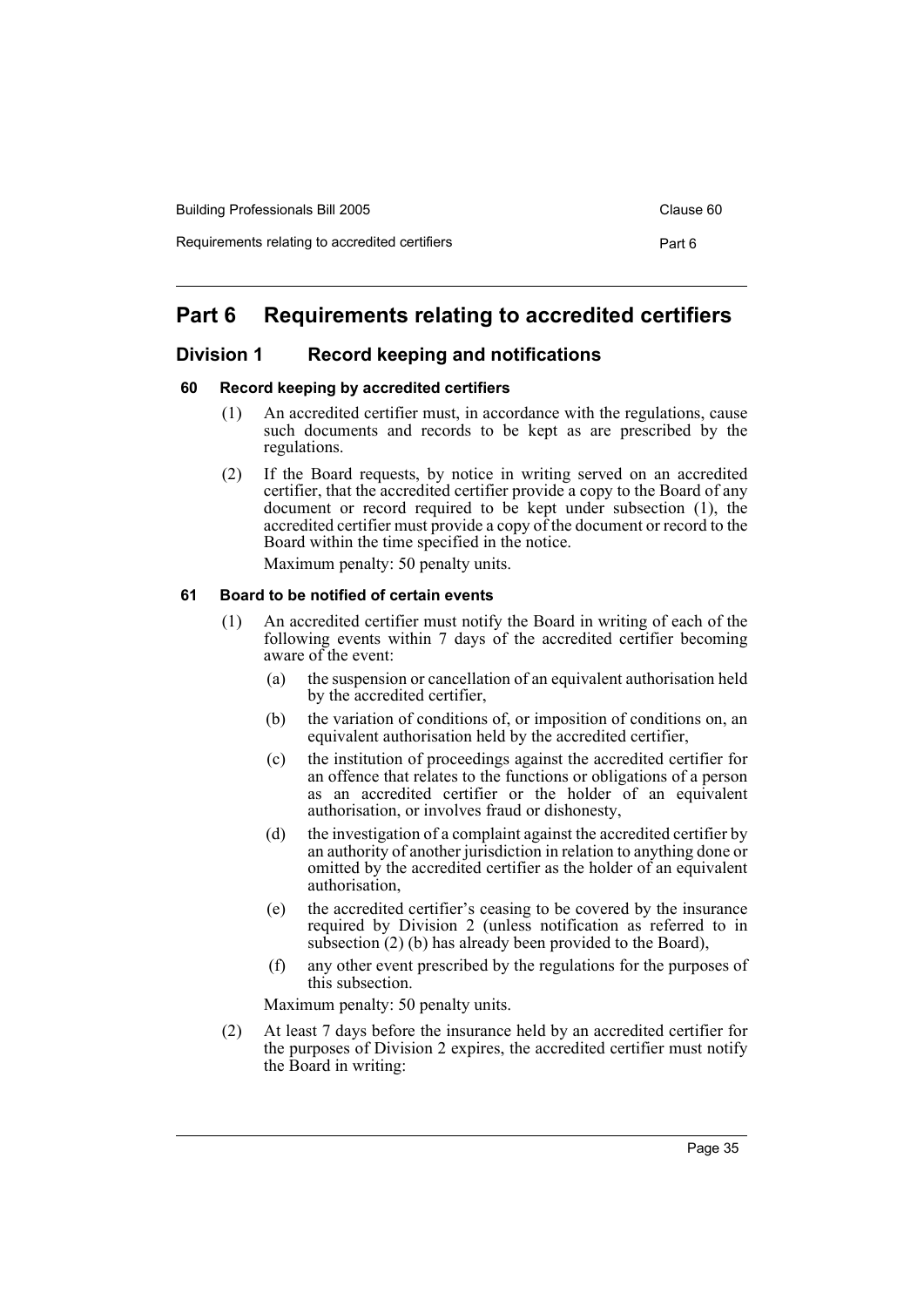#### Clause 62 Building Professionals Bill 2005

Part 6 Requirements relating to accredited certifiers

- (a) that arrangements have been made for the accredited certifier to be covered from that expiry by further insurance and including in that notification evidence of those arrangements, or
- (b) stating that the accredited certifier has been unable to obtain further insurance to take effect from that expiry.

Maximum penalty: 50 penalty units.

(3) An accredited certifier must notify the Board in writing of any change required to the particulars recorded in the Register in relation to the accredited certifier (other than a change required because of an event referred to in subsection (1)) within  $14$  days of the accredited certifier becoming aware of the need for the change. Maximum penalty: 10 penalty units.

**Division 2 Insurance**

## **62 Application of Division**

This Division applies to:

- (a) accredited certifiers, and
- (b) such other persons as are prescribed by the regulations for the purposes of this section (referred to in this Division as *building practitioners*).

## **63 Accredited certifiers to have required insurance**

- (1) An accredited certifier must not:
	- (a) exercise the functions of a certifying authority, or
	- (b) hold himself or herself out as being covered by the required insurance,

unless he or she is covered by the required insurance. Maximum penalty: 100 penalty units.

- (2) For the purposes of this section, an accredited certifier is covered by the required insurance if he or she is indemnified by an insurance policy that complies with the regulations against any liability to which he or she may become subject as a result of exercising the functions of a certifying authority.
- (3) For the purposes of this section, an accredited certifier who is employed by a council to exercise the functions of a certifying authority on its behalf, whether within or beyond its area, is covered by the required insurance if the council is indemnified by its general insurance policy against any liability to which it may become subject as a result of the exercise of those functions by the accredited certifier.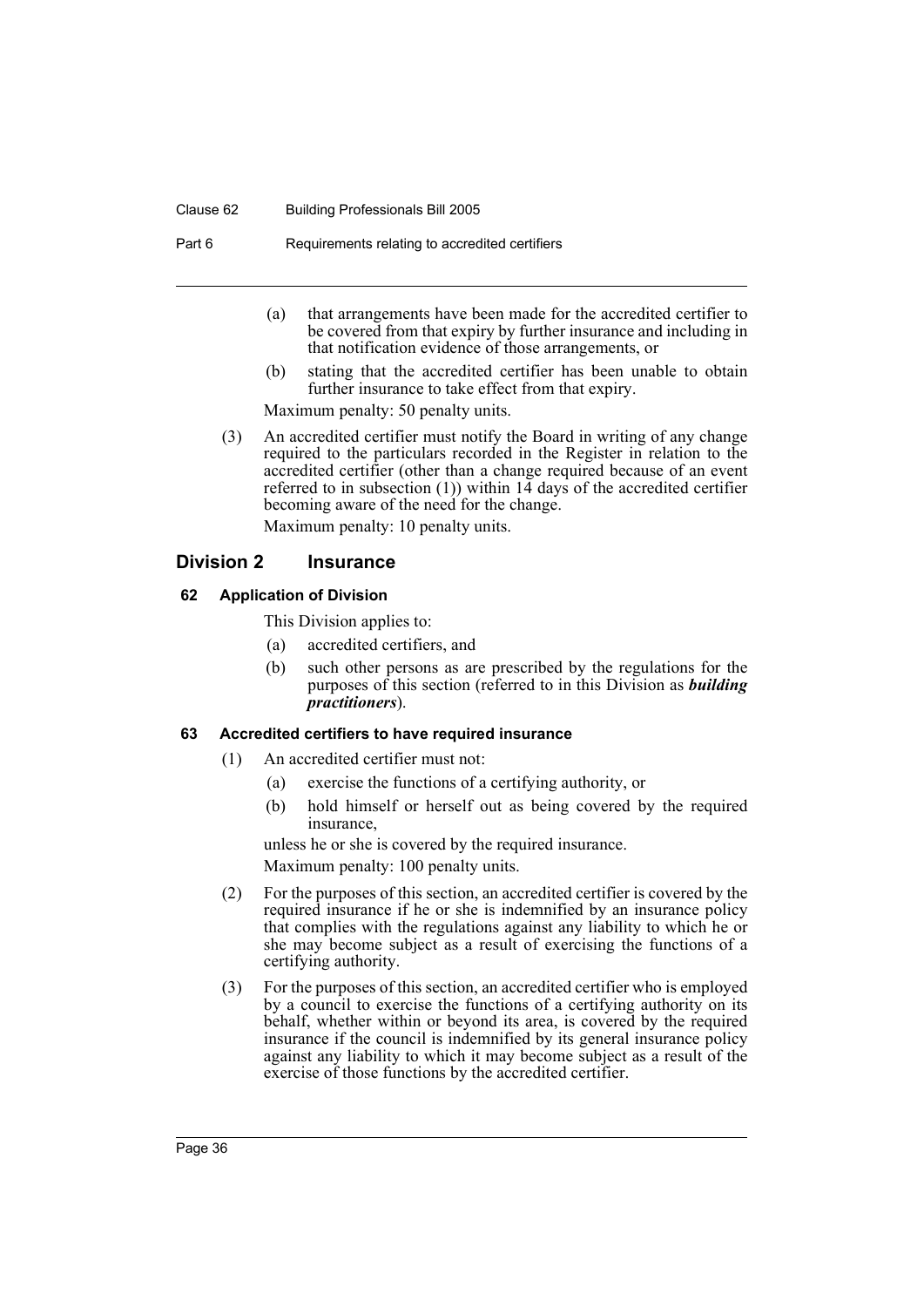| Building Professionals Bill 2005               | Clause 64 |
|------------------------------------------------|-----------|
| Requirements relating to accredited certifiers | Part 6    |

#### **64 Building practitioners**

(1) In this section:

*building work* includes the design or inspection of building work and the issuing of a Part 4A certificate or complying development certificate in respect of building work.

*subdivision work* includes the design or inspection of subdivision work and the issuing of a Part 4A certificate or complying development certificate in respect of subdivision work.

- (2) A building practitioner must not:
	- (a) carry out any building work or subdivision work, or
	- (b) hold himself or herself out as being covered by the required insurance,

unless he or she is covered by the required insurance.

Maximum penalty: 500 penalty units (in the case of a corporation) or 100 penalty units (in any other case).

(3) For the purposes of this section, a building practitioner is covered by the required insurance if he or she is indemnified by an insurance policy that complies with the regulations against any liability to which he or she may become subject as a result of carrying out building work or subdivision work.

## **65 Regulations under this Division**

Without limiting the matters for which the regulations may provide in relation to an insurance policy, the regulations may make provision for or with respect to the following:

- (a) the persons or bodies who may be the insurers under such a policy,
- (b) the period for which the insured is to be indemnified under such a policy,
- (c) the amount in respect of which the insured is to be indemnified under such a policy,
- (d) the risks in respect of which the insured is to be indemnified under such a policy,
- (e) the form in which such a policy must be expressed,
- (f) the obligations on a person who is the insurer under such a policy,
- (g) the issue of such a policy in respect of liability incurred by a person who was formerly an accredited certifier.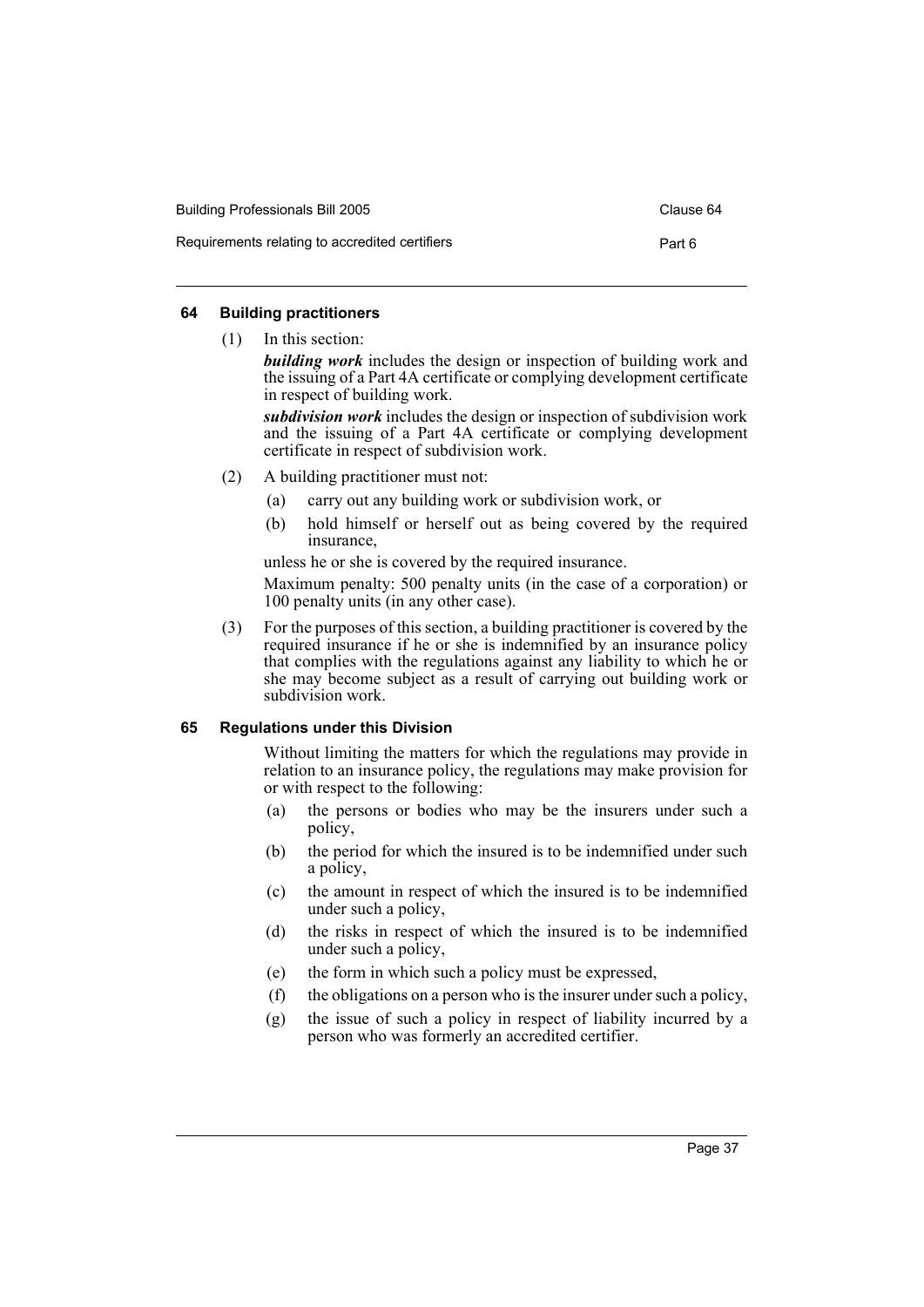#### Clause 66 Building Professionals Bill 2005

Part 6 Requirements relating to accredited certifiers

## **Division 3 Conflicts of interest**

## **66 Conflicts of interest**

- (1) An accredited certifier must not issue a Part 4A certificate or complying development certificate in relation to any aspect of development:
	- (a) if he or she has been involved in the design of that aspect of the development, or
	- (b) if he or she has been involved in the carrying out of work on that aspect of the development, or
	- (c) if he or she is the applicant for the certificate or is related to the applicant for the certificate, or
	- (d) if he or she is associated with the council of the area in which the development is to be carried out, or
	- (e) if he or she is related to a person who was involved in the design or construction of that aspect of the development, or
	- (f) if he or she has a pecuniary interest in that or any other aspect of the development.

Maximum penalty: 300 penalty units.

- (2) If an accredited certifier issues (otherwise than as a principal certifying authority) a compliance certificate of the kind referred to in section 109C (1) (a) (i) of the *Environmental Planning and Assessment Act 1979* for an aspect of development, the accredited certifier:
	- (a) does not contravene subsection (1) (a) by being involved in the design of that aspect of the development, and
	- (b) does not contravene subsection (1) (e) by being related to a person who was involved in the design of that aspect of the development.
- (3) Subsection (1) does not make it an offence for an accredited certifier who is an employee of a council to issue a Part 4A certificate in relation to development that is to be carried out in the area of the council if:
	- (a) the certificate relates to development for which the council is not the consent authority, and
	- (b) the accredited certifier issues the certificate in the course of his or her employment with the council.
- (4) Subsection (1) does not apply to any action of an accredited certifier that is done in accordance with an exemption issued under section 71.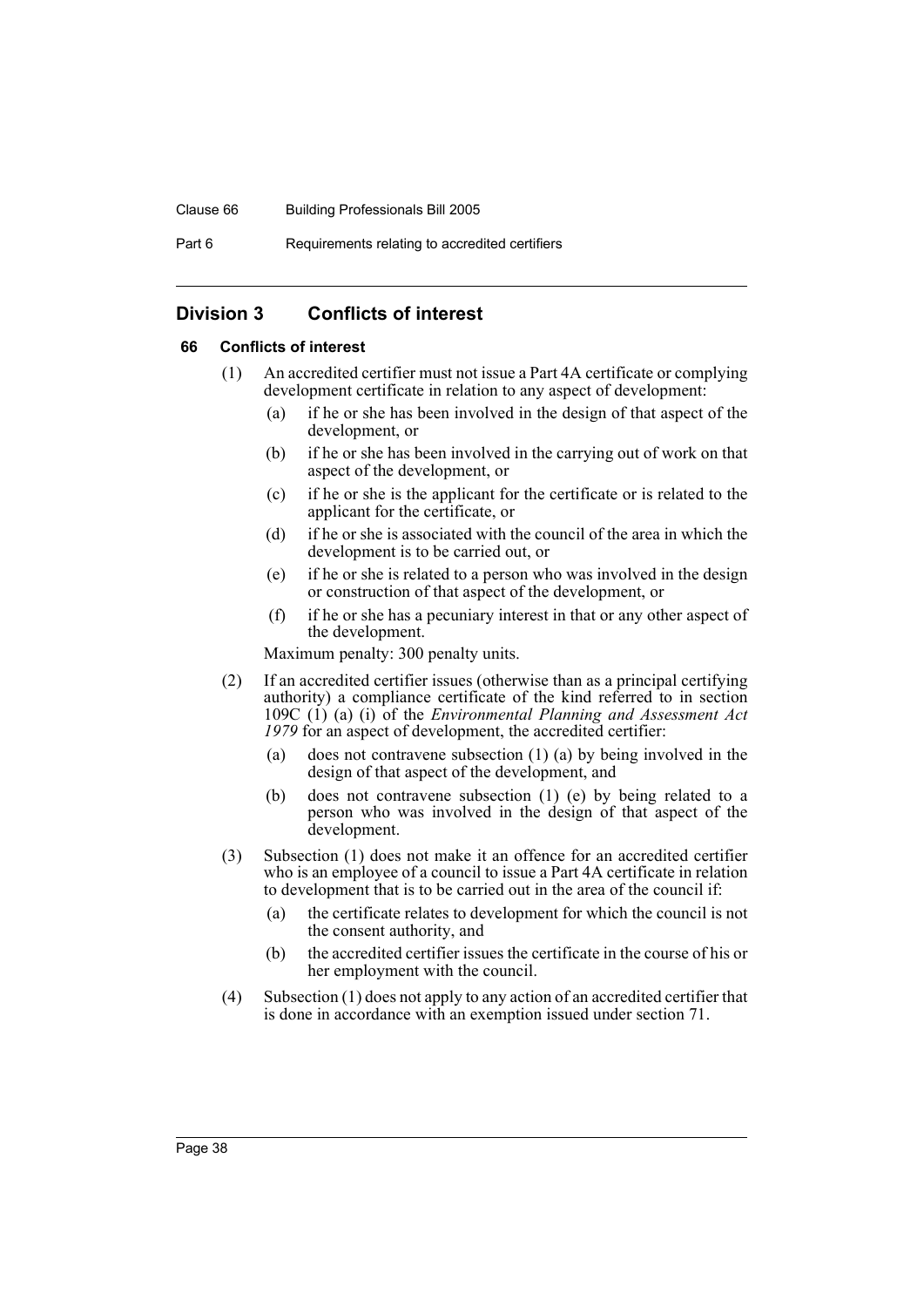| Building Professionals Bill 2005               | Clause 67 |
|------------------------------------------------|-----------|
| Requirements relating to accredited certifiers | Part 6    |

#### **67 Meaning of being involved in the design of an aspect of the development**

- (1) For the purposes of this Division, an accredited certifier is involved in the design of an aspect of development:
	- (a) if the accredited certifier is involved in the preparation of the plans or specifications for that aspect of the development, or
	- (b) in such other circumstances as may be prescribed by the regulations.
- (2) Despite subsection (1), the regulations may prescribe, for the purposes of this Division, circumstances in which an accredited certifier is taken not to be involved in the design of an aspect of development.

## **68 Meaning of being related to another person**

For the purposes of this Division, an accredited certifier is related to another person if:

- (a) the accredited certifier is an employer, partner or employee of the other person, or
- (b) the accredited certifier is employed by the same employer as the other person, or
- (c) the accredited certifier is employed by a subsidiary (within the meaning of the *Corporations Act 2001* of the Commonwealth) of the other person or the other person controls (within the meaning of section 50AA of that Act) the employer of the accredited certifier, or
- (d) the other person is employed by a subsidiary (within the meaning of the *Corporations Act 2001* of the Commonwealth) of the employer of the accredited certifier or the accredited certifier controls (within the meaning of section 50AA of that Act) the employer of the other person, or
- (e) the accredited certifier is a spouse, de facto partner (whether of the same or the opposite sex), sibling, parent or child of the other person, or
- (f) the accredited certifier has a contractual arrangement with the other person that might reasonably be seen to give rise to a conflict between the accredited certifier's duties as an accredited certifier and the accredited certifier's interests under the arrangement.

## **69 Meaning of being associated with a council**

For the purposes of this Division, an accredited certifier is associated with a council if the accredited certifier:

(a) is a councillor or employee of the council, or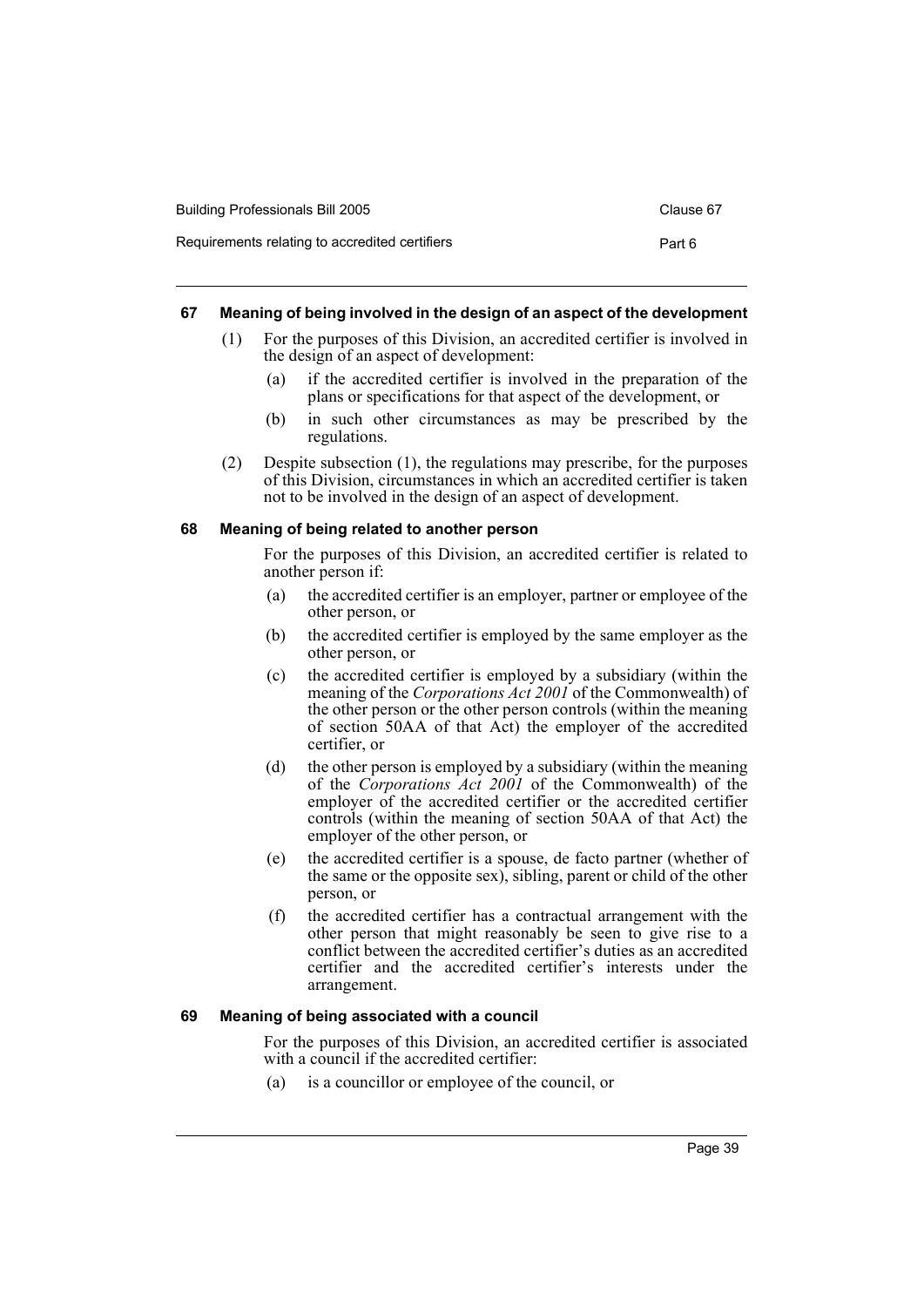#### Clause 70 Building Professionals Bill 2005

Part 6 Requirements relating to accredited certifiers

- (b) is related to a councillor or employee of the council, or
- (c) has a contractual arrangement with the council that might reasonably be seen to give rise to a conflict between the accredited certifier's duties as an accredited certifier and the accredited certifier's interests under the arrangement.

#### **70 Meaning of having a pecuniary interest**

- (1) For the purposes of this Division, an accredited certifier has a pecuniary interest in an aspect of development if there is a reasonable likelihood or expectation of appreciable financial gain or loss to the accredited certifier, or to a person to whom he or she is related.
- (2) However, an accredited certifier does not have such a pecuniary interest if the interest is so remote or insignificant that it could not reasonably be regarded as likely to influence any decision the person might make in relation to that aspect of the development.

#### **71 Board may grant exemptions from certain provisions relating to conflicts of interest**

- (1) The Board may, on application, grant an exemption in writing to an accredited certifier from all or any of the requirements of section 66 (1) (d) in relation to a particular development or class of development.
- (2) An exemption may be granted subject to conditions.

## **Division 4 Other offences relating to improper conduct**

## **72 Acting in a manner not authorised by certificate of accreditation**

An accredited certifier must not do any thing that is required by law to be done by an accredited certifier if the accredited certifier's certificate of accreditation does not authorise the accredited certifier to do that thing.

Maximum penalty: 300 penalty units.

## **73 Contravention of terms and conditions of accreditation**

An accredited certifier must not contravene or fail to comply with any term or condition of the accredited certifier's certificate of accreditation.

Maximum penalty: 300 penalty units.

#### **74 Notice to be given of certain matters**

(1) A person (other than a council) who is appointed as the principal certifying authority in relation to development must give notice, in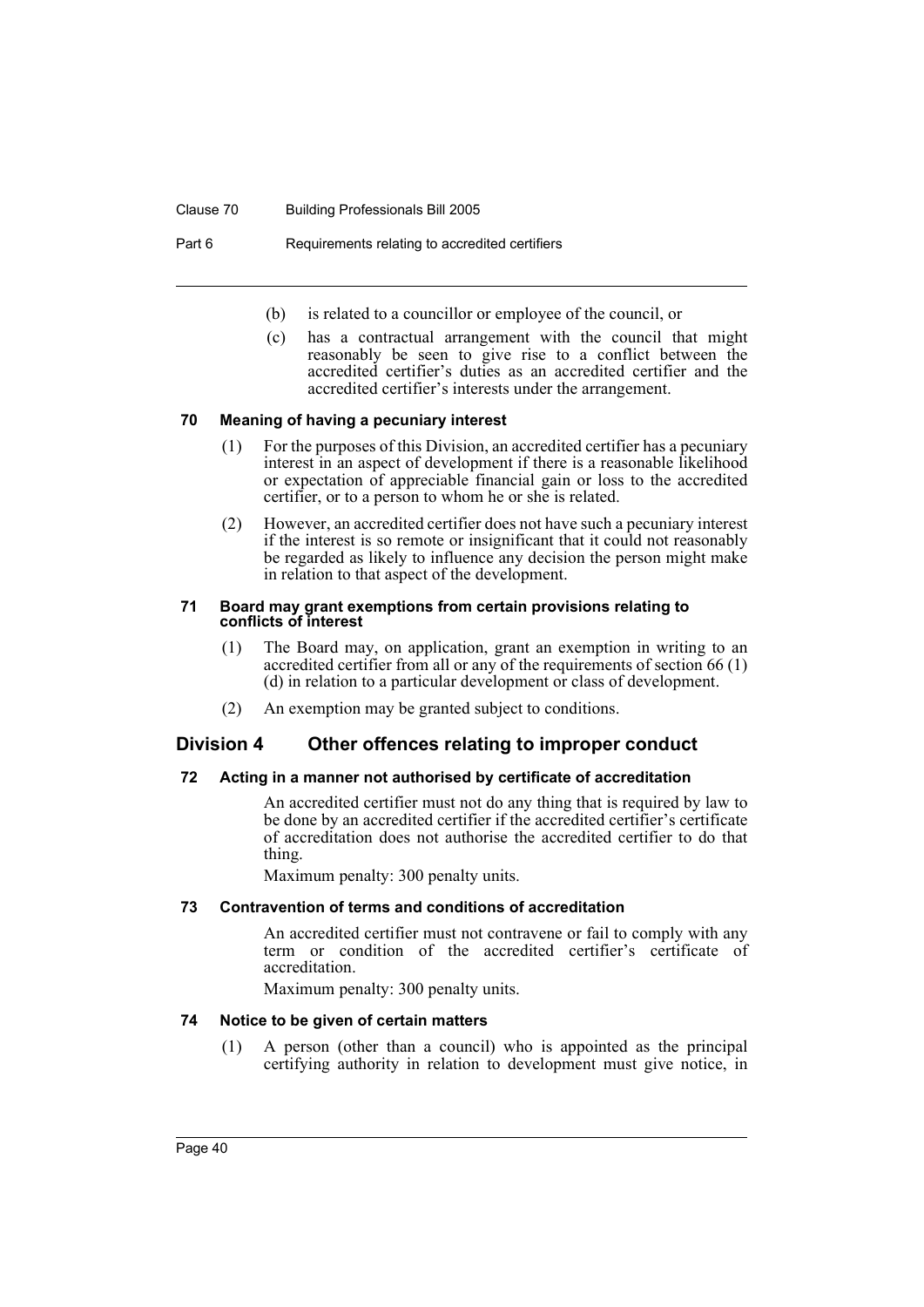Building Professionals Bill 2005 Clause 74

Requirements relating to accredited certifiers example of the Part 6

accordance with this section, to the person who made the appointment of:

- (a) the suspension or cancellation of the relevant certificate of accreditation, or
- (b) any change in the certificate of accreditation or conditions imposed on it that would prevent the appointed person from carrying out his or her duties as principal certifying authority for the development.

Maximum penalty: 50 penalty units.

(2) A person who is required to give a notice under this section must give the notice in writing within 7 days after the person becomes aware of the matters to which the notice relates.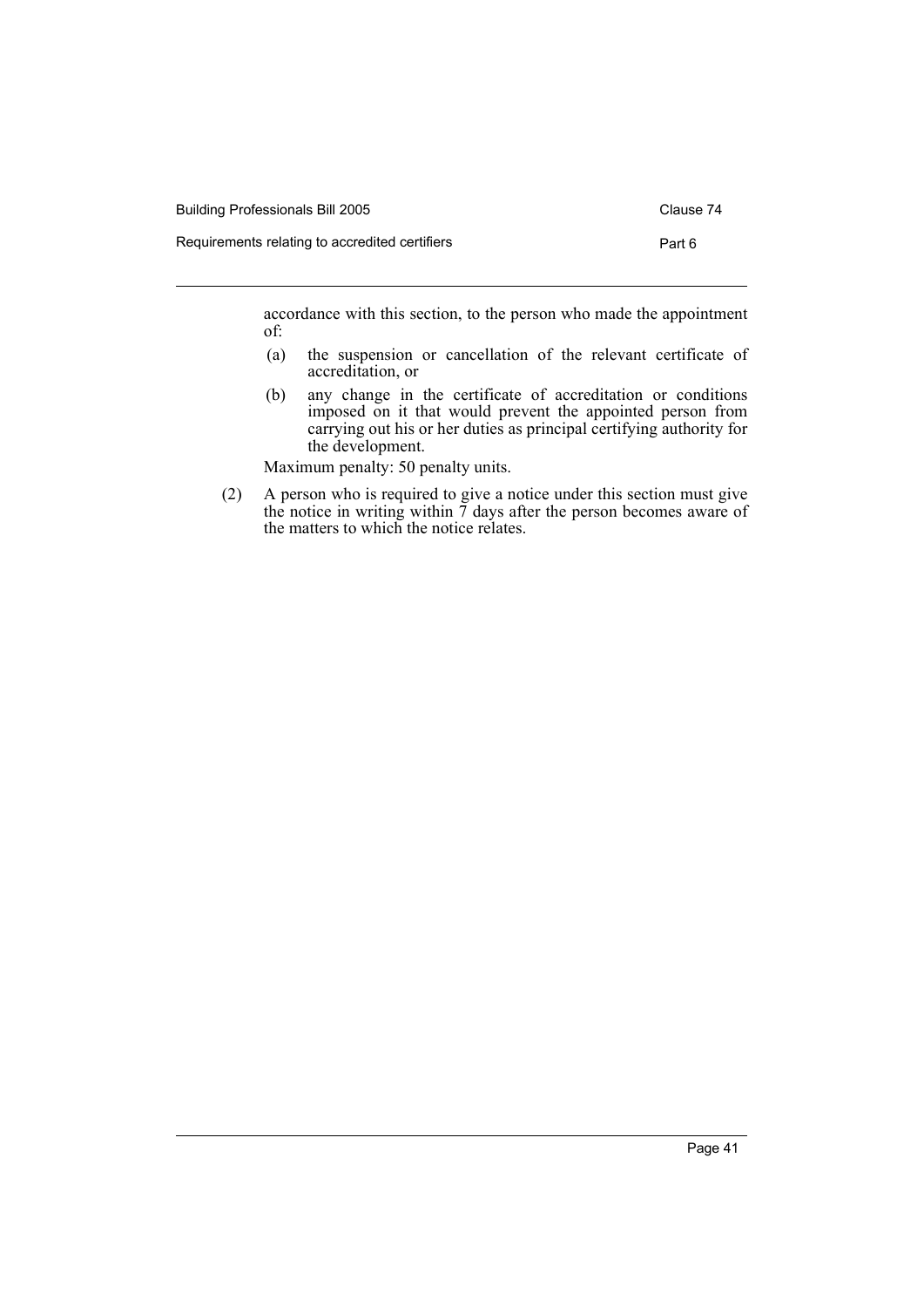#### Clause 75 Building Professionals Bill 2005

Part 7 Constitution and management of Board

# **Part 7 Constitution and management of Board**

## **75 Constitution of Board**

- (1) There is constituted by this Act a corporation with the corporate name of the Building Professionals Board.
- (2) The Board is, for the purposes of any Act, a statutory body representing the Crown.
- (3) The Board is subject to the control and direction of the Minister in the exercise of its functions.

## **76 Membership and procedure of Board**

- (1) The Board is to consist of at least 3 members (but not more than 8 members) appointed by the Minister.
- (2) The Minister is to ensure that the persons appointed as members of the Board have knowledge or experience relevant to one or more of the following:
	- (a) building and construction law or administrative law,
	- (b) the building and subdivision certification process under the *Environmental Planning and Assessment Act 1979*,
	- (c) the building industry,
	- (d) government administration,
	- (e) local government development assessment processes,
	- (f) consumer protection.
- (3) Of the members appointed by the Minister, one is, in and by the instrument of appointment or another instrument made by the Minister, to be appointed as President of the Board and another as Deputy President of the Board.
- (4) Schedule 1 has effect with respect to the members and procedure of the Board.

## **77 Functions of Board**

The Board has the following functions:

- (a) the accreditation of persons as accredited certifiers for the purposes of the *Environmental Planning and Assessment Act 1979*,
- (b) the promotion and maintenance of standards of building and subdivision certification in New South Wales,
- (c) the investigation of complaints against accredited certifiers,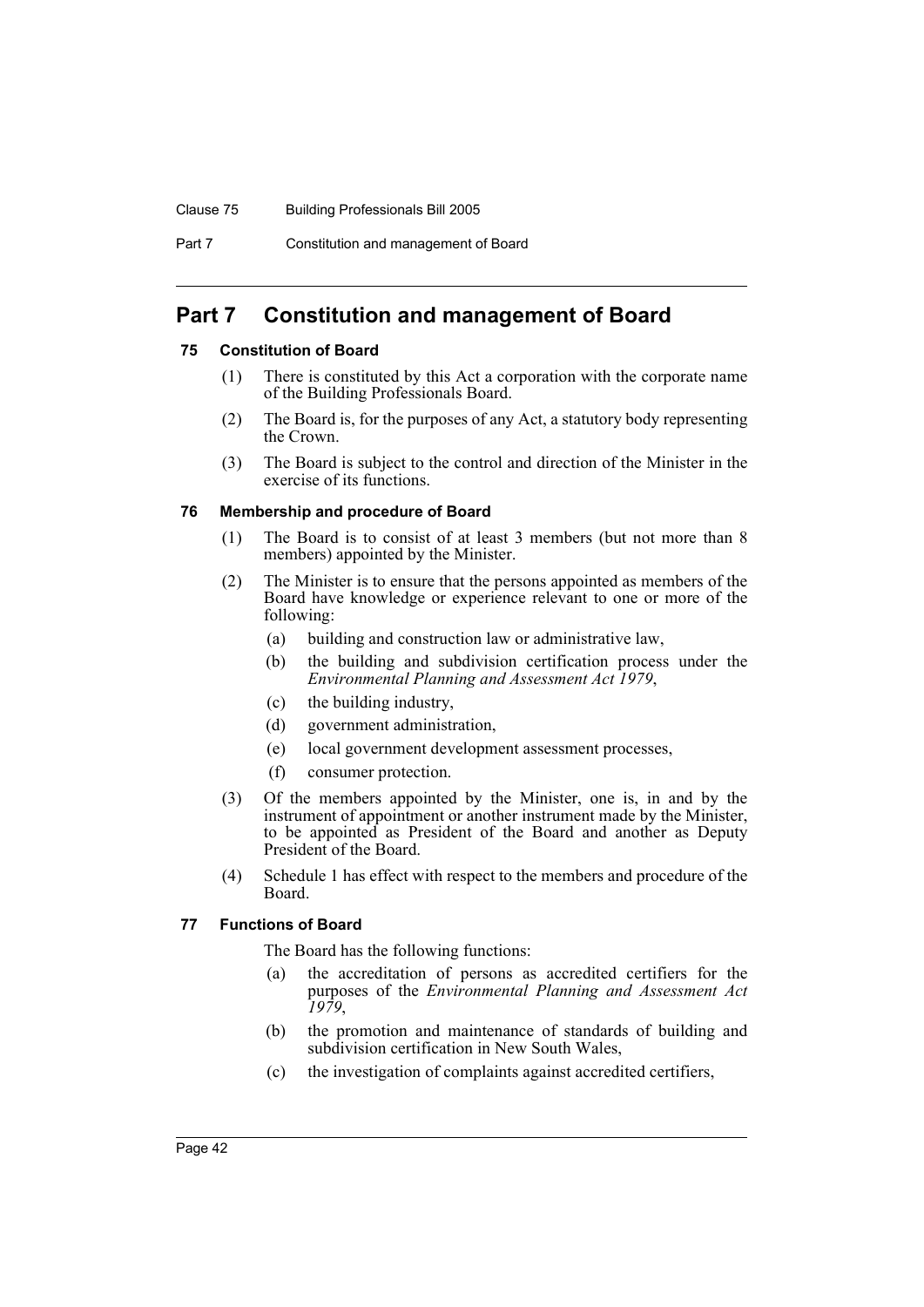| Building Professionals Bill 2005 |  |
|----------------------------------|--|
|----------------------------------|--|

- Constitution and management of Board **Part 7** Part 7
- - (d) the taking of disciplinary action against accredited certifiers,
	- (e) the investigation of certifying authorities,
	- (f) the prosecution of offences against this Act or the regulations, or any offence under the *Environmental Planning and Assessment Act 1979* or the regulations under that Act that relates to accredited certifiers or certifying authorities,
	- (g) the review of the accreditation scheme under this Act,
	- (h) the investigation of matters referred to it by the Minister for advice and report in relation to accredited certifiers and the accreditation of certifiers,
	- (i) the provision of advice to the Minister with respect to any other matter in connection with the administration of this Act,
	- (j) such other functions as are conferred or imposed on the Board by or under this Act or any other Act.

## **78 Staff of Board**

- (1) A Director and such other staff as may be necessary to enable the Board to exercise its functions are (subject to this section) to be employed under Chapter 2 of the *Public Sector Employment and Management Act 2002*.
- (2) The Board may arrange for the use of the services of any staff (by secondment or otherwise) or facilities of a government agency. For the purposes of this Act, a person whose services are utilised under this subsection is a member of the staff of the Board.
- (3) The Board may engage consultants or other persons for the purpose of obtaining services, information or advice.

## **79 Appointment of advisory and other committees**

- (1) The Board may appoint such advisory or other committees as the Board considers appropriate for the purpose of assisting the Board in the exercise of its functions.
- (2) A committee has such functions as the Board may from time to time determine in respect of it.
- (3) A committee consists of such committee members appointed by the Board as the Board thinks fit.
- (4) It does not matter that any or all of the members of a committee are not members of the Board.
- (5) A committee member holds office for such period as is specified in the instrument of appointment of the committee member, but any such appointment may be terminated by the Board at any time.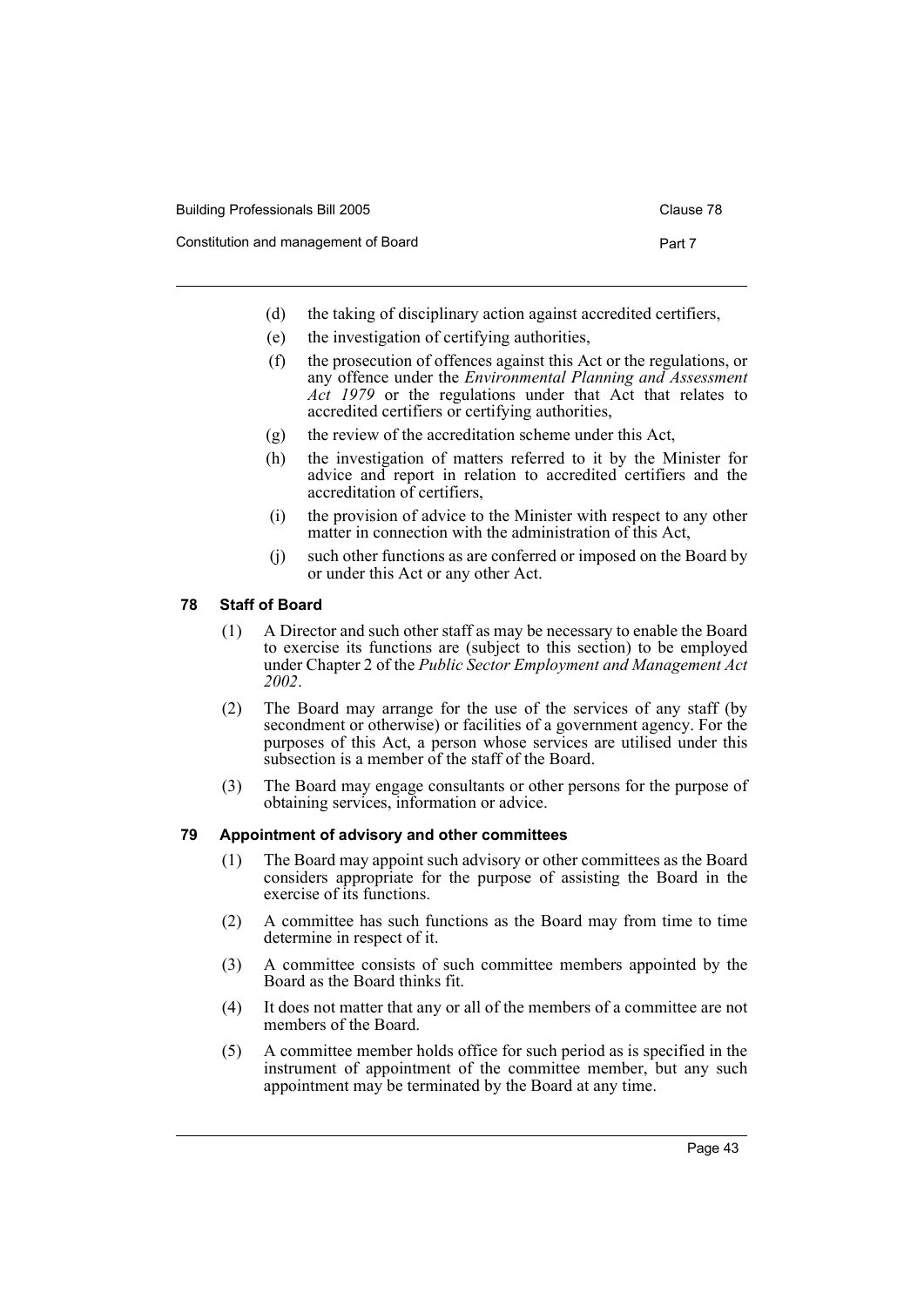#### Clause 80 Building Professionals Bill 2005

Part 7 Constitution and management of Board

- (6) One of the committee members, in and by the instrument by which the committee member is appointed, is to be appointed as chairperson of the committee.
- (7) A committee member is entitled to be paid such fees and allowances (if any) as the Minister may determine in respect of the committee member.
- (8) Subject to the regulations and any directions of the Board, the procedure of a committee appointed under this section is to be as determined by the committee.
- (9) The Board may dissolve a committee appointed under this section.

#### **80 Delegation of Board's functions**

- (1) Subject to subsection (2) and any regulations referred to in subsection (4), the Board may delegate to an authorised person any of its functions, other than this power of delegation.
- (2) Subject to any regulations referred to in subsection (4), the Board is to ensure that:
	- (a) a committee to which functions are delegated under this section comprises members who are suitably qualified to carry out those functions, and
	- (b) a committee to which the function of hearing or determining a complaint is delegated does not include any person who was involved in the assessment or investigation of the complaint, and
	- (c) a person to whom the function of hearing or determining a complaint is delegated has not been involved in the assessment or investigation of the complaint.
- (3) A delegate may sub-delegate to an authorised person any function delegated by the Board if the delegate is authorised in writing to do so by the Board.
- (4) The regulations may make provision for or with respect to the following:
	- (a) limiting or preventing the delegation by the Board of specified functions or types of functions,
	- (b) the qualifications of persons, or the composition of committees, to which specified functions or types of functions are delegated by the Board.
- (5) In this section, *authorised person* means:
	- (a) a member of staff of the Board (including the Director), or
	- (b) a committee appointed by the Board under section 79, or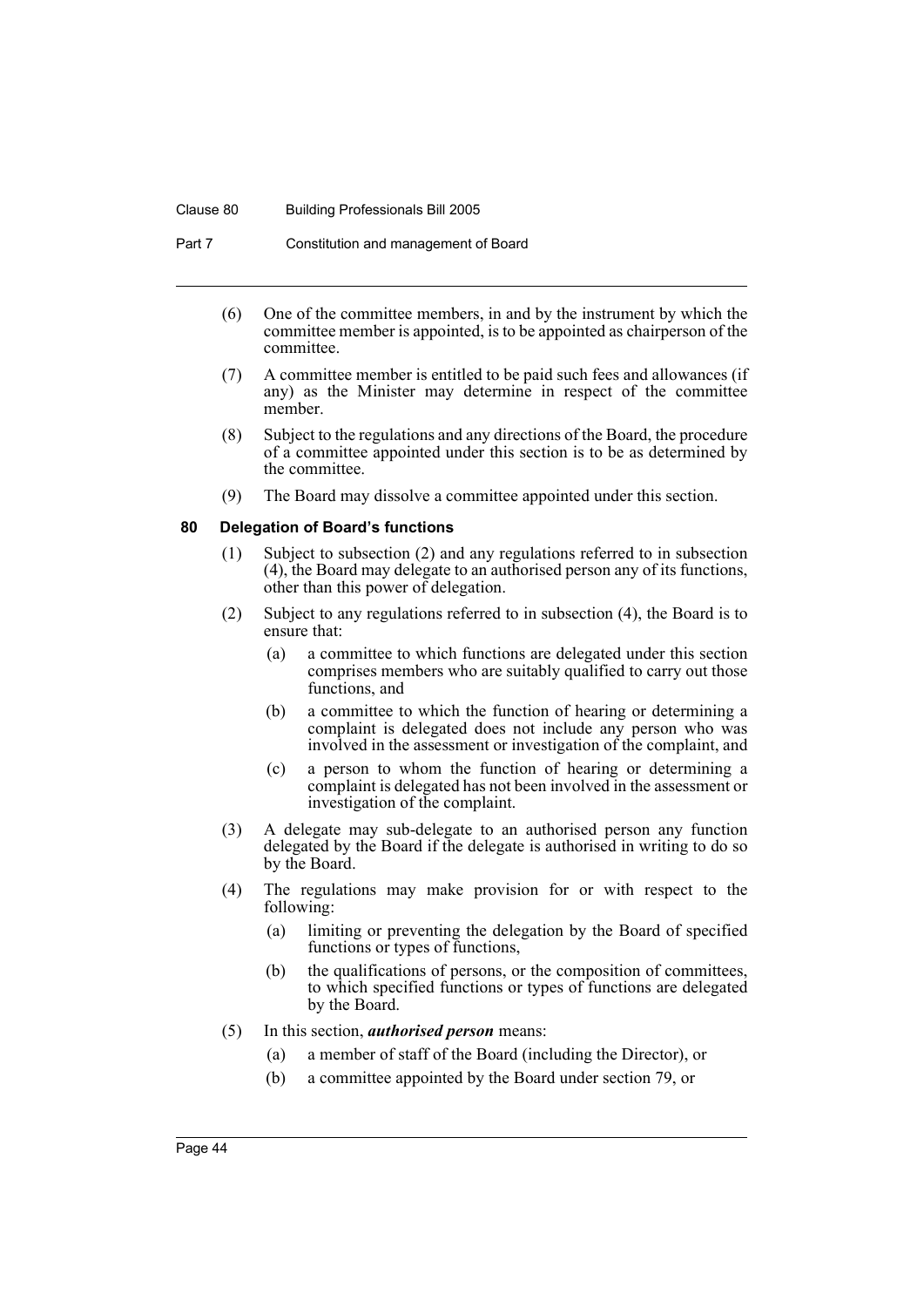| Building Professionals Bill 2005     | Clause 81 |
|--------------------------------------|-----------|
| Constitution and management of Board | Part 7    |

(c) a person, or committee of persons, of a class approved by the Minister or prescribed by the regulations.

## **81 Building Professionals Board Fund**

- (1) There is to be established in the Special Deposits Account a Building Professionals Board Fund (the *Fund*) into which is to be paid:
	- (a) all money advanced to the Board by the Treasurer or appropriated by Parliament for the purposes of the Board, and
	- (b) all money directed or authorised to be paid into the Fund by or under this or any other Act, and
	- (c) the fees payable to the Board under this Act, and
	- (d) such amounts as are to be paid into the Fund under section 105 (6) of the *Environmental Planning and Assessment Act 1979*, and
	- (e) the proceeds of the investment of money in the Fund, and
	- (f) all money received by the Board from any other source.
- (2) The Fund may be expended in the payment of the expenses of the Board in exercising its functions under this or any other Act or in any other manner directed by the Minister.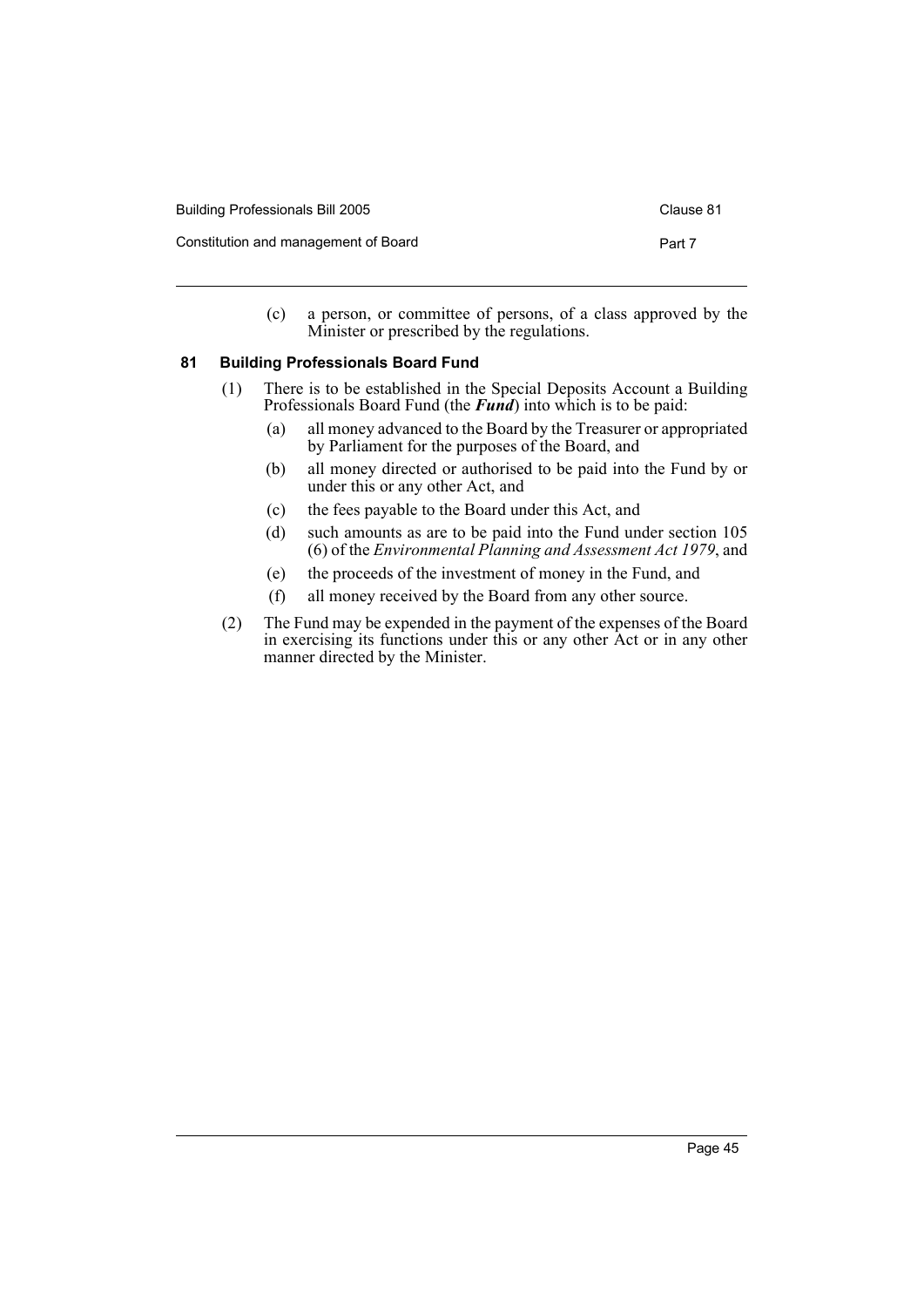#### Clause 82 Building Professionals Bill 2005

Part 8 Miscellaneous

## **Part 8 Miscellaneous**

#### **82 Notification of certain matters to employer of accredited certifiers and others**

- (1) The Board may give notice of the following matters relating to a person who is or was an accredited certifier to the employer (if any) of the person and any other person who the Board considers appropriate to be notified:
	- (a) any order made under this Act in respect of the person,
	- (b) the placing of conditions on the certificate of accreditation of the person,
	- (c) the suspension or cancellation of the person's certificate of accreditation,
	- (d) any restriction imposed on the person under this Act that prevents the person from re-applying for a certificate of accreditation (whether or not for a limited time).
- (2) The notice is to include such information as the Board considers appropriate.

#### **83 Disclosure and misuse of information**

- (1) A person must not disclose any information obtained in connection with the administration or execution of this Act unless that disclosure is made:
	- (a) with the consent of the person from whom the information was obtained, or
	- (b) in connection with the administration or execution of this Act, or
	- (c) for the purposes of any legal proceedings arising out of this Act or of any report of any such proceedings, or
	- (d) in accordance with a requirement imposed under the *Ombudsman Act 1974*, or
	- (e) with other lawful excuse.
- (2) A person acting in the administration or execution of this Act must not use, either directly or indirectly, information acquired by the person in that capacity, being information that is not generally known but if generally known might reasonably be expected to affect materially the market value or price of any land, for the purpose of gaining either directly or indirectly an advantage for himself or herself, or a person with whom he or she is associated.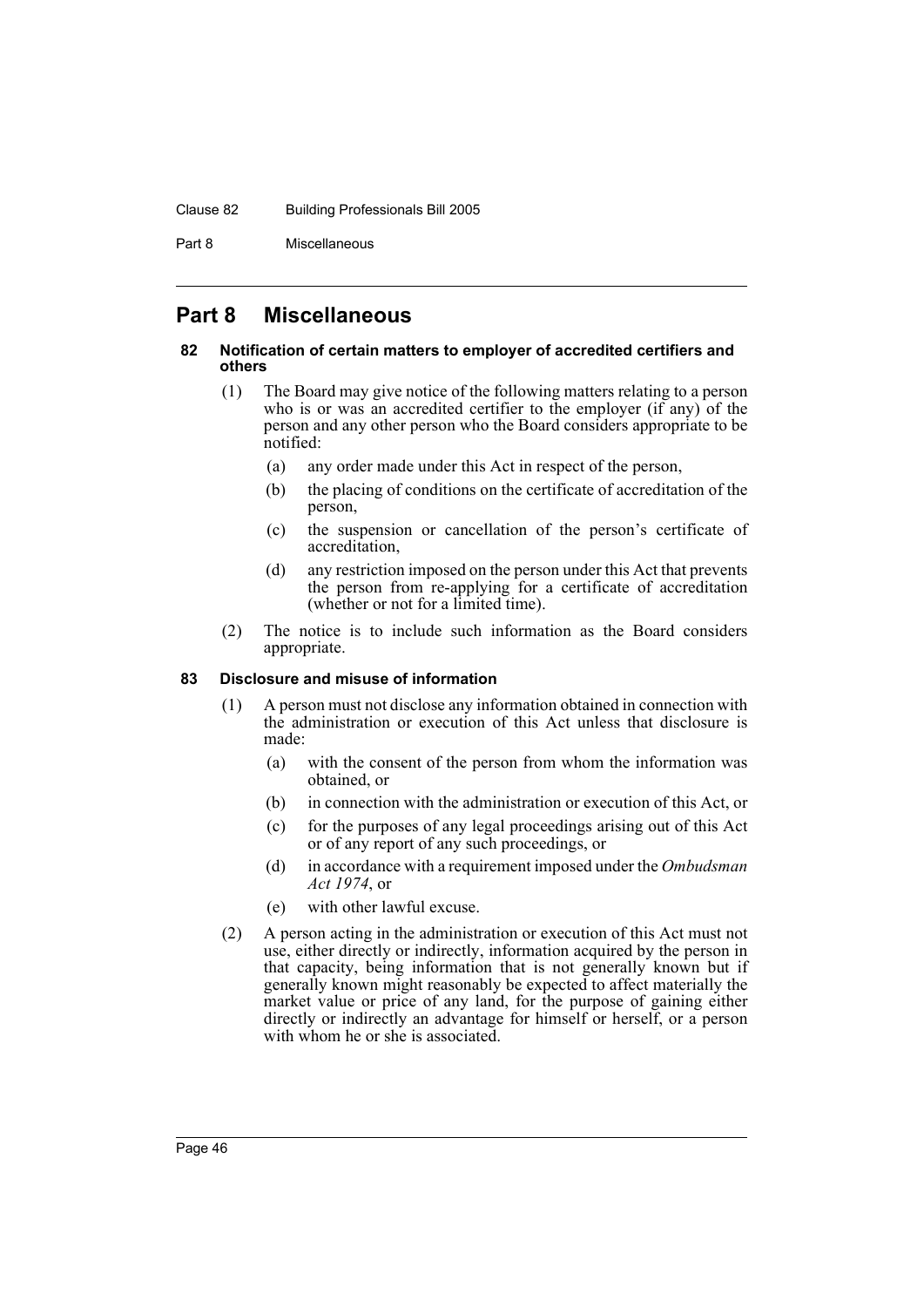- (3) A person acting in the administration or execution of this Act, and being in a position to do so, must not, for the purpose of gaining either directly or indirectly an advantage for himself or herself, or a person with whom he or she is associated, influence:
	- (a) the determination of a development application, or

Miscellaneous **Part 8** 

- (b) a decision concerning a complying development certificate, or
- (c) the giving of an order under Division 2A of Part 6 of the *Environmental Planning and Assessment Act 1979*.
- (4) In this section, a person is associated with another person if the person is the spouse, de facto partner (whether of the same or the opposite sex), sibling, parent or child of the other person. Maximum penalty: 50 penalty units.

#### **84 Improper influence with respect to conduct of accredited certifier acting as certifying authority**

(1) An accredited certifier must not, on an understanding that he or she will act otherwise than impartially in the exercise of his or her functions as a certifying authority, seek or accept, or offer or agree to accept, any benefit of any kind, whether on his or her own behalf or on behalf of any other person.

Maximum penalty: 10,000 penalty units or imprisonment for 2 years, or both.

(2) A person must not, on an understanding that an accredited certifier will act otherwise than impartially in the exercise of his or her functions as a certifying authority, give, or offer or agree to give, any benefit of any kind, whether to the accredited certifier or to any other person.

Maximum penalty: 10,000 penalty units or imprisonment for 2 years, or both.

(3) In this section, a reference to the functions of a certifying authority includes a reference to the functions of a principal certifying authority under section 109E of the *Environmental Planning and Assessment Act 1979*.

## **85 False representations**

- (1) A person who:
	- (a) issues a Part 4A certificate or complying development certificate that he or she is not authorised by or under this Act or the *Environmental Planning and Assessment Act 1979* to issue, or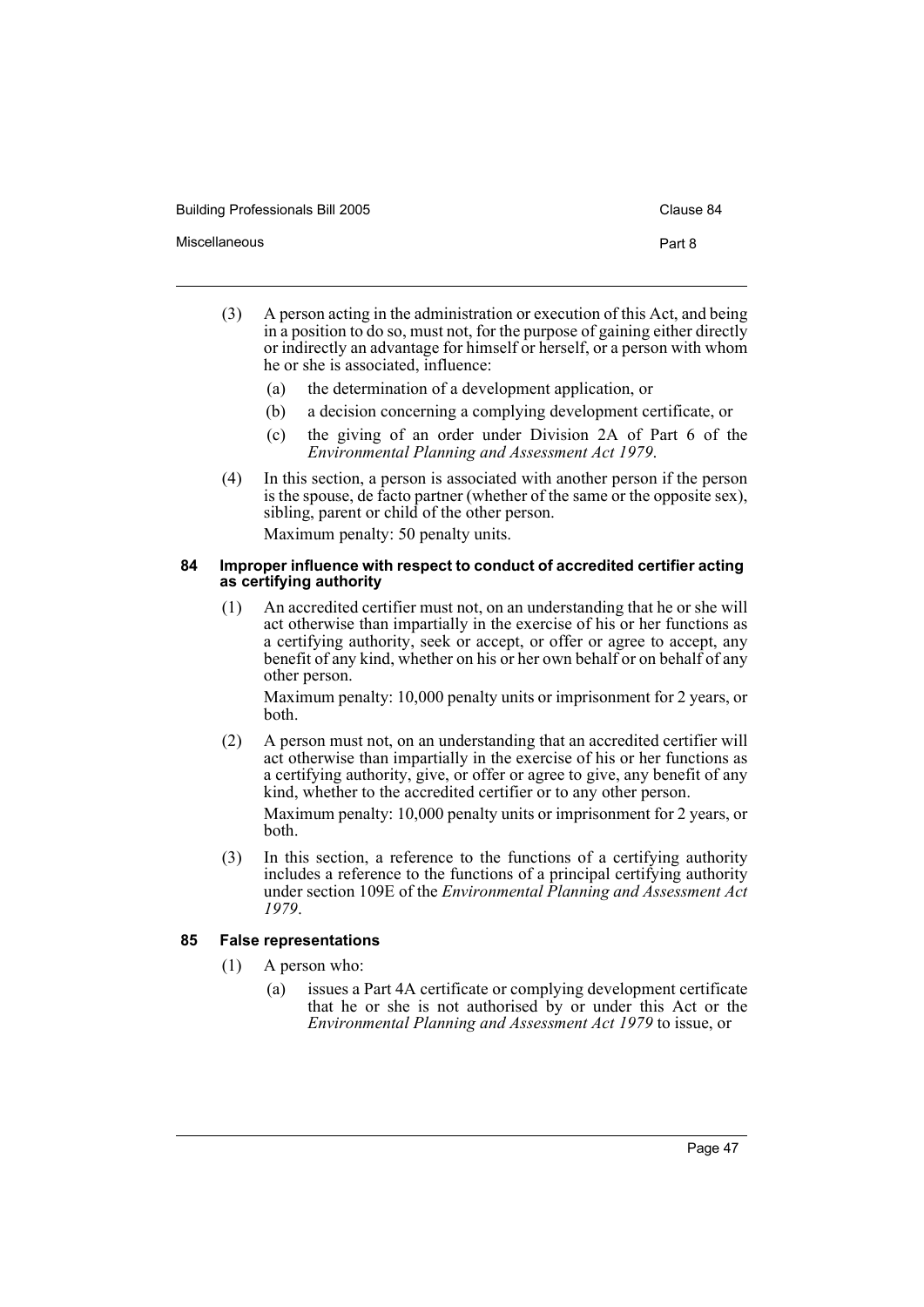#### Clause 86 Building Professionals Bill 2005

Part 8 Miscellaneous

(b) makes any statement that is false or misleading in a material particular in, or in connection with, a Part 4A certificate or complying development certificate,

is guilty of an offence against this Act.

Maximum penalty: 300 penalty units.

(2) An accredited certifier who falsely represents that he or she is a certifying authority or principal certifying authority in relation to any development is guilty of an offence against this Act.

Maximum penalty: 300 penalty units.

#### **86 Impersonation of authorised officers**

A person must not impersonate, or falsely represent that the person is, an authorised officer.

Maximum penalty: 50 penalty units.

## **87 Documents to be provided to Board by accreditation bodies**

- (1) The chief executive officer (however described) of a professional association that was authorised as an accreditation body under the *Environmental Planning and Assessment Act 1979* must not, without reasonable excuse, fail to provide copies to the Board of the following documents by a date notified in writing to the chief executive officer by the Board:
	- (a) all applications for accreditation made to the professional association under that Act,
	- (b) all notices and records, and all copies of notices and records, received by the professional association under that Act or the regulations under that Act,
	- (c) all records kept by the professional association, under that Act or under the regulations under that Act, in relation to complaints made to it under that Act.

Maximum penalty: 20 penalty units.

(2) Subsection (1) has effect despite the provisions of any law or the rules of association or constitution of the professional association concerned.

## **88 Service of documents**

- (1) A document that is authorised or required by this Act or the regulations to be served on any person may be served by:
	- (a) in the case of a natural person:
		- (i) delivering it to the person personally, or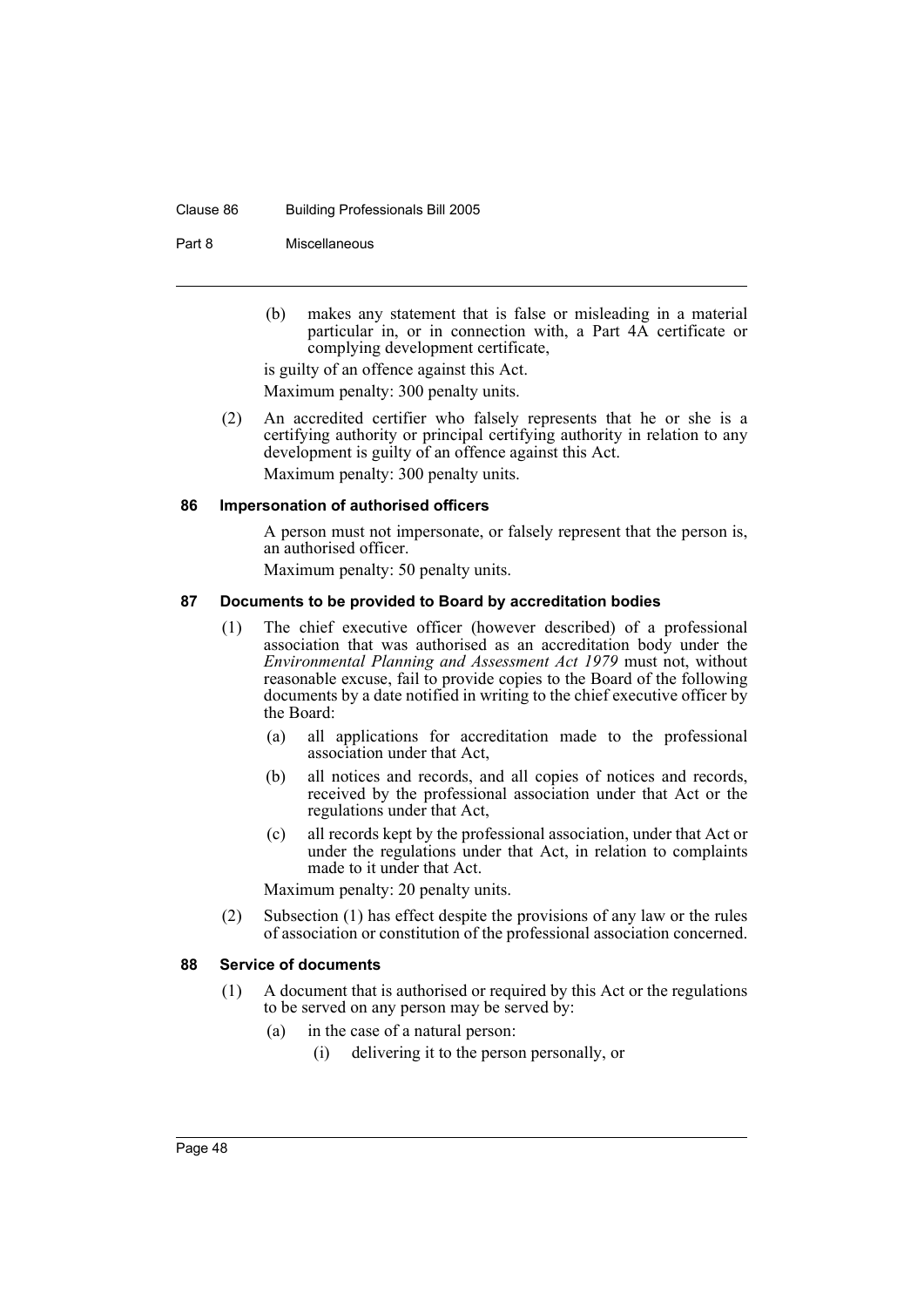Building Professionals Bill 2005 Clause 89

Miscellaneous **Part 8** 

- (ii) sending it by post to the address specified by the person for the giving or service of documents or, if no such address is specified, the residential or business address of the person last known to the person giving or serving the document, or
- (iii) sending it by facsimile transmission to the facsimile number of the person, or
- (b) in the case of a body corporate:
	- (i) leaving it with a person apparently of or above the age of 16 years at, or by sending it by post to, the head office, a registered office or a principal office of the body corporate or to an address specified by the body corporate for the giving or service of documents, or
	- (ii) sending it by facsimile transmission to the facsimile number of the body corporate.
- (2) Nothing in this section affects the operation of any provision of a law or of the rules of a court authorising a document to be served on a person in any other manner.

#### **89 Personal liability**

A matter or thing done or omitted to be done by the Board or a member of the Board, the Director, a member of a committee appointed under this Act, or a person acting under the direction of the Board or the Director does not, if the matter or thing was done or omitted in good faith for the purpose of executing this or any other Act, subject the member of the Board, the Director, the member of the committee or the person so acting personally to any action, liability, claim or demand.

## **90 Recovery of money**

Any fee payable under this Act, and any monetary penalty imposed under this Act (other than for an offence), may be recovered by the Board in any court of competent jurisdiction as a debt due to the Board.

#### **91 Certificate evidence**

A certificate signed or purporting to be signed by the Director, or an officer of the Board authorised in writing by the Director, and stating that:

- (a) a person named in the certificate was or was not at a specified time an accredited certifier, or
- (b) any certificate of accreditation held by a specified person was or was not subject to a specified condition or was or was not suspended, or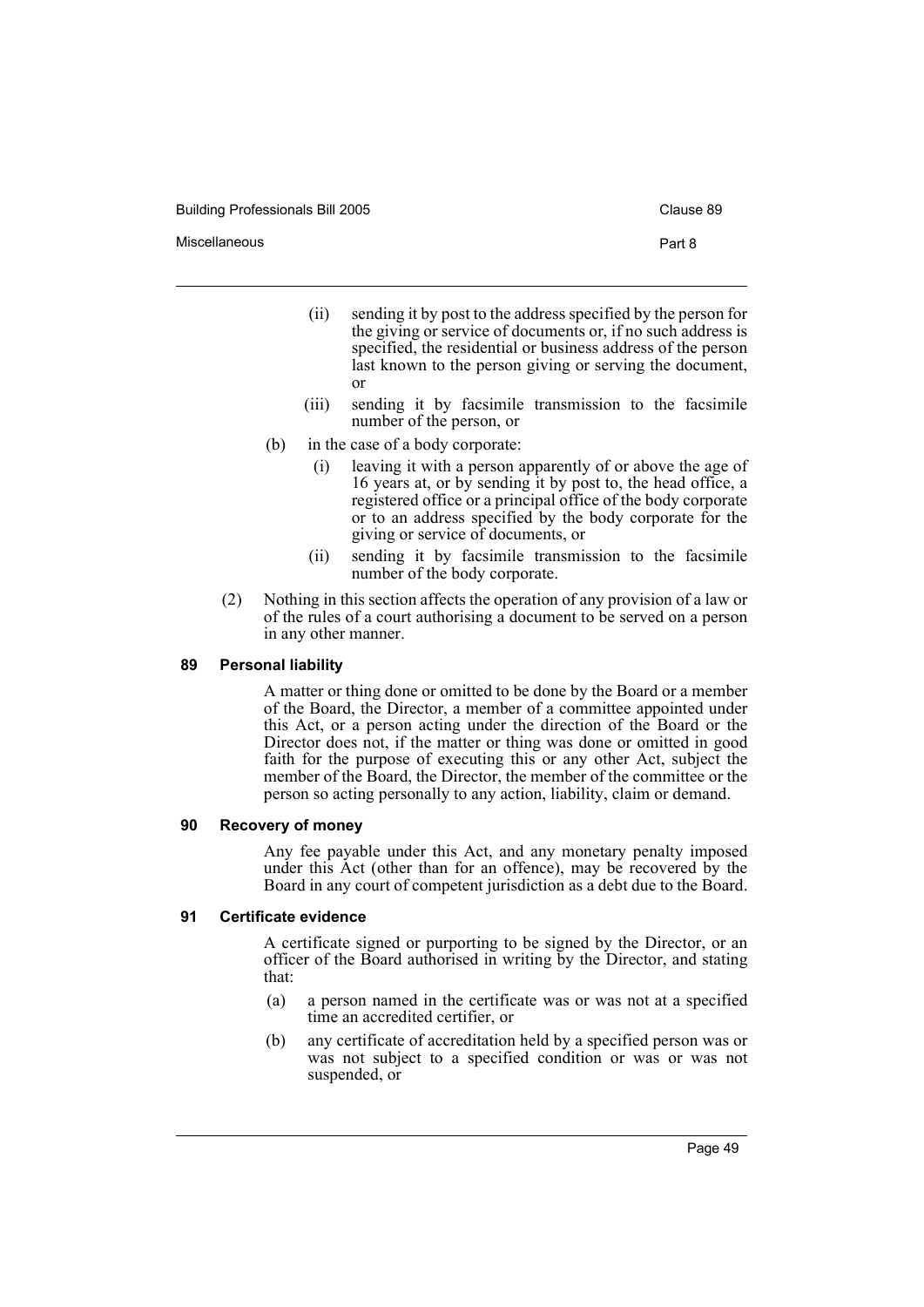#### Clause 92 Building Professionals Bill 2005

Part 8 Miscellaneous

(c) stating any other matter relating to the contents of the Register, is admissible in any legal proceedings and is evidence of the matters stated in the certificate.

#### **92 Penalty notices**

- (1) An authorised officer may serve a penalty notice on a person if it appears to the officer that the person has committed an offence against this Act or the regulations, being an offence prescribed by the regulations as a penalty notice offence.
- (2) A penalty notice is a notice to the effect that, if the person served does not wish to have the matter determined by a court, the person can pay, within the time and to the person specified in the notice, the amount of the penalty prescribed by the regulations for the offence if dealt with under this section.
- (3) A penalty notice may be served personally or by post.
- (4) If the amount of penalty prescribed for an alleged offence is paid under this section, no person is liable to any further proceedings for the alleged offence.
- (5) Payment under this section is not to be regarded as an admission of liability for the purpose of, and does not in any way affect or prejudice, any civil claim, action or proceeding arising out of the same occurrence.
- (6) The regulations may:
	- (a) prescribe an offence for the purposes of this section by specifying the offence or by referring to the provision creating the offence, and
	- (b) prescribe the amount of penalty payable for the offence if dealt with under this section, and
	- (c) prescribe different amounts of penalties for different offences or classes of offences.
- (7) The amount of a penalty prescribed under this section for an offence is not to exceed the maximum amount of penalty that could be imposed for the offence by a court.
- (8) This section does not limit the operation of any other provision of, or made under, this or any other Act relating to proceedings that may be taken in respect of offences.
- (9) In this section, *authorised officer* means a person authorised in writing by the Board as an authorised officer for the purposes of this section.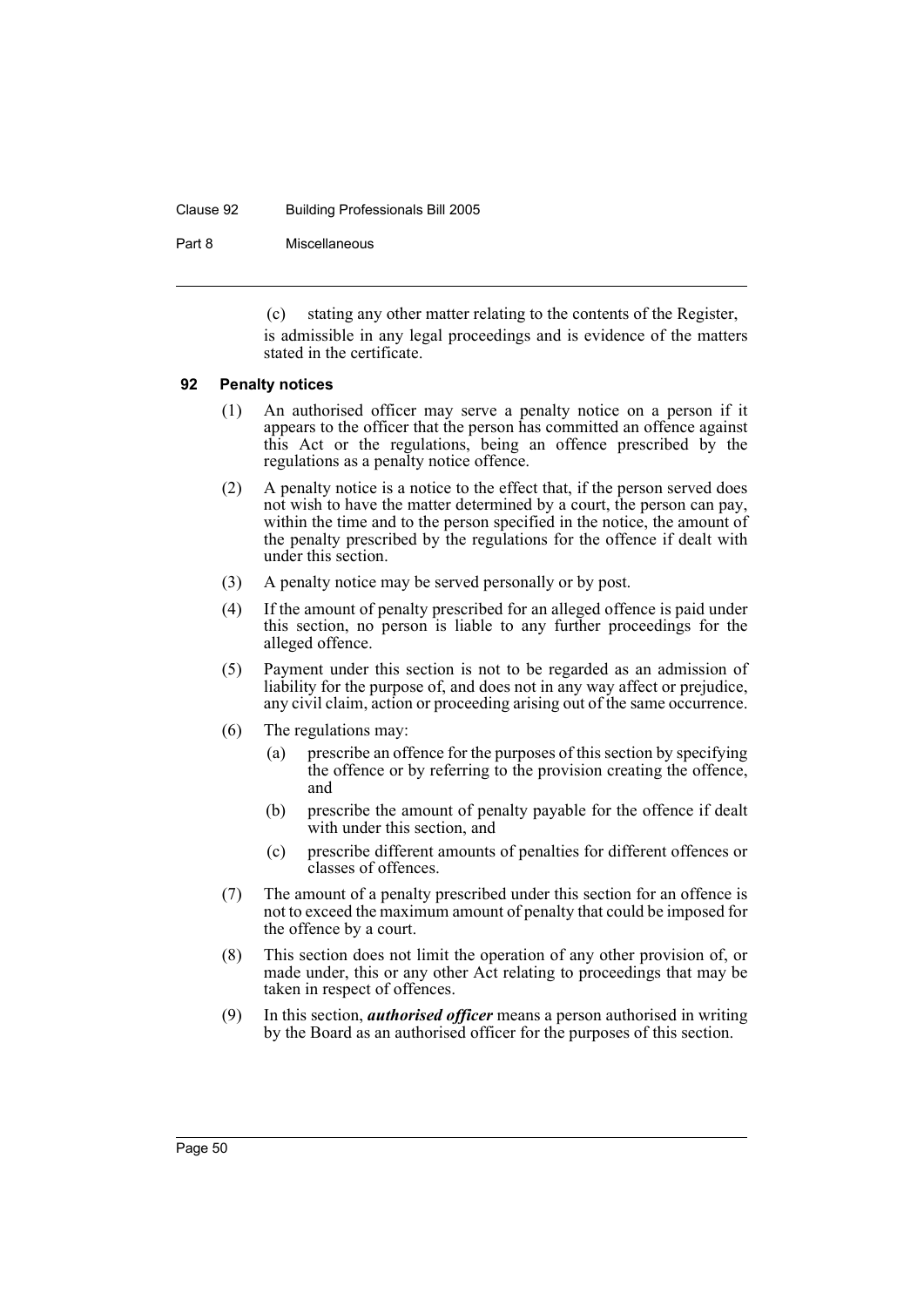Building Professionals Bill 2005 Clause 93

#### **93 Proceedings for offences**

- (1) Proceedings for an offence against this Act may be taken before a Local Court or before the Land and Environment Court in its summary jurisdiction.
- (2) Proceedings for an offence against the regulations may be taken before a Local Court.
- (3) If proceedings in respect of an offence against this Act are brought in a Local Court, the maximum monetary penalty that the court may impose in respect of the offence is, despite any other provisions of this Act, 1,000 penalty units or the maximum monetary penalty provided by this Act in respect of the offence, whichever is the lesser.
- (4) If proceedings in respect of an offence against this Act are brought in the Land and Environment Court in its summary jurisdiction, that Court may impose a penalty not exceeding the maximum penalty provided by this Act in respect of the offence.
- (5) Despite the *Criminal Procedure Act 1986* or any other Act, proceedings for an offence against this Act or the regulations may be commenced not later than 2 years after the date alleged to be the date on which the offence was committed.

#### **94 Regulations**

- (1) The Governor may make regulations, not inconsistent with this Act, for or with respect to any matter that by this Act is required or permitted to be prescribed or that is necessary or convenient to be prescribed for carrying out or giving effect to this Act.
- (2) In particular, regulations may be made for or with respect to the following:
	- (a) the keeping by the Board of a register of accredited certifiers and a register of disciplinary action,
	- (b) the issue of certificates of accreditation and the evidentiary value of such certificates,
	- (c) fees for applications under this Act,
	- (d) fees for the doing of anything by the Board in connection with the accreditation or renewal of accreditation of a person,
	- (e) fees for applications to the Board for approval of a change of principal certifying authority under the *Environmental Planning and Assessment Act 1979*,
	- (f) the waiver of fees (whether in whole or in part),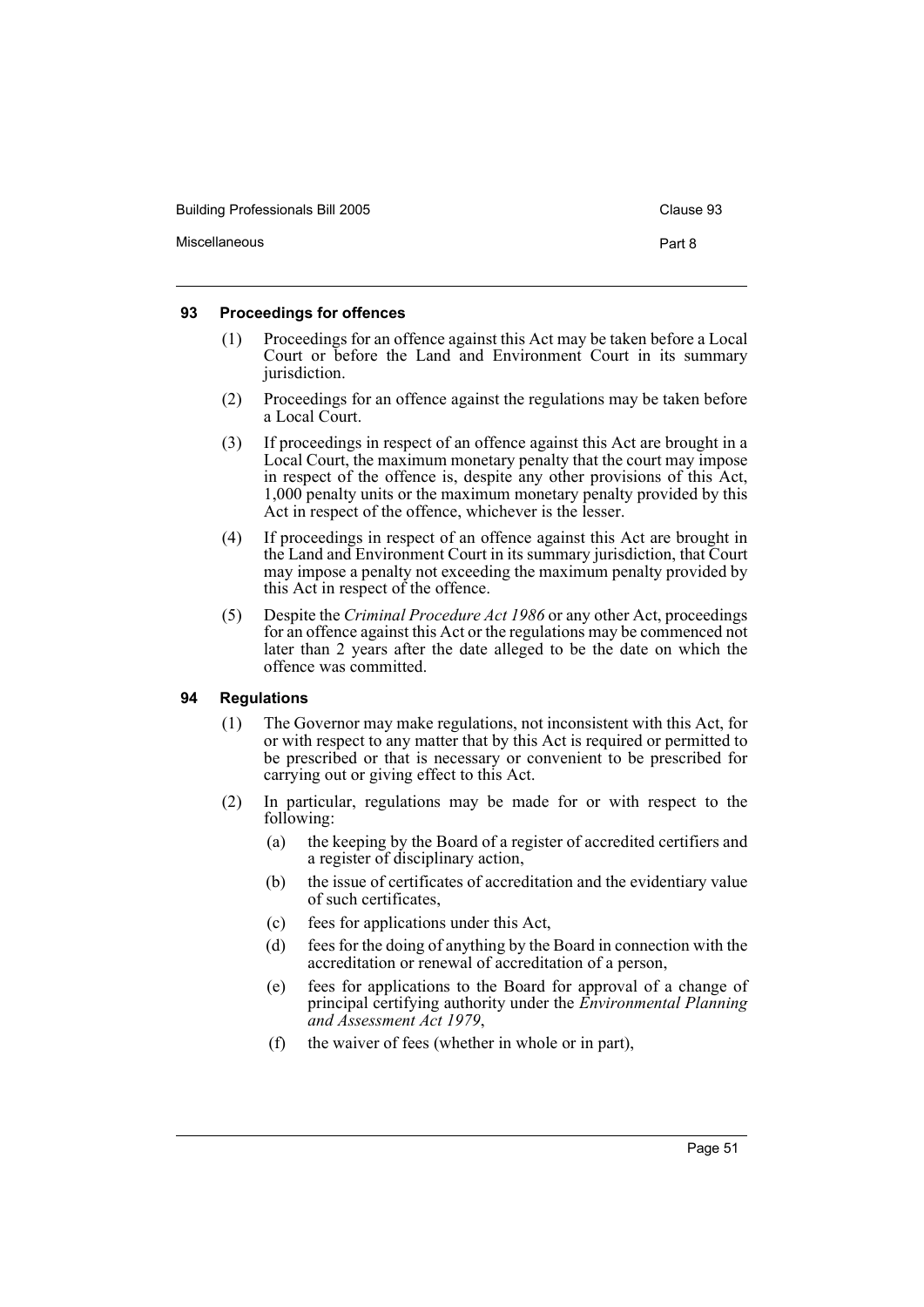## Clause 95 Building Professionals Bill 2005

Part 8 Miscellaneous

- (g) the surrender of certificates of accreditation,
- (h) the issue of replacement certificates of accreditation.

## **95 Savings, transitional and other provisions**

Schedule 2 has effect.

## **96 Amendment of other Acts and regulation**

The Acts and regulation specified in Schedule 3 are amended as set out in that Schedule.

## **97 Review of Act**

- (1) The Minister is to review this Act to determine whether the policy objectives of the Act remain valid and whether the terms of the Act remain appropriate for securing those objectives.
- (2) The review is to be undertaken as soon as possible after the period of 5 years from the date of assent to this Act.
- (3) A report on the outcome of the review is to be tabled in each House of Parliament within 12 months after the end of the period of 5 years.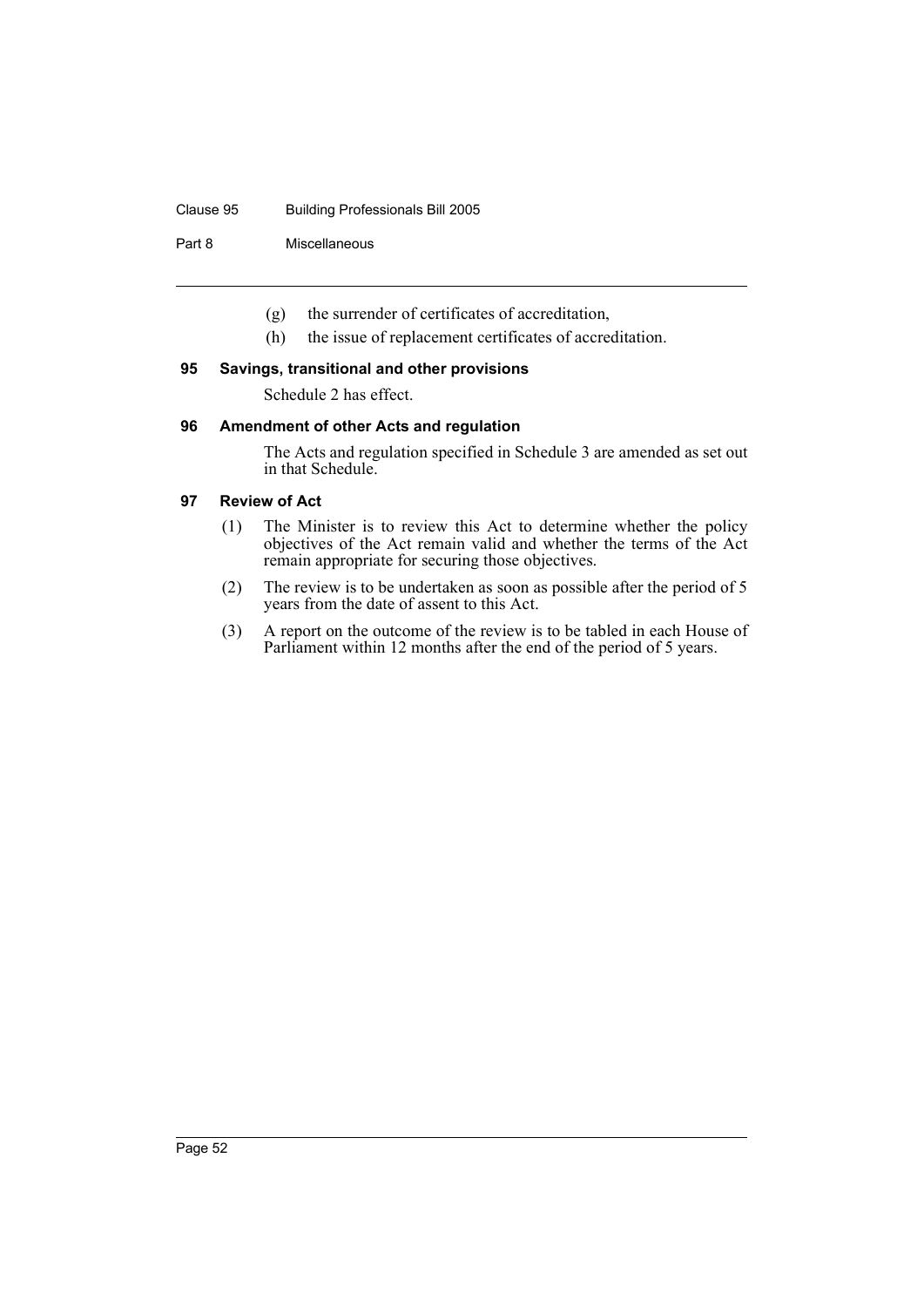Constitution and procedure of Board Schedule 1 and Schedule 1 and Schedule 1 and Schedule 1

# **Schedule 1 Constitution and procedure of Board**

(Section 76 (4))

# **Part 1 General**

## **1 Definitions**

In this Schedule: *Deputy President* means the Deputy President of the Board. *member* means any member of the Board. *President* means the President of the Board.

# **Part 2 Constitution**

## **2 Terms of office of members**

Subject to this Schedule and the regulations, a member holds office for such period (not exceeding 3 years) as is specified in the member's instrument of appointment, but is eligible (if otherwise qualified) for re-appointment.

## **3 Part-time appointments**

Members hold office as part-time members.

## **4 Remuneration**

A member is entitled to be paid such remuneration (including travelling and subsistence allowances) as the Minister may from time to time determine in respect of the member.

## **5 Duty of members to act in interests of Board**

A member has a duty to act in the best interests of the Board despite the fact that the member may have been appointed because of his or her involvement or membership in a professional association or other body.

## **6 Acting members**

- (1) The Minister may, from time to time, appoint a person to act in the office of a member during the illness or absence of the member, and the person, while so acting, has and may exercise all the functions of the member and is taken to be a member.
- (2) The Minister may remove any person from any office to which the person was appointed under this clause.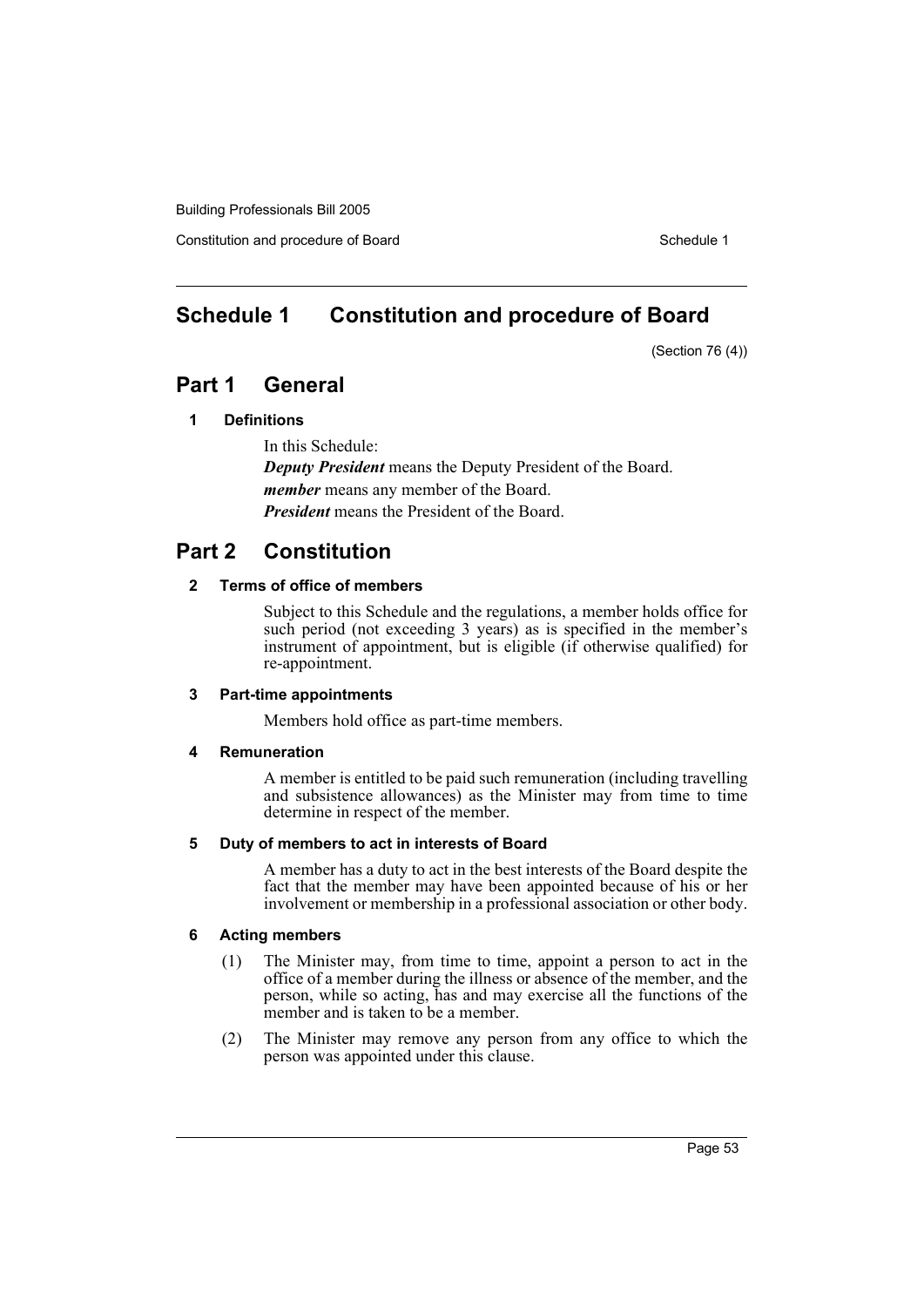Schedule 1 Constitution and procedure of Board

- (3) A person while acting in the office of a member is entitled to be paid such remuneration (including travelling and subsistence allowances) as the Minister may from time to time determine in respect of the person.
- (4) For the purposes of this clause, a vacancy in the office of a member is taken to be an absence from the office of the member.

## **7 Vacancy in office of member**

- (1) The office of a member becomes vacant if the member:
	- (a) dies, or
	- (b) completes a term of office and is not re-appointed, or
	- (c) resigns the office by instrument in writing addressed to the Minister, or
	- (d) is removed from office by the Minister under this clause, or
	- (e) is absent from 4 consecutive meetings of the Board of which reasonable notice has been given to the member personally or by post, except on leave granted by the President or unless the member is excused by the President for having been absent from those meetings, or
	- (f) becomes bankrupt, applies to take the benefit of any law for the relief of bankrupt or insolvent debtors, compounds with his or her creditors or makes an assignment of his or her remuneration for their benefit, or
	- (g) becomes a mentally incapacitated person, or
	- (h) is convicted in New South Wales of an offence that is punishable by imprisonment for 12 months or more or is convicted elsewhere than in New South Wales of an offence that, if committed in New South Wales, would be an offence so punishable.
- (2) The Minister may remove a member from office at any time.

#### **8 Filling of vacancy in office of member**

If the office of a member becomes vacant, a person is, subject to this Act and the regulations, to be appointed to fill the vacancy.

#### **9 President and Deputy President**

- (1) The President or Deputy President vacates office as President or Deputy President if he or she:
	- (a) is removed from that office by the Minister under this clause, or
	- (b) resigns that office by instrument in writing addressed to the Minister, or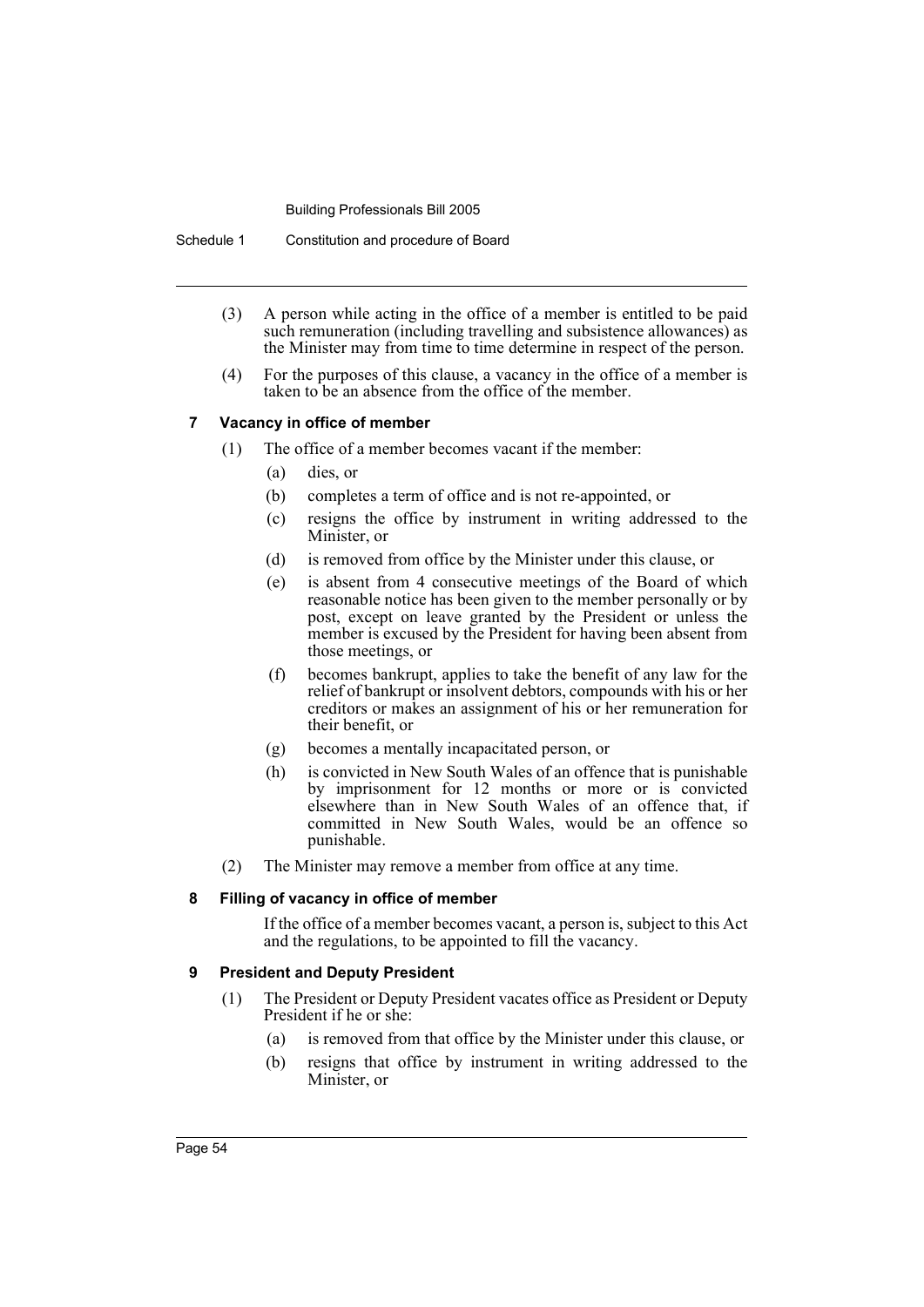Constitution and procedure of Board Schedule 1 and Schedule 1 and Schedule 1 and Schedule 1

- (c) ceases to be a member of the Board.
- (2) The Minister may at any time remove the President or Deputy President from office as President or Deputy President.

#### **10 Disclosure of pecuniary interests**

- (1) If:
	- (a) a member has a direct or indirect pecuniary interest in a matter being considered or about to be considered at a meeting of the Board, and
	- (b) the interest appears to raise a conflict with the proper performance of the member's duties in relation to the consideration of the matter,

the member must, as soon as possible after the relevant facts have come to the member's knowledge, disclose the nature of the interest at a meeting of the Board.

- (2) A disclosure by a member at a meeting of the Board that the member:
	- (a) is a member, or is in the employment, of a specified company or other body, or
	- (b) is a partner, or is in the employment, of a specified person, or
	- (c) has some other specified interest relating to a specified company or other body or to a specified person,

is a sufficient disclosure of the nature of the interest in any matter relating to that company or other body or to that person which may arise after the date of the disclosure and which is required to be disclosed under subclause (1).

- (3) Particulars of any disclosure made under this clause must be recorded by the Board in a book kept for the purpose and that book must be open at all reasonable hours to inspection by any person on payment of the fee determined by the Board.
- (4) After a member has disclosed the nature of an interest in any matter, the member must not, unless the Minister or the Board otherwise determines:
	- (a) be present during any deliberation of the Board with respect to the matter, or
	- (b) take part in any decision of the Board with respect to the matter.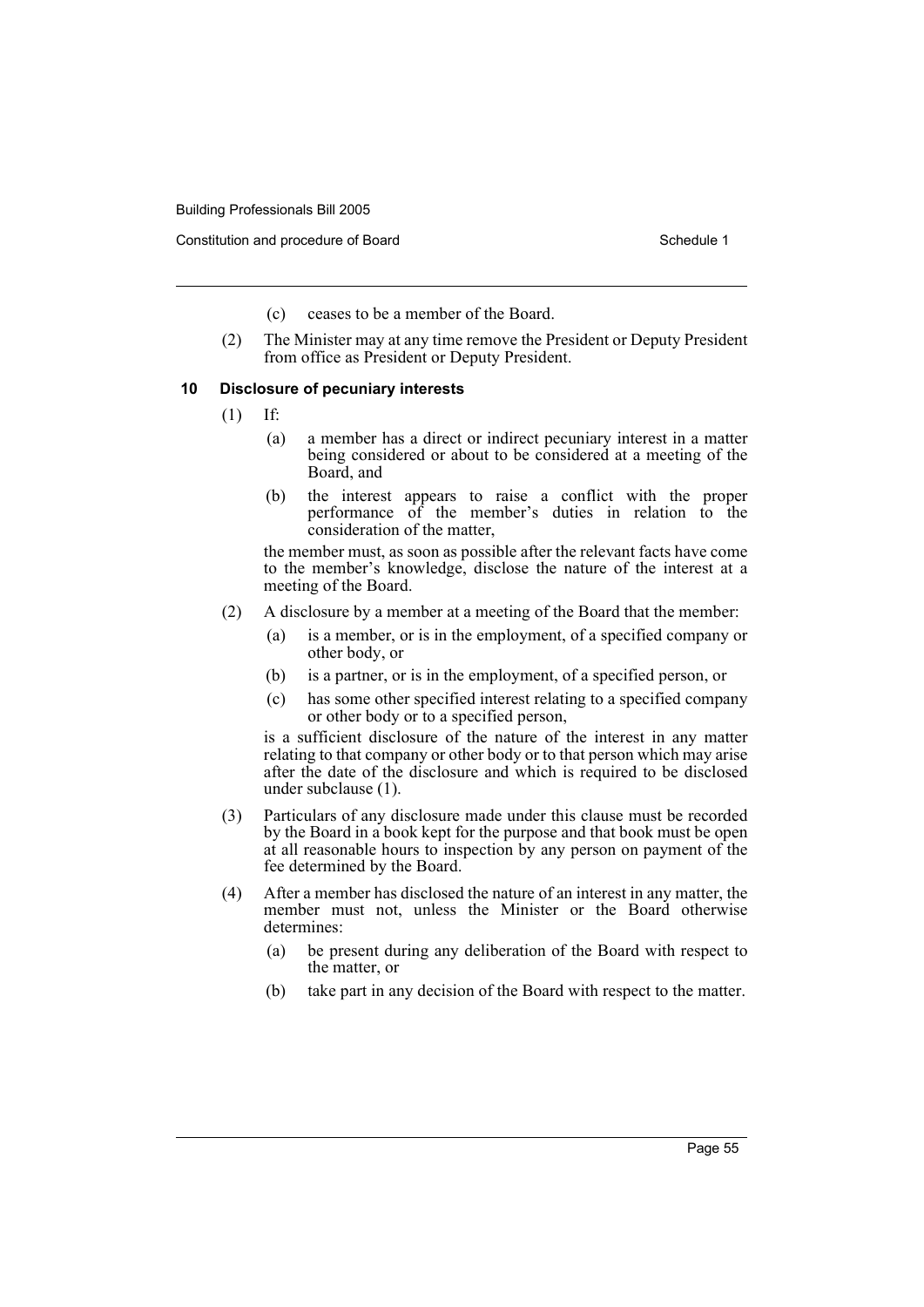Schedule 1 Constitution and procedure of Board

- (5) For the purposes of the making of a determination by the Board under subclause  $(4)$ , a member who has a direct or indirect pecuniary interest in a matter to which the disclosure relates must not:
	- (a) be present during any deliberation of the Board for the purpose of making the determination, or
	- (b) take part in the making by the Board of the determination.
- (6) A member who is or was:
	- (a) a member of a professional association, or
	- (b) an accredited certifier, or
	- (c) an officer of a local council,

does not, by reason only of that fact, hold a direct or indirect pecuniary interest in a matter for the purposes of this clause.

- (7) A contravention of this clause does not invalidate any decision of the Board.
- (8) This clause applies to a member of a committee of the Board and the committee in the same way as it applies to a member of the Board and the Board.
- (9) For the purposes of this clause (but subject to subclause (6)), a person has a direct or indirect pecuniary interest in a matter if there is a reasonable likelihood or expectation of appreciable financial gain or loss to the person, or to a person to whom he or she is related (within the meaning of section 68), but does not have such an interest in the matter if the interest is so remote or insignificant that it could not reasonably be regarded as likely to influence any decision the person might make in relation to the matter.

#### **11 Effect of certain other Acts**

- (1) Chapter 2 of the *Public Sector Employment and Management Act 2002* does not apply to or in respect of the appointment of a member.
- (2) If by or under any Act provision is made:
	- (a) requiring a person who is the holder of a specified office to devote the whole of his or her time to the duties of that office, or
	- (b) prohibiting the person from engaging in employment outside the duties of that office,

the provision does not operate to disqualify the person from holding that office and also the office of a member or from accepting and retaining any remuneration payable to the person under this Act as a member.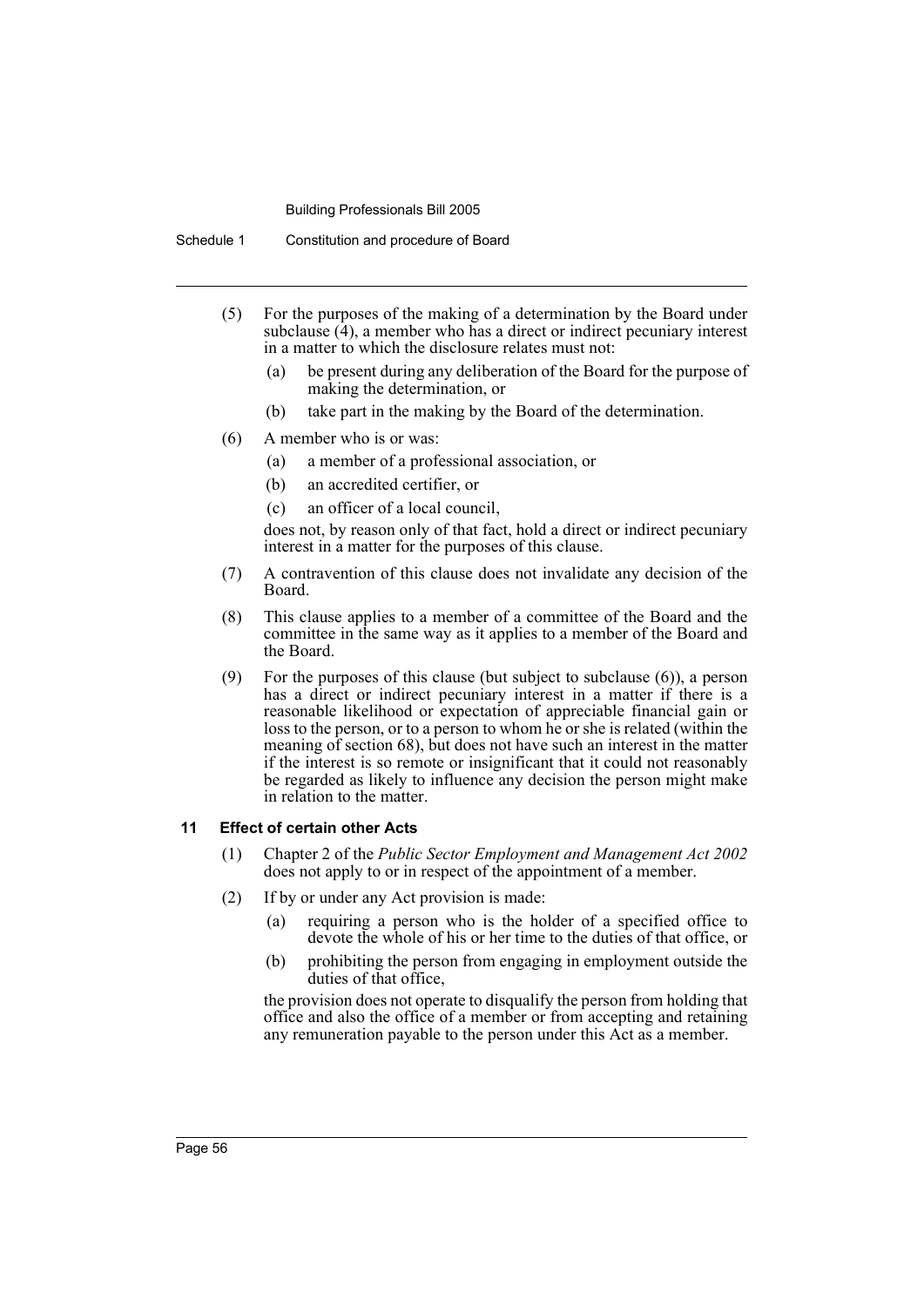Constitution and procedure of Board Schedule 1 and Schedule 1 and Schedule 1 and Schedule 1

# **Part 3 Procedure**

## **12 General procedure**

- (1) The procedure for the calling of meetings of the Board and for the conduct of business at those meetings is, subject to this Act and the regulations, to be as determined by the Board.
- (2) The Board is to determine when and how often the Board is to meet for the purposes of carrying out its functions.

## **13 Quorum**

The quorum for a meeting of the Board is a majority of its members for the time being.

## **14 Presiding member**

- (1) The President (or, in the absence of the President, the Deputy President, or in the absence of both the President and the Deputy President, a person elected by the members of the Board who are present at a meeting of the Board) is to preside at a meeting of the Board.
- (2) The presiding member has a deliberative vote and, in the event of an equality of votes, has a second or casting vote.

## **15 Voting**

A decision supported by a majority of the votes cast at a meeting of the Board at which a quorum is present is the decision of the Board.

## **16 Transaction of business outside meetings or by telephone**

- (1) The Board may, if it thinks fit, transact any of its business by the circulation of papers among all the members of the Board for the time being, and a resolution in writing approved in writing by a majority of those members is taken to be a decision of the Board.
- (2) The Board may, if it thinks fit, transact any of its business at a meeting at which members (or some members) participate by telephone, closed-circuit television or other means, but only if any member who speaks on a matter before the meeting can be heard by the other members.
- (3) For the purposes of:
	- (a) the approval of a resolution under subclause (1), or
	- (b) a meeting held in accordance with subclause (2),

the President and each member have the same voting rights as they have at an ordinary meeting of the Board.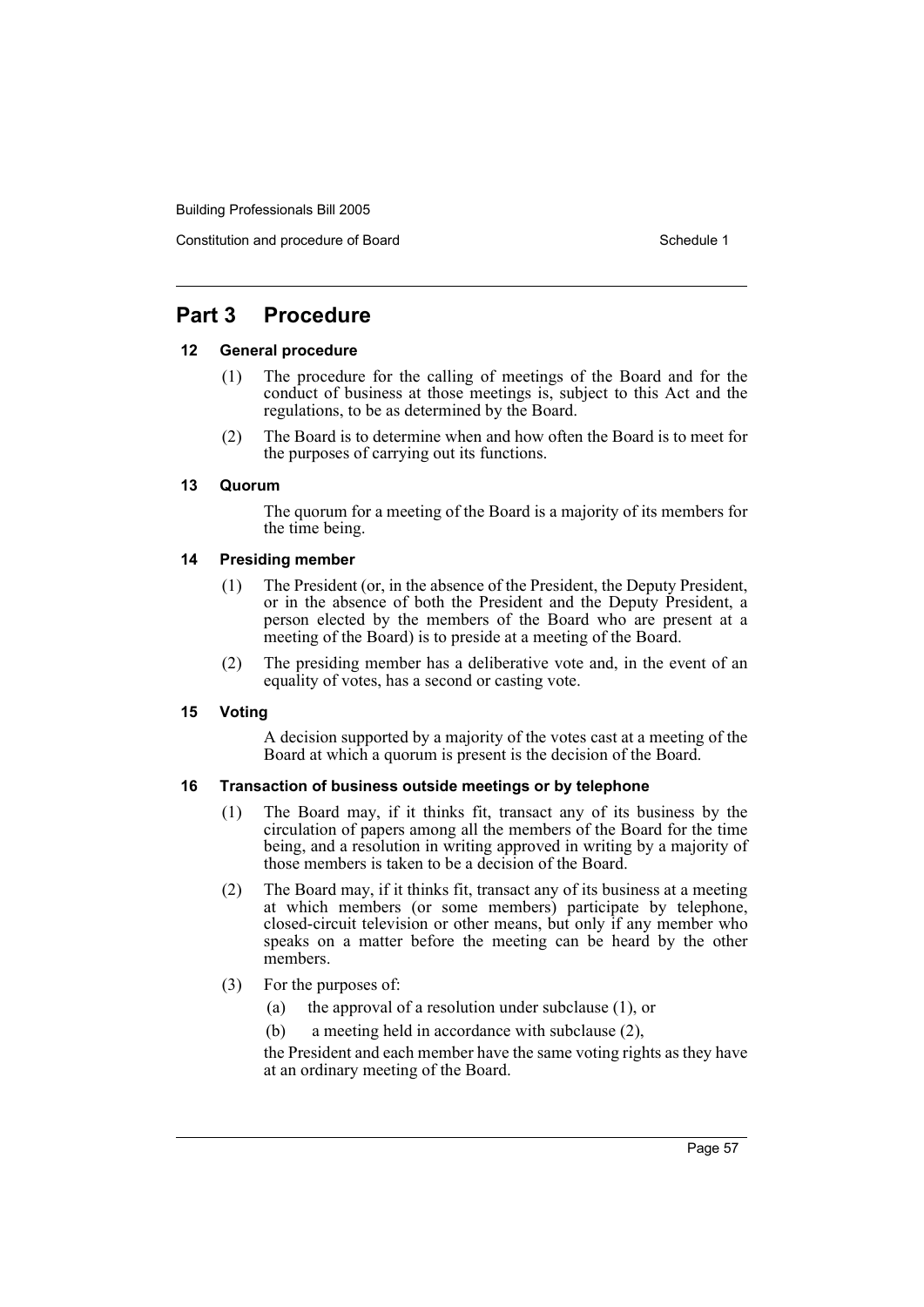Schedule 1 Constitution and procedure of Board

- (4) A resolution approved under subclause (1) is, subject to the regulations, to be recorded in the minutes of the meetings of the Board.
- (5) Papers may be circulated among the members for the purposes of subclause (1) by facsimile or other transmission of the information in the papers concerned.

#### **17 Minutes**

The Board must cause full and accurate minutes to be kept of the proceedings of each meeting of the Board.

#### **18 First meeting**

The Minister may call the first meeting of the Board in such manner as the Minister thinks fit.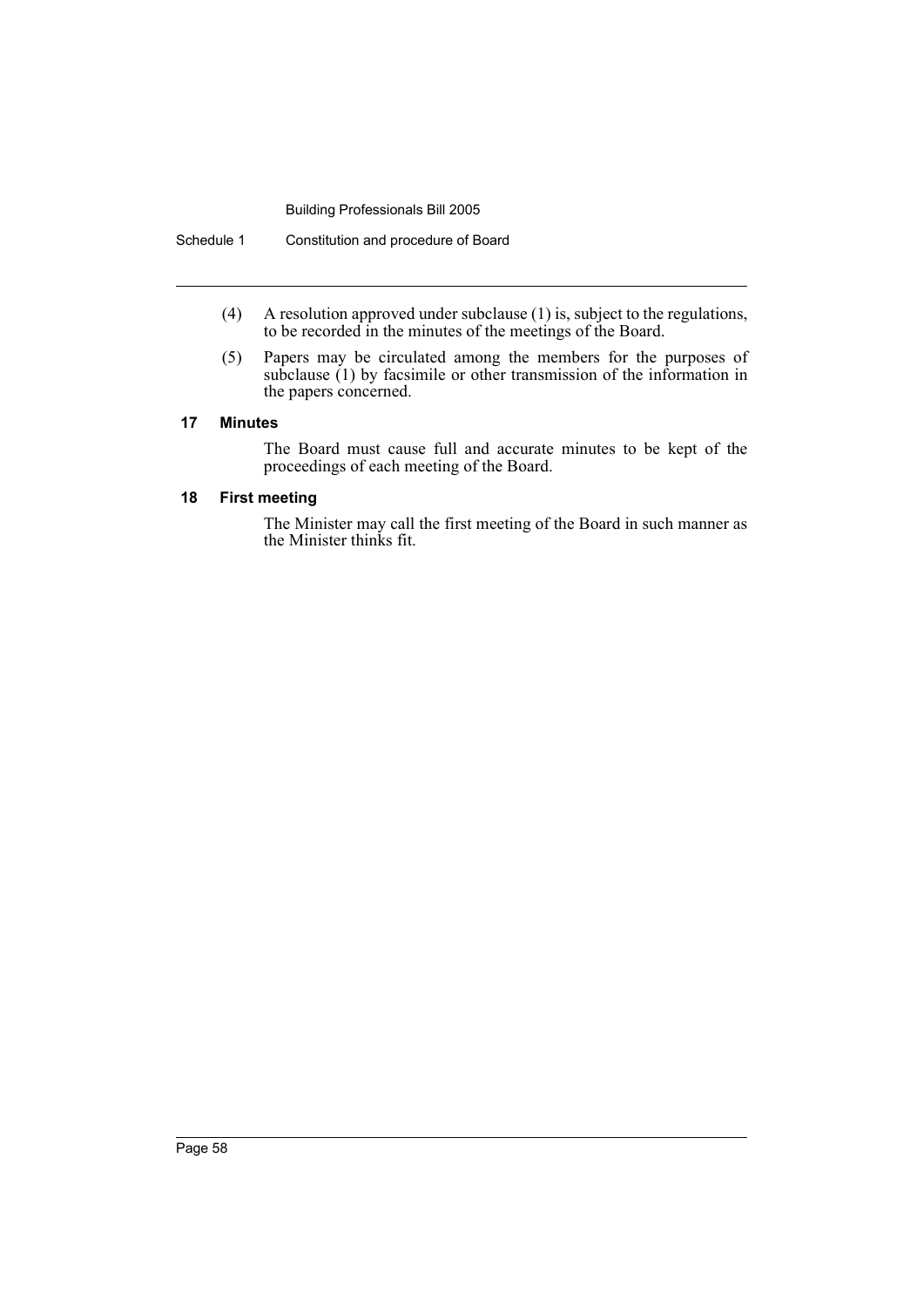Savings, transitional and other provisions Schedule 2 and Schedule 2

# **Schedule 2 Savings, transitional and other provisions**

(Section 95)

# **Part 1 General**

## **1 Regulations**

(1) The regulations may contain provisions of a savings or transitional nature consequent on the enactment of the following Acts:

this Act

- (2) Any such provision may, if the regulations so provide, take effect from the date of assent to the Act concerned or a later date.
- (3) To the extent to which any such provision takes effect from a date that is earlier than the date of its publication in the Gazette, the provision does not operate so as:
	- (a) to affect, in a manner prejudicial to any person (other than the State or an authority of the State), the rights of that person existing before the date of its publication, or
	- (b) to impose liabilities on any person (other than the State or an authority of the State) in respect of anything done or omitted to be done before the date of its publication.
- (4) The provisions of this Schedule are subject to the regulations.

# **Part 2 Provisions consequent on enactment of this Act**

## **2 Existing accreditations**

- (1) A person who, immediately before the commencement of this clause, was an accredited certifier within the meaning of the *Environmental Planning and Assessment Act 1979* (as in force immediately before that commencement) is taken to be the holder of a certificate of accreditation under this Act that authorises the person to undertake the same functions as an accredited certifier as the person's accreditation under the *Environmental Planning and Assessment Act 1979* authorised.
- (2) A certificate of accreditation referred to in subclause (1) is subject to the same conditions that applied to the accreditation that was granted under the *Environmental Planning and Assessment Act 1979*.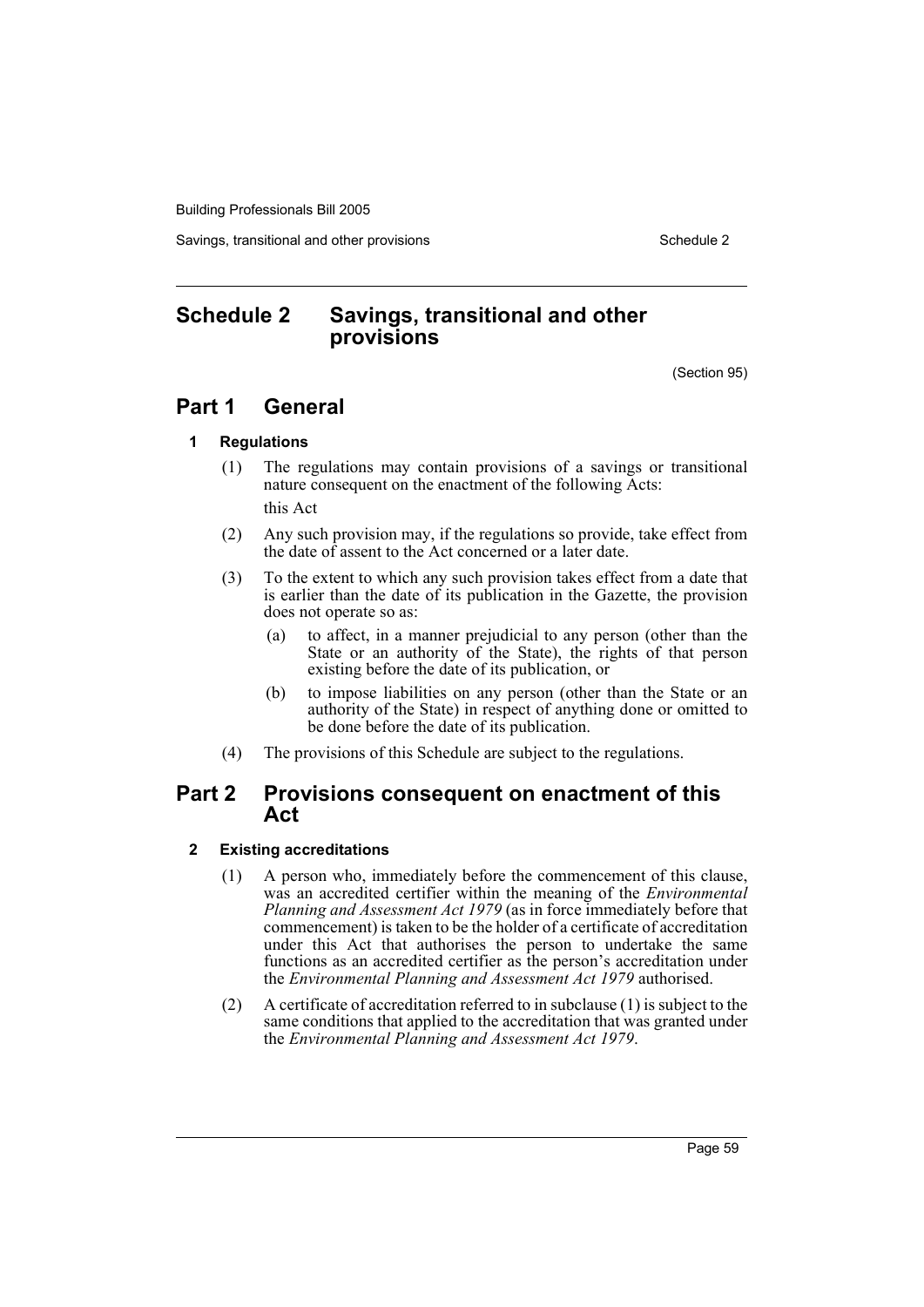- (3) Despite subclauses (1) and (2):
	- (a) the conditions of any certificate of accreditation taken to have been granted as referred to in this clause may be varied in accordance with this Act, and
	- (b) new conditions may be imposed in accordance with this Act on any such certificate of accreditation, and
	- (c) any such certificate of accreditation may be suspended or cancelled in accordance with this Act.

#### **3 Pending disciplinary proceedings against accredited certifiers and existing disciplinary findings**

- (1) A complaint against an accredited certifier being dealt with by an accreditation body immediately before the repeal of Division 3 of Part 4B of the *Environmental Planning and Assessment Act 1979* is, subject to the regulations, to continue to be dealt with by the Board as a complaint under Part 3 of this Act.
- (2) Any investigation under Division 1B of Part 6 of the *Environmental Planning and Assessment Act 1979* that was not completed at the repeal of that Division may be continued by the Board under Part 4 of this Act.
- (3) A disciplinary finding (within the meaning of Part 4B of the *Environmental Planning and Assessment Act 1979* as in force immediately before its repeal) against an accredited certifier is taken to be a disciplinary finding within the meaning of Part 3 of this Act.
- (4) Sections 20 (2) and 47 extend to a person who was an accredited certifier within the meaning of the *Environmental Planning and Assessment Act 1979* before the commencement of this subclause.
- (5) An investigation carried out under Division 1B of Part 6 of the *Environmental Planning and Assessment Act 1979* is taken to have been carried out under Part 4 of this Act.

#### **4 Pending applications for accreditation**

- (1) An application for accreditation as an accredited certifier made under the *Environmental Planning and Assessment Act 1979* before the commencement of this clause but not finally determined before that commencement is taken to have lapsed.
- (2) If the Board considers it appropriate, the Board may, in relation to any application for a certificate of accreditation by a person who made an application that is taken to have lapsed under subclause (1), waive the whole or any part of the fee for making an application for accreditation under this Act.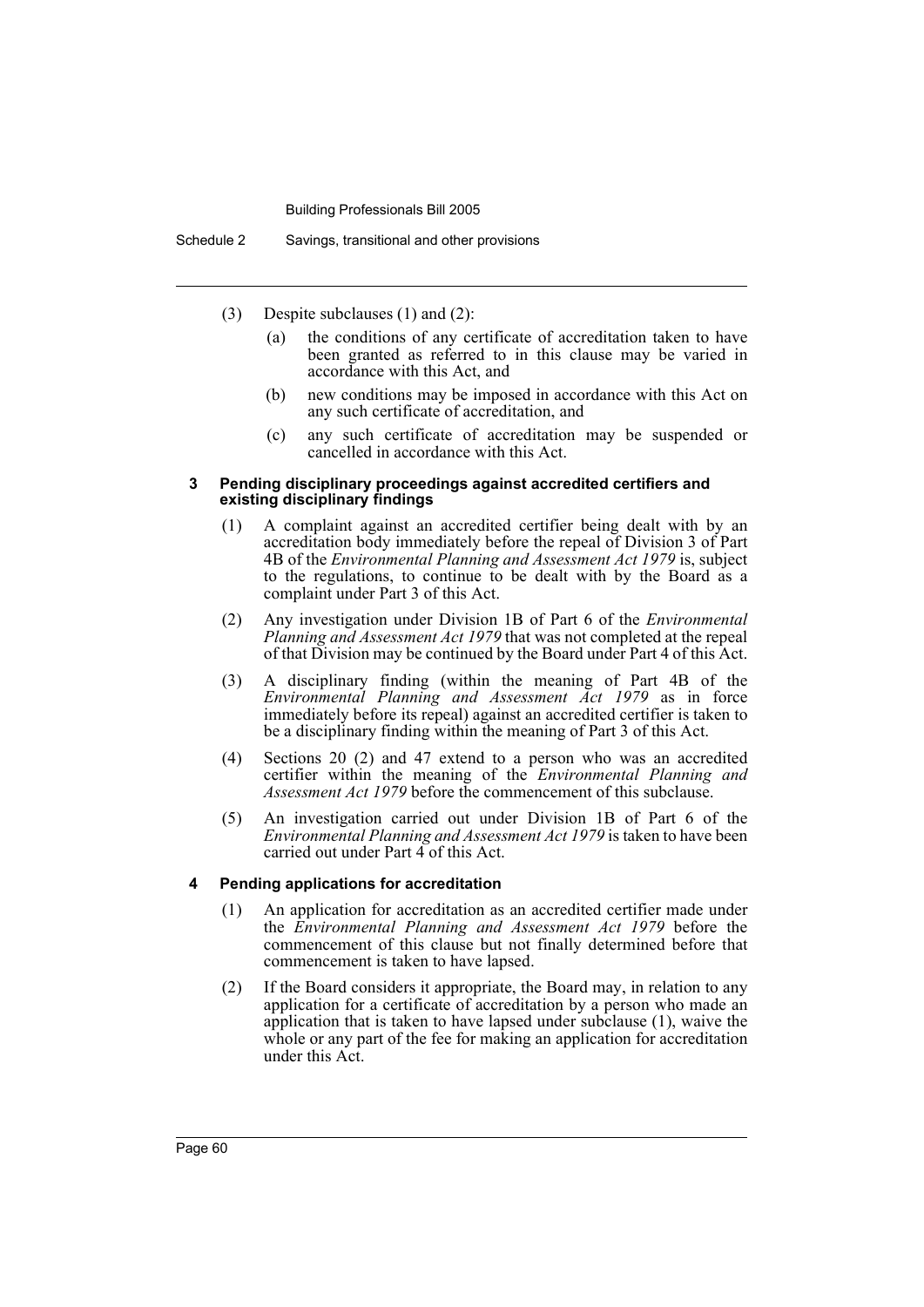#### **5 Accreditation bodies**

- (1) On the commencement of this clause, an authorisation of a professional association as an accreditation body under the *Environmental Planning and Assessment Act 1979* ceases to have effect.
- (2) No compensation is payable to any person or body because of the operation of this clause.

#### **6 Accreditation scheme**

- (1) The Minister may, by order published in the Gazette, adopt (whether with or without change) as the first accreditation scheme for the purposes of this Act a document that has been published and publicly exhibited by a government department or statutory authority and that complies with section 4 (2).
- (2) The provisions of section 4 (1) and (4) do not apply to the adoption of an accreditation scheme as referred to in subclause (1).
- (3) An accreditation scheme adopted as referred to in subclause (1) is taken to have been adopted by the Minister in accordance with section 4.

#### **7 Existing insurance policies**

An insurance policy that:

- (a) was in force immediately before the commencement of this clause, and
- (b) is held by a person who was, immediately before that commencement, an accredited certifier within the meaning of the *Environmental Planning and Assessment Act 1979* (as in force immediately before that commencement), and
- (c) complies with Division 3 of Part 4C of the *Environmental Planning and Assessment Act 1979* (as in force immediately before that commencement),

is taken to comply with the requirements of Division 2 of Part 6 of this Act while that insurance policy remains in force.

#### **8 Conflicts of interest**

An accredited certifier is not guilty of a contravention of any provision of Division 3 of Part 6 solely because of complying with any term of a contract or other binding arrangement if:

- (a) the contract or arrangement was entered into before the commencement of the provision, and
- (b) complying with that term would not have contravened section 109ZG of the *Environmental Planning and Assessment Act 1979* (as in force immediately before that commencement).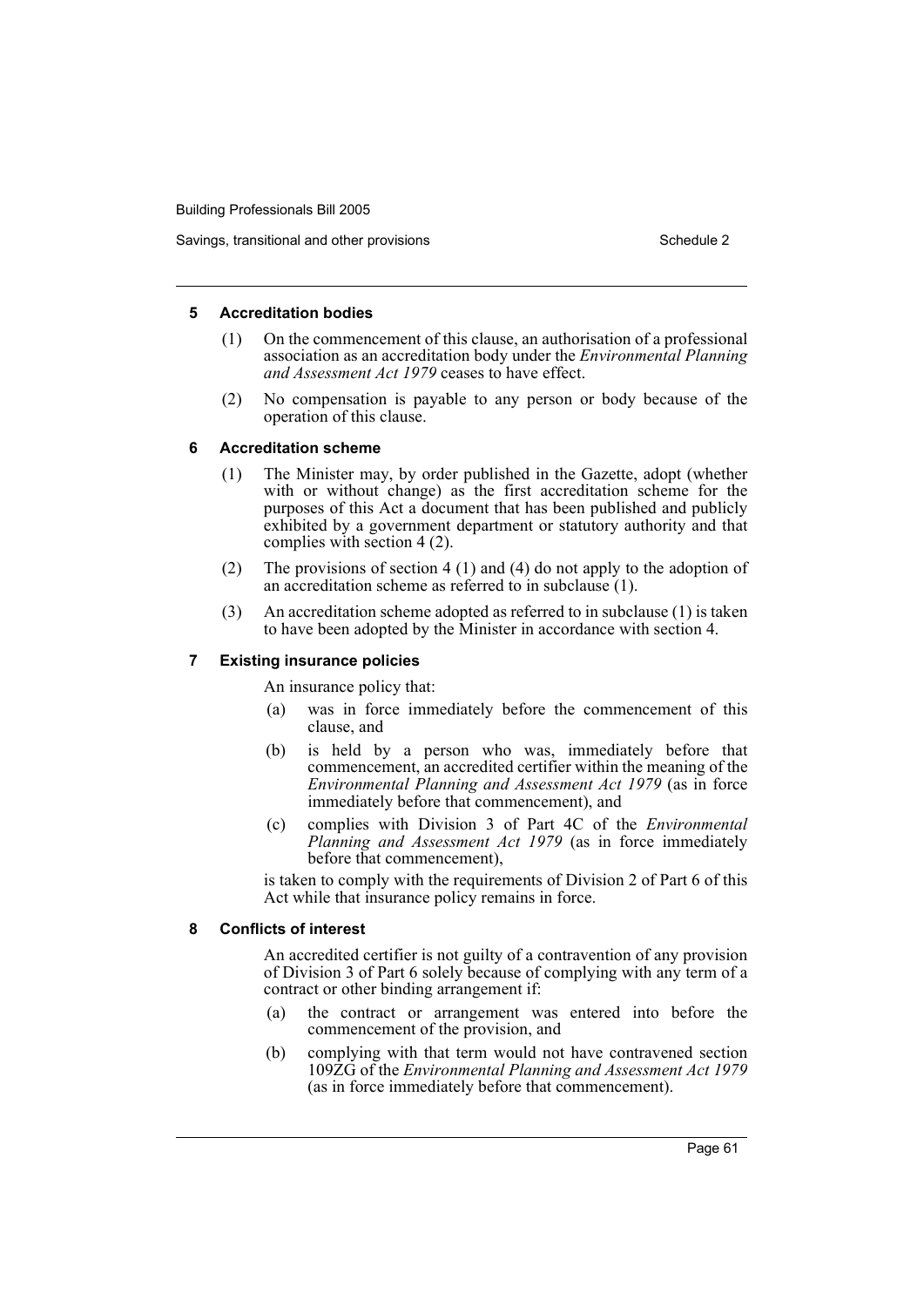Schedule 2 Savings, transitional and other provisions

#### **9 References to accredited certifiers**

A reference in any Act or instrument (other than this Act and the regulations under this Act) to an accredited certifier within the meaning of the *Environmental Planning and Assessment Act 1979* is taken to be a reference to an accredited certifier within the meaning of this Act.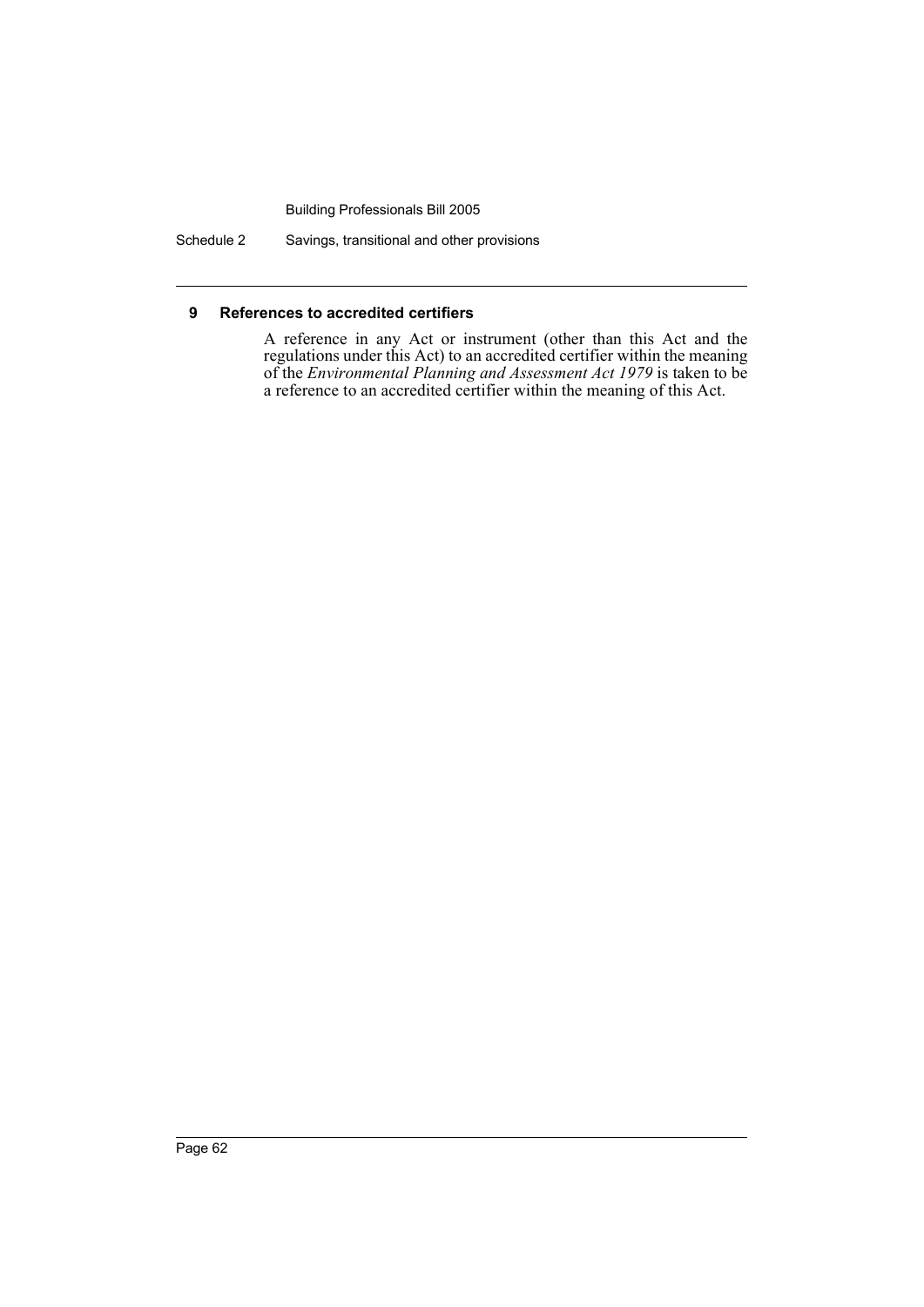Amendment of Acts and regulation Schedule 3

# **Schedule 3 Amendment of Acts and regulation**

(Section 96)

## **3.1 Building Professionals Act 2005**

#### **[1] Section 57 Search warrants**

Omit "authorised justice" from section 57 (1) and (2) wherever occurring. Insert instead "authorised warrants officer".

## **[2] Section 57 (3)**

Omit "Part 3 of the *Search Warrants Act 1985*".

Insert instead "Division 4 of Part 5 of the *Law Enforcement (Powers and Responsibilities) Act 2002*".

## **[3] Section 57 (4)**

Omit "section 18 of the *Search Warrants Act 1985*".

Insert instead "section 71 of the *Law Enforcement (Powers and Responsibilities) Act 2002*".

#### **[4] Section 57 (5)**

Omit the subsection. Insert instead:

(5) In this section:

*authorised warrants officer* means an authorised officer within the meaning of the *Law Enforcement (Powers and Responsibilities) Act 2002*.

## **3.2 Environmental Planning and Assessment Act 1979 No 203**

## **[1] Section 4 Definitions**

Omit the definitions of *accreditation body*, *accredited certifier* and *relevant accreditation body* from section 4 (1).

## **[2] Section 4 (1)**

Insert in alphabetical order:

*accredited certifier*, in relation to matters of a particular kind, means a person who is the holder of a certificate of accreditation under the *Building Professionals Act 2005* in relation to those matters.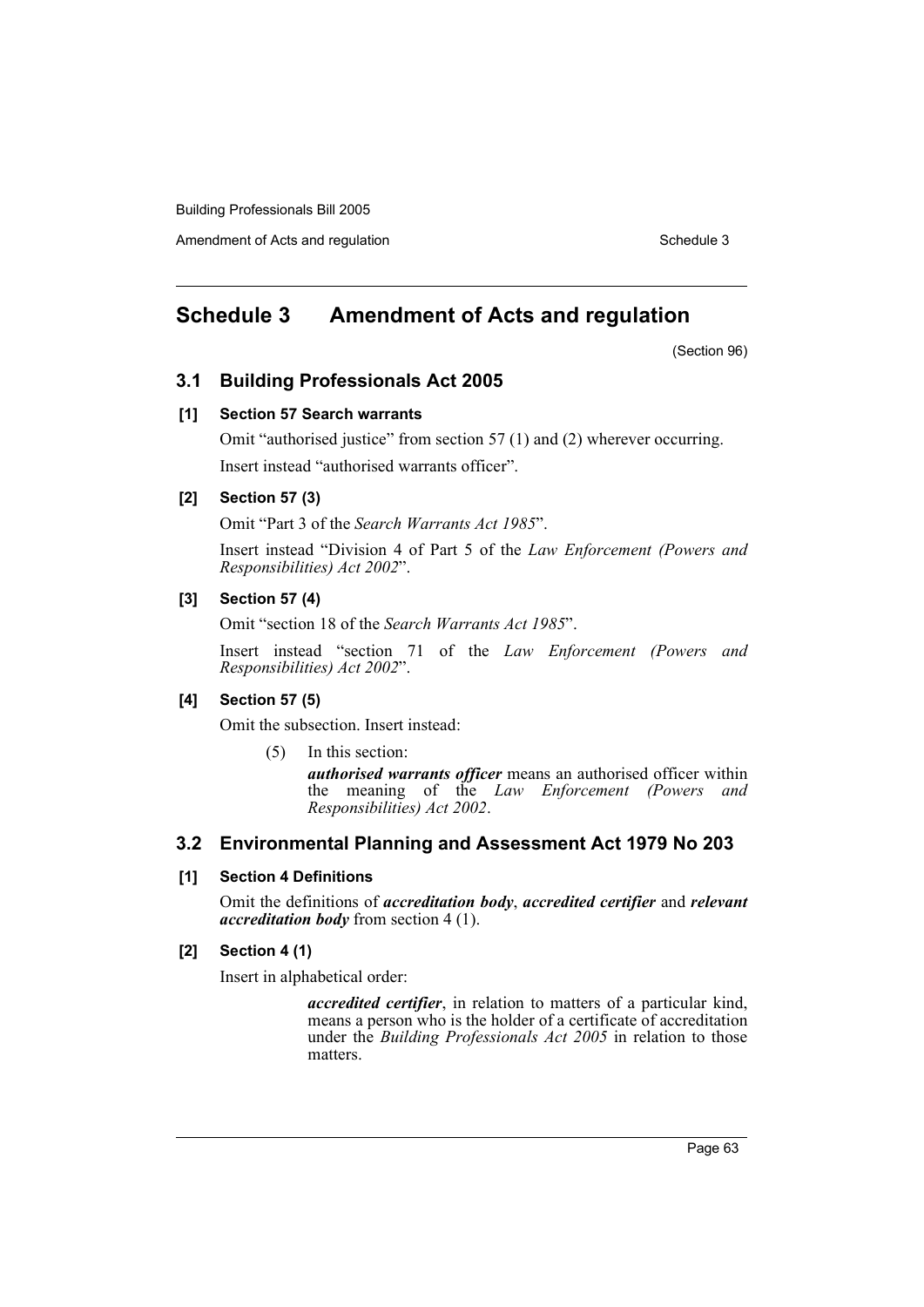Schedule 3 Amendment of Acts and regulation

*Building Professionals Board* means the Building Professionals Board constituted under the *Building Professionals Act 2005*.

#### **[3] Section 23 Delegation**

Omit section 23 (1A).

## **[4] Section 79C Evaluation**

Omit section 79C (4). Insert instead:

#### (4) **Consent where an accreditation is in force**

A consent authority must not refuse to grant consent to development on the ground that any building product or system relating to the development does not comply with a requirement of the *Building Code of Australia* if the building product or system is accredited in respect of that requirement in accordance with the regulations.

## **[5] Section 80A Imposition of conditions**

Insert after section 80A (10):

(10A) A condition of a consent has no effect to the extent that it requires a compliance certificate to be obtained in respect of any development.

#### **[6] Section 85 What is a "complying development certificate"?**

Insert after section 85 (5):

(5A) A complying development certificate has no effect to the extent that it requires a compliance certificate to be obtained in respect of any development.

#### **[7] Section 85A Process for obtaining complying development certificates**

Omit section 85A (4). Insert instead:

(4) A council or accredited certifier must not refuse to issue a complying development certificate on the ground that any building product or system relating to the development does not comply with a requirement of the *Building Code of Australia* if the building product or system is accredited in respect of that requirement in accordance with the regulations.

## **[8] Section 105 Regulations—Part 4**

Omit "components, processes and designs" from section 105 (3).

Insert instead "building products and systems".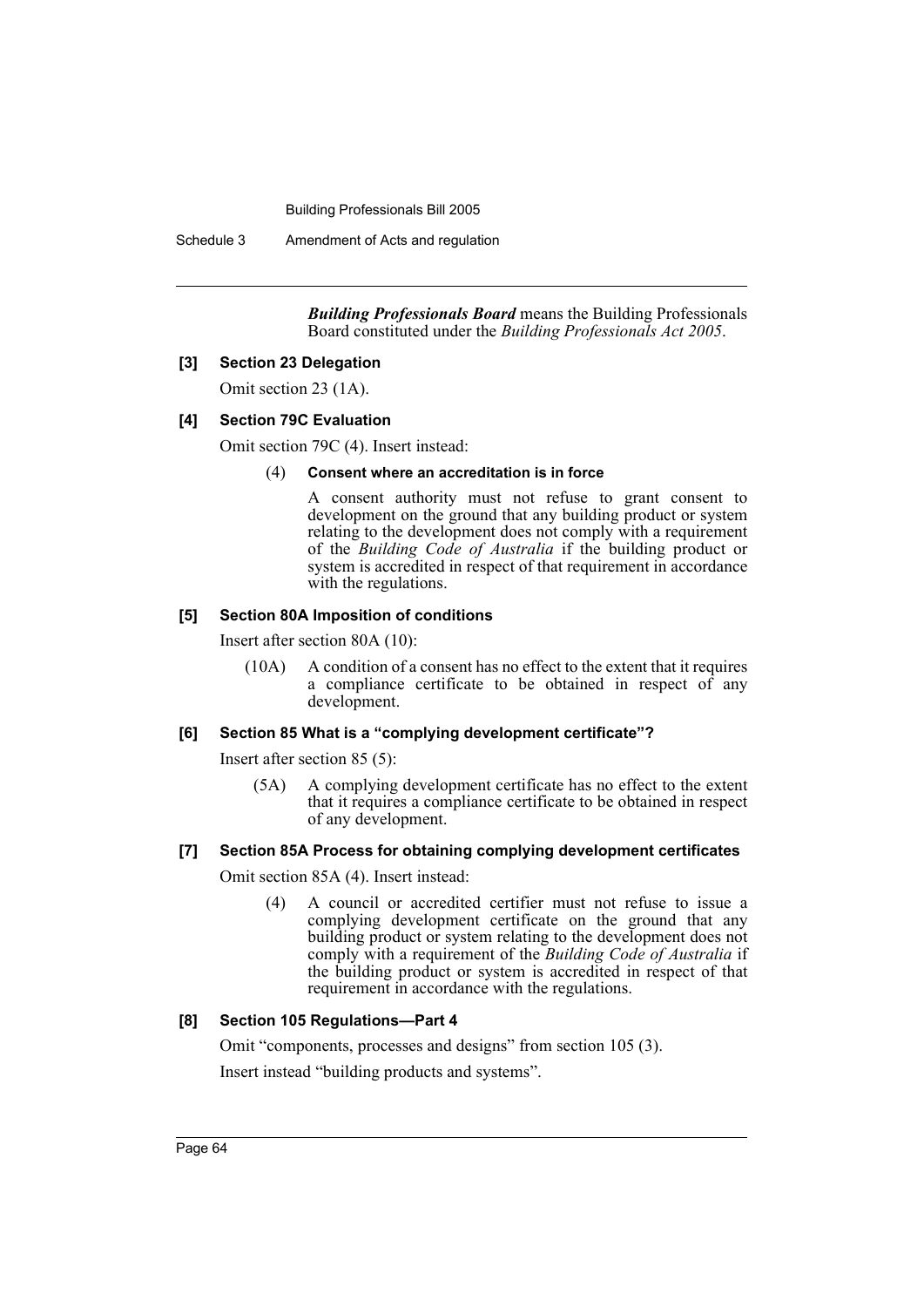Amendment of Acts and regulation Schedule 3

## **[9] Section 105 (3) (e)**

Omit the paragraph. Insert instead:

(e) the adoption, application or incorporation (whether with or without modification) of a scheme of accreditation (however described) of building products and systems,

## **[10] Section 105 (5) and (6)**

Insert after section 105 (4):

- (5) The regulations may make provision for or with respect to the remission of part of the fees for development applications to the Director-General for payment, in accordance with subsection  $(6)$ , into the Building Professionals Board Fund established under the *Building Professionals Act 2005*.
- (6) The Director-General is to pay into the Building Professionals Board Fund established under the *Building Professionals Act 2005* such part of the fees for development applications remitted to the Director-General:
	- (a) as may be provided for in the regulations, or
	- (b) subject to the regulations (if any), as the Minister directs to be paid into the Fund.

## **[11] Section 109EA**

Omit the section. Insert instead:

## **109EA Replacement of principal certifying authorities**

- (1) A person may not be appointed to replace another person as the principal certifying authority for development unless:
	- (a) the Building Professionals Board so approves in writing and the relevant council and consent authority are notified before the replacement occurs, or
	- (b) the current principal certifying authority, the proposed principal certifying authority and the person who appointed the current principal certifying authority agree and the Building Professionals Board and the relevant council and consent authority are notified before the replacement occurs.
- (2) An application to the Building Professionals Board for approval or a notification under subsection (1) is to be accompanied by the fee (if any) prescribed by the regulations under the *Building Professionals Act 2005* and is to be in a form approved by the Board.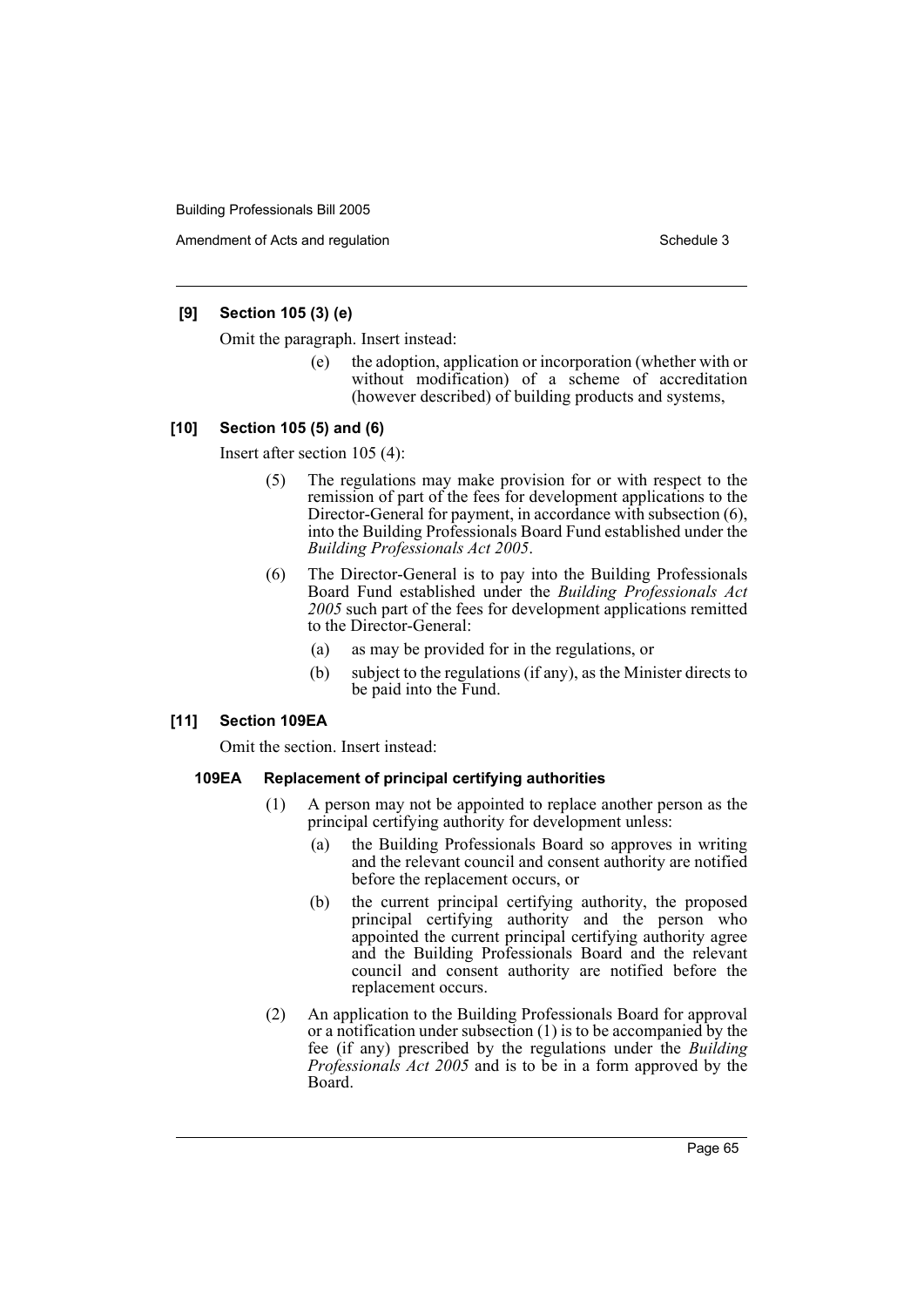Schedule 3 Amendment of Acts and regulation

#### **[12] Section 109F Restriction on issue of construction certificates**

Insert after section 109F (1):

(1A) A construction certificate has no effect if it is issued after the building work or subdivision work to which it relates is physically commenced on the land to which the relevant development consent applies.

#### **[13] Section 109F (2)**

Omit the subsection. Insert instead:

(2) A certifying authority must not refuse to issue a construction certificate on the ground that any building product or system relating to the development does not comply with a requirement of the *Building Code of Australia* if the building product or system is accredited in respect of that requirement in accordance with the regulations made for the purposes of Part 4.

#### **[14] Part 4B Accreditation of certifiers**

Omit the Part.

#### **[15] Part 4C Liability and insurance**

Omit Division 3.

**[16] Part 6 Implementation and enforcement**

Omit Division 1B.

#### **[17] Section 148A Improper influence with respect to conduct of accredited certifier acting as certifying authority**

Omit the section.

#### **[18] Schedule 6 Savings, transitional and other provisions**

Insert at the end of clause 1 (1):

*Building Professionals Act 2005*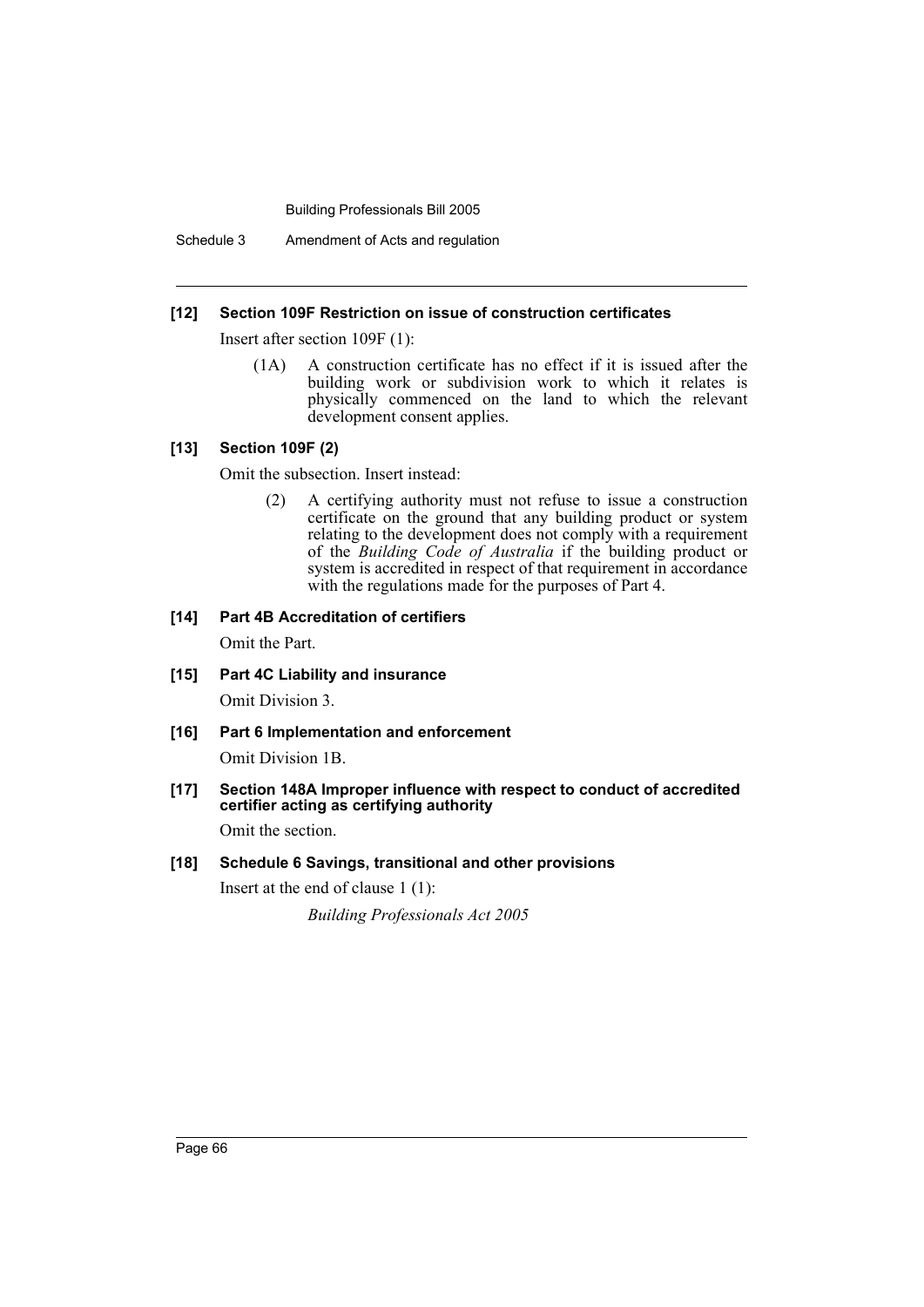Amendment of Acts and regulation Schedule 3

## **[19] Schedule 6**

Insert at the end of the Schedule with the appropriate Part and clause numbers:

# **Part Building Professionals Act 2005**

## **Compliance certificates**

- (1) Section 80A (10A) does not apply to a consent issued before the commencement of the subsection.
- (2) Section 85 (5A) does not apply to a complying development certificate issued before the commencement of the subsection.

## **Construction certificates**

Section 109F (1A) does not apply to a construction certificate issued before the commencement of that subsection or in relation to building work or subdivision work that was physically commenced on the land to which the relevant development consent applies before the commencement of that subsection.

## **3.3 Environmental Planning and Assessment Regulation 2000**

**[1] Clause 3 Definitions**

Omit paragraph (g) of the definition of *relevant submission period*.

**[2] Clause 103 Notice under section 81A of the Act of appointment of principal certifying authority**

Omit clause 103 (f) (ii).

- **[3] Clause 134 Form of complying development certificate** Omit clause 134 (1) (b) (ii).
- **[4] Clause 135 Notice under section 86 of the Act of appointment of principal certifying authority**

Omit clause 135 (f) (ii).

- **[5] Clause 138 Compliance certificates** Omit clause 138 (1) (b) (ii).
- **[6] Clause 147 Form of construction certificate** Omit clause 147 (1) (b) (ii).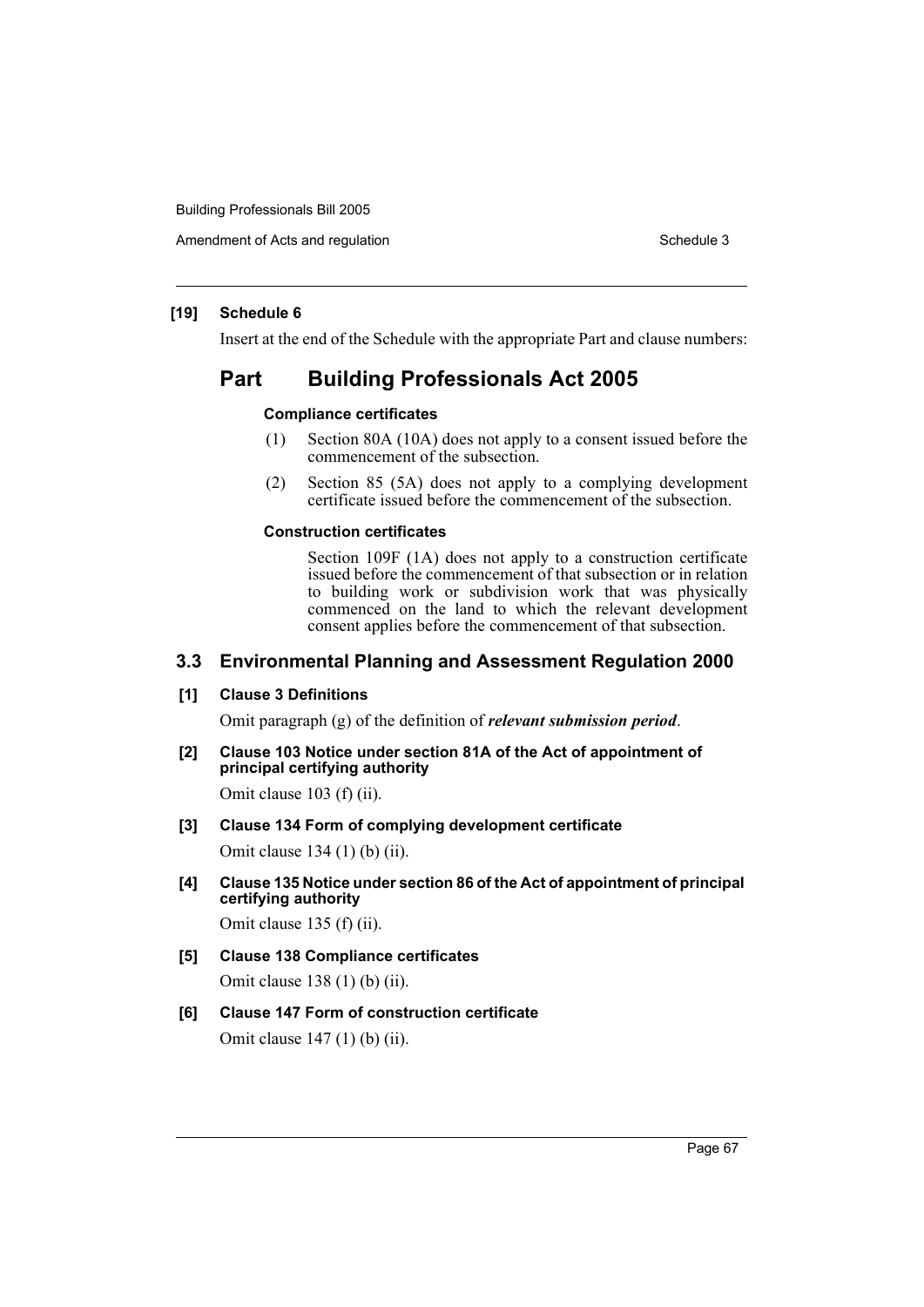Building Professionals Bill 2005

**[7] Clause 155 Form of occupation certificate**

Omit clause 155 (1) (b) (ii).

**[8] Clause 162C Progress inspection unavoidably missed**

Omit "accreditation body that accredited" from clause 162C (5). Insert instead "Building Professionals Board".

**[9] Part 10 Accreditation bodies and accredited certifiers** Omit the Part.

### **[10] Part 11 Insurance**

Omit the Part.

# **[11] Clause 245 What is the maximum fee?**

Insert after clause 245 (2) (h):

(i) the operational expenses of the Building Professionals Board established under the *Building Professionals Act 2005*.

#### **[12] Clause 256A Proportion of development application fees to be remitted to Director-General**

Omit "clause 245 (2) (g) and (h)" from clause 256A (1).

Insert instead "clause 245 (2) (g), (h) and (i)".

## **[13] Clause 256A (1A)**

Insert after clause 256A (1):

(1A) Such part of the amount referred to in subclause (1) as is not directed by the Minister to be paid into the Building Professionals Board Fund under section 105 (6) of the Act is to be applied by the Director-General to the services referred to in clause 245 (2) (g) and (h).

# **3.4 Fines Act 1996 No 99**

#### **Schedule 1 Statutory provisions under which penalty notices issued**

Insert in alphabetical order:

*Building Professionals Act 2005*, section 92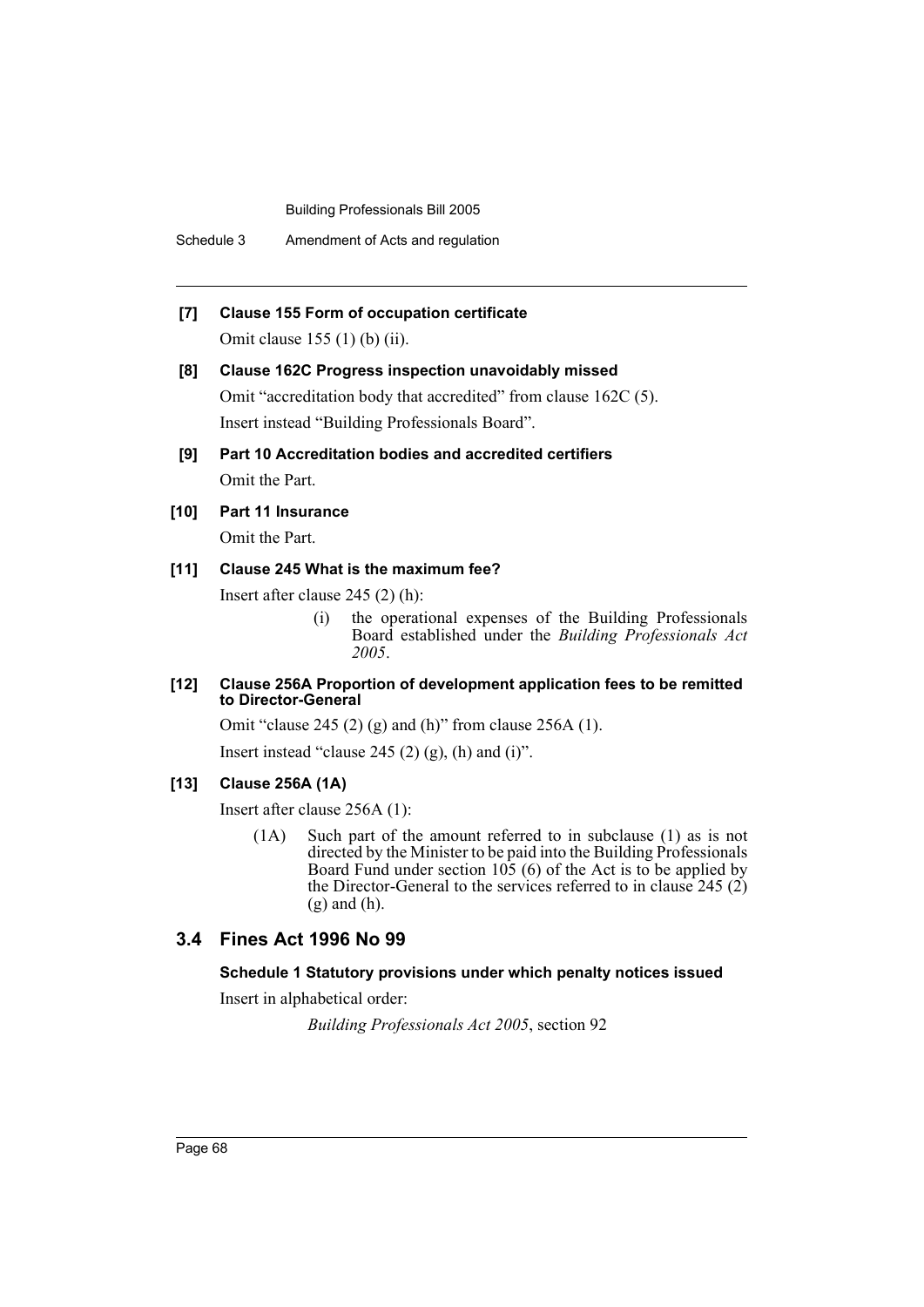Amendment of Acts and regulation Schedule 3

# **3.5 Law Enforcement (Powers and Responsibilities) Act 2002 No 103**

#### **Schedule 2 Search warrants under other Acts**

Insert in alphabetical order:

*Building Professionals Act 2005*, section 57

# **3.6 Public Finance and Audit Act 1983 No 152**

# **Schedule 2 Statutory bodies**

Insert in alphabetical order: Building Professionals Board

# **3.7 Search Warrants Act 1985 No 37**

### **Section 10 Definitions**

Insert in alphabetical order in the definition of *search warrant*:

section 57 of the *Building Professionals Act 2005*,

# **3.8 Strata Schemes (Freehold Development) Act 1973 No 68**

### **Sections 37E and 37F**

Omit the sections. Insert instead:

#### **37E Accreditation of certifiers**

- (1) The provisions of Parts 2, 3, 4 and 5 and Divisions 1, 3 and 4 of Part 6 of the *Building Professionals Act 2005*, and the regulations made under that Act for the purposes of those provisions, apply, with any necessary modifications and any modifications prescribed by the regulations, in respect of the following:
	- (a) the appointment and accreditation of accredited certifiers for the purposes of this Act,
	- (b) accredited certifiers,
	- (c) the exercise of functions under this Act by accredited certifiers.
- (2) Without limiting subsection (1), the provisions of the *Building Professionals Act 2005* and the regulations under that Act referred to in that subsection apply to a strata certificate in the same way as those provisions apply to a Part 4A certificate under the *Environmental Planning and Assessment Act 1979*.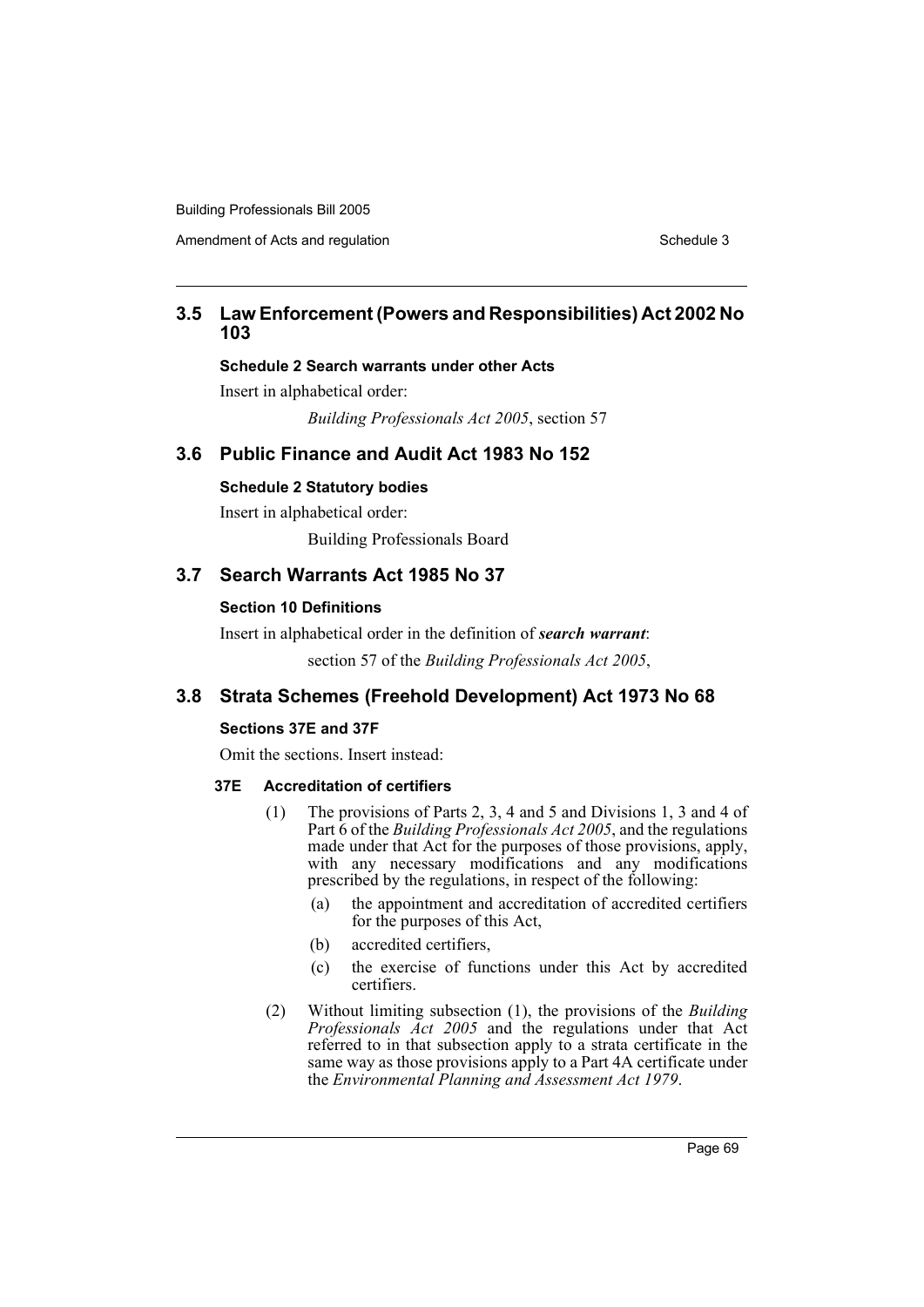#### Building Professionals Bill 2005

Schedule 3 Amendment of Acts and regulation

#### **37F Insurance of accredited certifiers**

The provisions of Division 2 of Part 6 of the *Building Professionals Act 2005*, and the regulations made under that Act for the purposes of those provisions, apply, with any necessary modifications and any modifications prescribed by the regulations, to accredited certifiers exercising functions under this Act in the same way that it applies to accredited certifiers exercising the functions of a certifying authority within the meaning of the *Environmental Planning and Assessment Act 1979*.

## **3.9 Strata Schemes (Leasehold Development) Act 1986 No 219**

#### **Sections 66E and 66F**

Omit the sections. Insert instead:

### **66E Accreditation of certifiers**

- (1) The provisions of Parts 2, 3, 4 and 5 and Divisions 1, 3 and 4 of Part 6 of the *Building Professionals Act 2005*, and the regulations made under that Act for the purposes of those provisions, apply, with any necessary modifications and any modifications prescribed by the regulations, in respect of the following:
	- (a) the appointment and accreditation of accredited certifiers for the purposes of this Act,
	- (b) accredited certifiers,
	- (c) the exercise of functions under this Act by accredited certifiers.
- (2) Without limiting subsection (1), the provisions of the *Building Professionals Act 2005* and the regulations under that Act referred to in that subsection apply to a strata certificate in the same way as those provisions apply to a Part 4A certificate under the *Environmental Planning and Assessment Act 1979*.